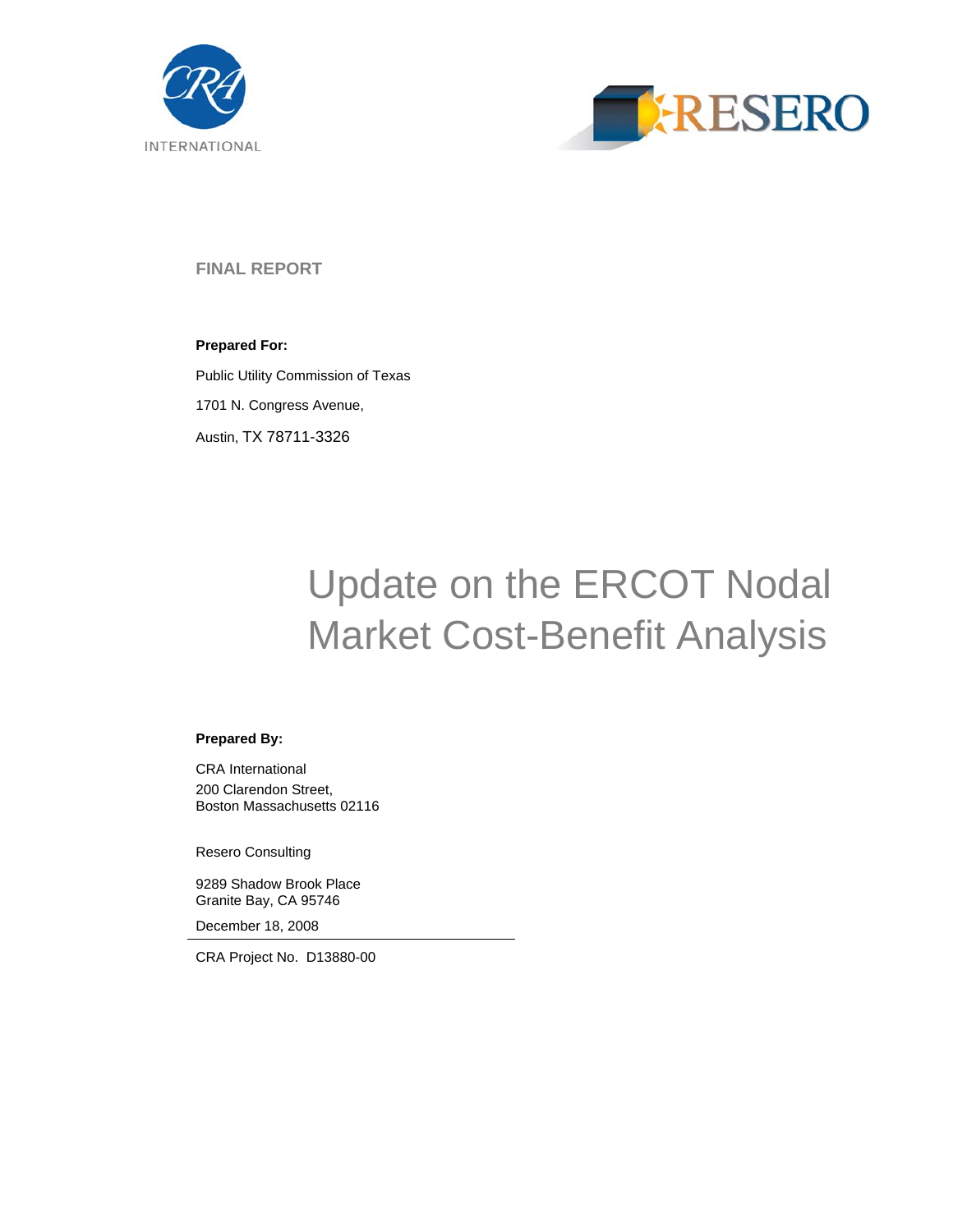# **DISCLAIMER**

*The information contained herein is based on sources believed to be reliable and is written in good faith. Given the ongoing evolution of the issues addressed in this report, limitations on*  data availability and on the ability of any analytical models to capture all the realities of the *existing or future electricity market, this report should not be considered a complete and definitive identification of assessed costs and benefits of the ERCOT nodal market beyond those developed under the assumptions and with the use of models and data explicitly documented in the report.*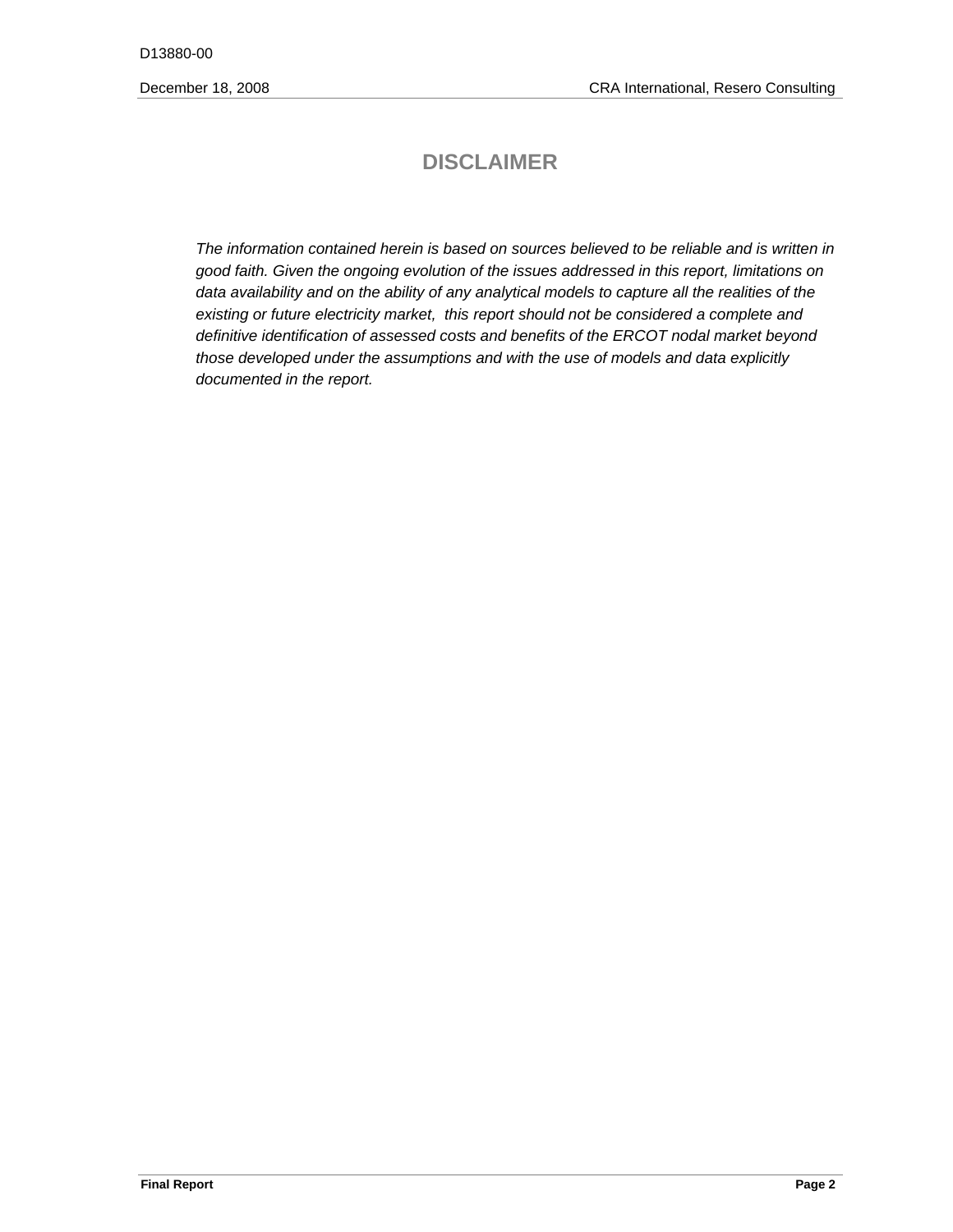# **TABLE OF CONTENTS**

| 1. |      |                |                                                                                     |  |
|----|------|----------------|-------------------------------------------------------------------------------------|--|
|    | 1.1. |                |                                                                                     |  |
|    | 1.2. |                |                                                                                     |  |
|    | 1.3. |                |                                                                                     |  |
|    | 1.4. |                |                                                                                     |  |
|    | 1.5. |                |                                                                                     |  |
|    | 1.6. |                |                                                                                     |  |
| 2. |      |                |                                                                                     |  |
|    | 2.1. |                |                                                                                     |  |
|    | 2.2. |                |                                                                                     |  |
|    | 2.3. |                |                                                                                     |  |
|    |      | 2.3.1.         |                                                                                     |  |
|    |      | 2.3.2.         |                                                                                     |  |
|    |      | 2.3.3.         |                                                                                     |  |
|    |      | 2.3.4.         |                                                                                     |  |
|    | 2.4. |                |                                                                                     |  |
|    |      | 2.4.1.         |                                                                                     |  |
|    |      | 2.4.2.         |                                                                                     |  |
|    |      | 2.4.3.<br>2008 | Highlight of Changes in the ERCOT System and in the Market Outlook between 2004 and |  |
|    |      | 2.4.4.         |                                                                                     |  |
|    | 2.5. |                |                                                                                     |  |
| 3. |      |                |                                                                                     |  |
|    | 3.1. |                |                                                                                     |  |
|    |      | 3.1.1.         |                                                                                     |  |
|    | 3.2. |                |                                                                                     |  |
|    |      | 3.2.1.         |                                                                                     |  |
|    |      | 3.2.2.         |                                                                                     |  |
|    | 3.3. |                |                                                                                     |  |
|    |      | 3.3.1.         |                                                                                     |  |
|    |      | 3.3.2.         |                                                                                     |  |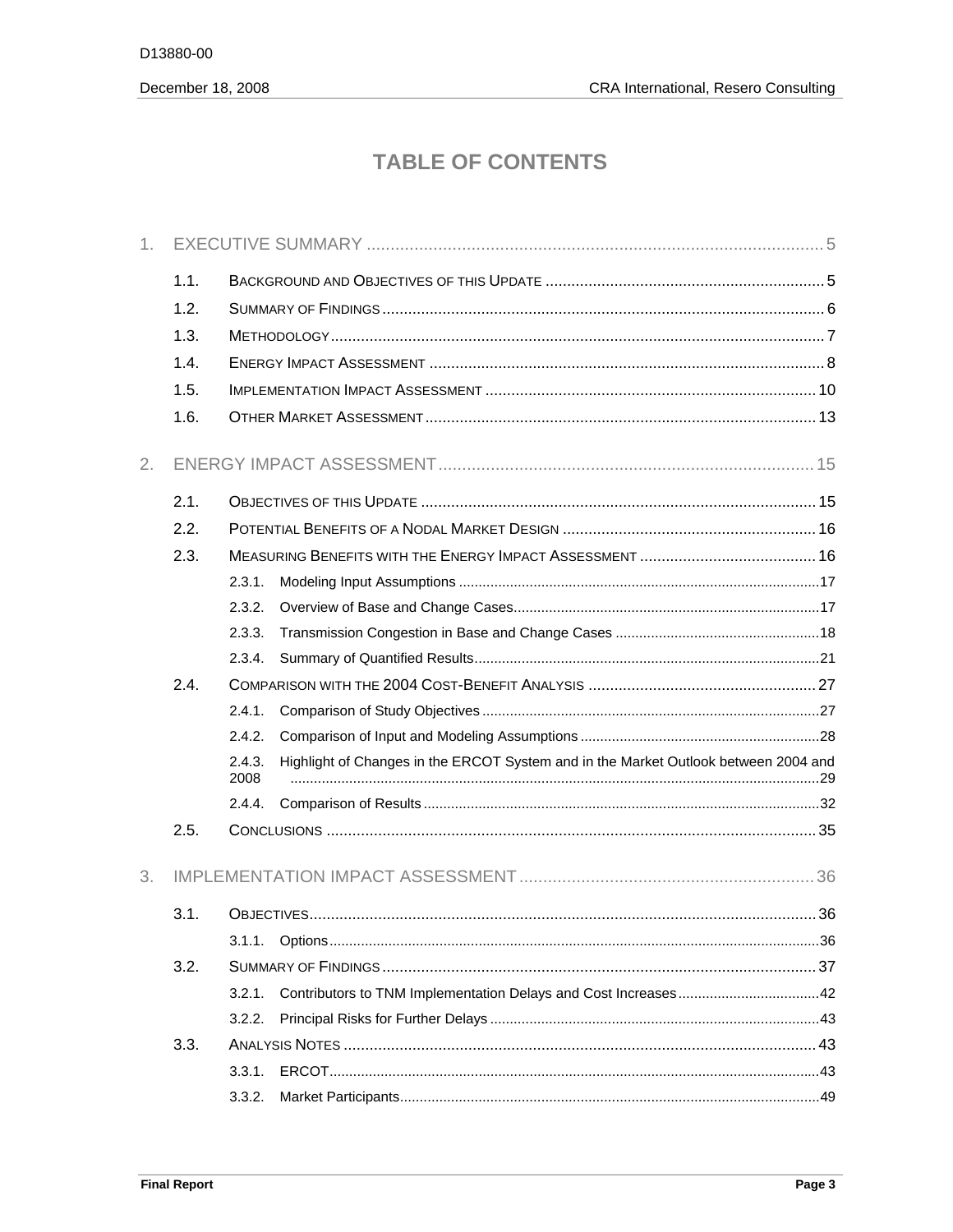| 4. |      |                                                                              |
|----|------|------------------------------------------------------------------------------|
|    | 4.1. |                                                                              |
|    | 4.2. | UPDATED OTHER IMPACTS BASED ON CHANGES IN CIRCUMSTANCES AND EVENTS SINCE THE |
|    | 4.3. | UPDATED OTHER IMPACTS BASED ON REVIEW OF INDEPENDENT MARKET MONITORING       |
|    | 4.4. | UPDATED OTHER IMPACTS BASED ON REVIEW OF DRAFTED MONITORING AND ANCILLARY    |
| 5. |      |                                                                              |
|    |      |                                                                              |
|    |      |                                                                              |
|    |      |                                                                              |
|    |      |                                                                              |
|    |      |                                                                              |
|    |      |                                                                              |
|    |      |                                                                              |
|    |      |                                                                              |
|    |      |                                                                              |
|    |      |                                                                              |
|    |      |                                                                              |
|    |      |                                                                              |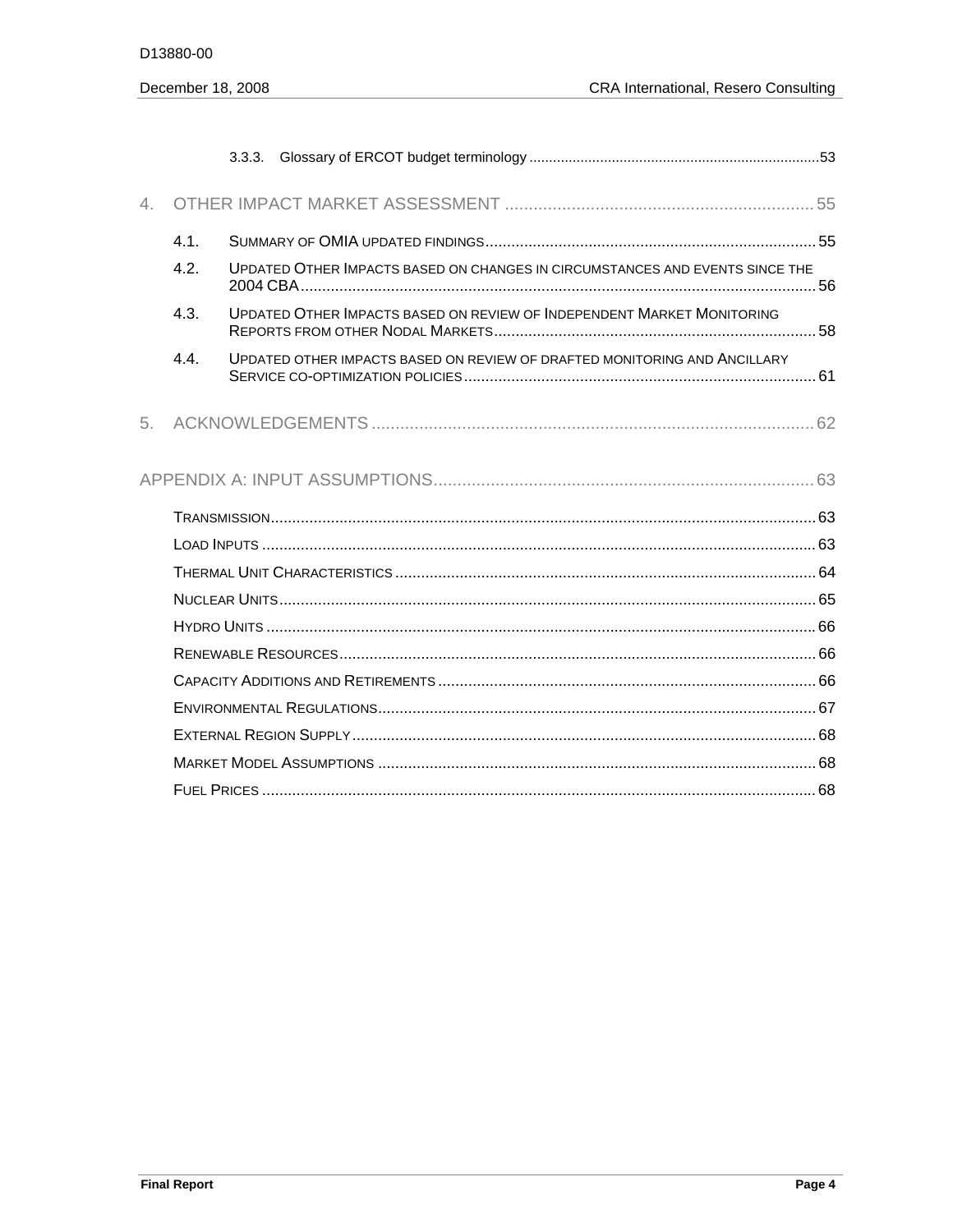# **1. EXECUTIVE SUMMARY**

# **1.1. BACKGROUND AND OBJECTIVES OF THIS UPDATE**

CRA International, Inc. and Resero Consulting ("CRA/Resero") were retained by the Public Utility Commission of Texas ("PUCT" or "the Commission") to prepare an update on the 2004 Cost-Benefit Assessment of the Texas Nodal Market<sup>1</sup> ("2004 CBA") prepared by Tabors Caramanis & Associates ("TCA") and KEMA Consulting. According to the 2004 CBA findings, the projected quantifiable benefits of the nodal market implementation within the ERCOT footprint significantly outweighed nodal market implementation costs: the estimated net present value of system-wide benefits over the first 10 years of operation of the ERCOT nodal market was approximately \$587 million in production cost savings (in real 2003 dollars). The estimated costs of implementing the Texas nodal market were between \$108 million and \$157 million, including both ERCOT's and market participants' costs. In addition, the 2004 CBA identified a net present value ("NPV") of approximately \$7.3 billion of consumer savings attributable to the nodal market re-design. The assumed nodal operations ("Go Live") date in that study was January 1, 2005.

The Texas Nodal Market ("TNM") implementation has experienced a number of delays and the expenditures to date and going-forward estimated costs significantly exceed those assumed in the 2004 CBA. Additionally, a number of new generating units have been added and several transmission upgrades made. Today's expected market conditions, including fuel prices, further transmission upgrades, and generation unit development are also different than those in the 2004 CBA. This updated Cost Benefit Assessment ("updated CBA", or "update") was commissioned to provide an indication of the incremental costs and benefits given changes that have transpired since the 2004 CBA was competed and the Commission's subsequent decision to implement a nodal market.

The objective of the 2004 CBA was not only to compare costs and benefits of the TNM implementation but also to provide a comprehensive assessment of the impact of the TNM on the efficiency of market operation, on individual geographical regions within the ERCOT footprint, on specific segments of the ERCOT power system, and on specific groups of market participants.

The scope of this update is much narrower, and is intended:

• To perform a four-year time-horizon study to re-assess overall system-wide production-cost benefits and determine the extent to which the 2004 CBA benefits may have changed;

 1 Market Restructuring Cost-Benefit Analysis, Final Report to Electric Reliability Council of Texas, November 30, 2004.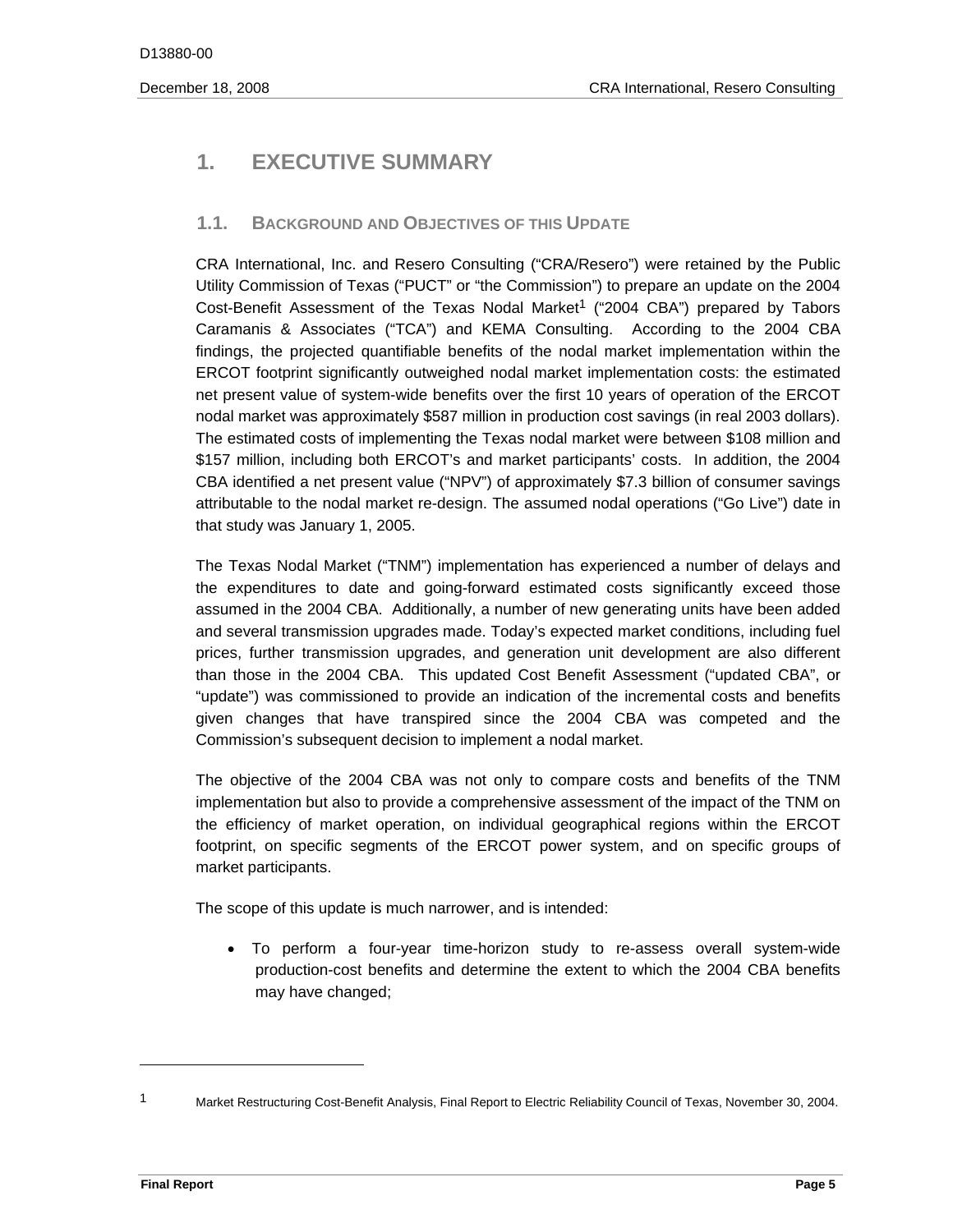- To determine expected implementation costs based on better, more specific, ERCOT TNM budget projections and to update expected market participant implementation costs based on a sample of market participant-reported projections; and
- To determine whether any post-2004 information substantially changes other costs, benefits or risks relative to the 2004 CBA.

 the future net costs-to-continue compare to future potential benefits for the TNM. The updated CBA is intended to provide information to allow the projected updated benefits to be compared to the net projected costs of continued TNM implementation and future operations, while simultaneously limiting the analytical cost and schedule impact caused by performing the assessment itself. Given that some TNM costs have already been incurred, CRA/Resero focused the analysis and report prospectively, providing an assessment of how

# **1.2. SUMMARY OF FINDINGS**

The quantitative findings of this study are summarized in this section, and include a comparison of the estimate of going-forward costs and benefits of the TNM for the period of 2009 through 2020 inclusive. The results in Table 1 indicate that the estimated NPV of costs to continue the implementation and operation of the TNM is \$222 million. The NPV of generation cost savings, determined as part of the updated CBA, is estimated to be \$339 million. In addition, the implementation of the TNM is expected to result in additional savings based on improved generation siting decisions. While the updated CBA with its limited study horizon did not directly measure the impact of siting benefits, these benefits were estimated based on the 2004 CBA as modified by the CBA update analysis. The overall benefit, including benefits from improved generation siting, is projected to be \$520 million.

#### **Table 1: Estimated Going Forward Costs and System-Wide Benefits of TNM Implementation**

|                            | \$Million real 2008 dollars |
|----------------------------|-----------------------------|
| <b>ERCOT</b>               | 195                         |
| <b>Market Participants</b> | 27                          |
| <b>Total Costs</b>         | 222                         |

**NPV of net costs to continue (2009-2020)**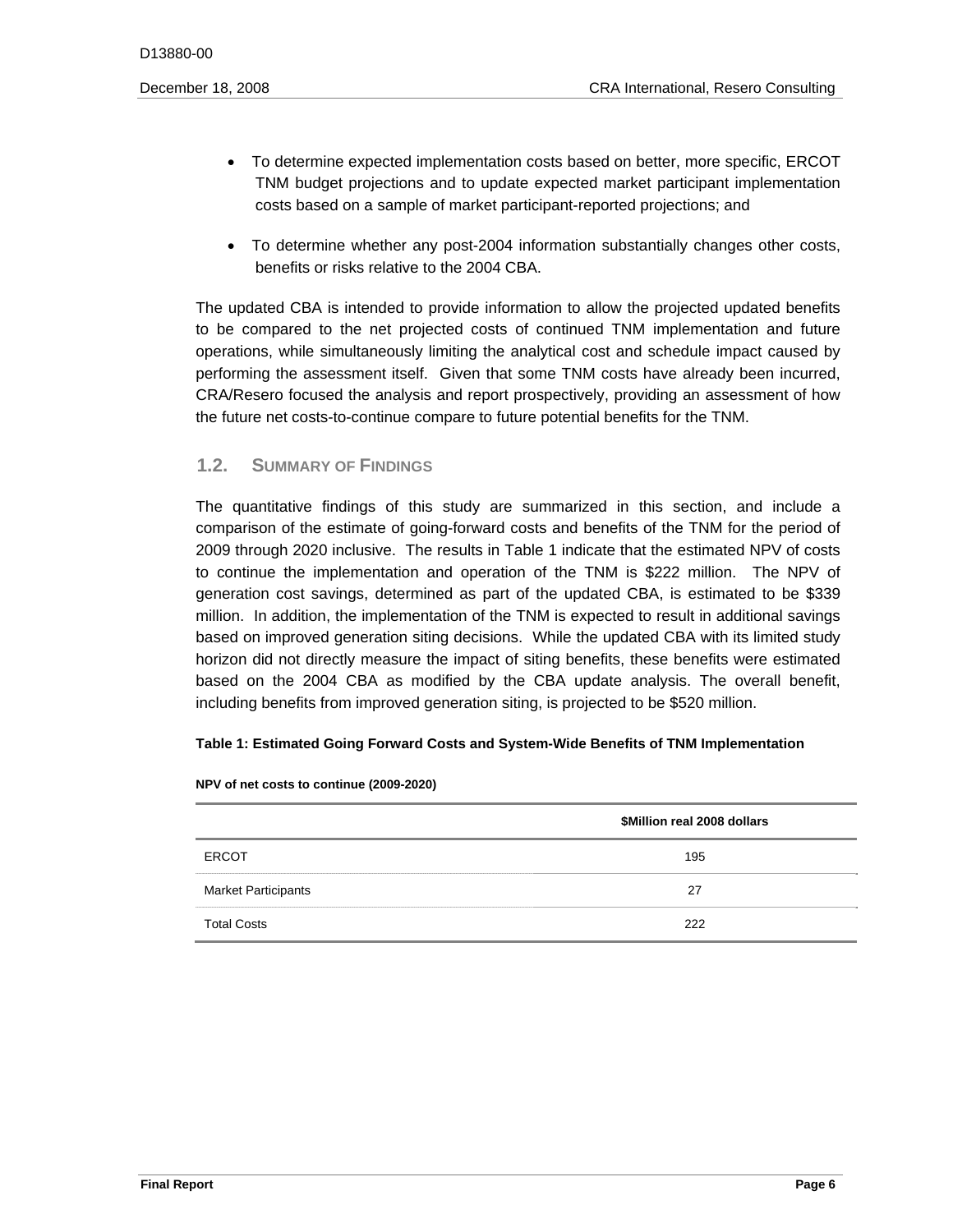#### **NPV of quantified system-wide benefits (2009-2020)2**

|                                              | \$Million real 2008 dollars |
|----------------------------------------------|-----------------------------|
| Benefits due to improved generation dispatch | 339                         |
| Benefits due to improved generation siting   | 181                         |
| Total system-wide benefits                   | 520                         |

These updated results indicate that on a going-forward basis, the overall system-wide benefits outweigh the net costs of completing the TNM program. Similarly to the 2004 CBA findings, CRA/Resero estimates that TNM implementation will provide a significant reduction in consumer wholesale payments for electricity that exceeds the projected TNM costs. The savings to consumers are estimated to be approximately \$5.6 billion (NPV) over the first ten years of operation of the nodal market, more than twenty times the projected TNM cost. The consumer benefits do, however, reflect a transfer in wealth from generators to consumers and not simply a system-wide benefit derived from more efficient electricity production and delivery.

The update of the other costs and benefits suggests that, as in the 2004 CBA, other benefits of the TNM are likely to exceed other costs and risks, and the CBA update suggests that these other benefits are likely to be even greater in total than those characterized in the 2004 CBA.

#### **1.3. METHODOLOGY**

Similarly to the 2004 CBA, this update includes the three major components summarized below.

**Energy Impact Assessment (EIA)**—quantified impacts to the energy market, system dispatch, and resulting production system costs. The methodology of the EIA component of the update was narrowed but not simplified relative to the 2004 CBA. While focusing specifically on the modeling assessment of only system-wide benefits of the TNM, CRA/Resero applied the same methodology for modeling generation dispatch and generation costs as was used in the 2004 CBA. All modeling input data and assumptions were updated to reflect the most current and reliable information on the ERCOT electrical grid, load forecast, generation fleet, and anticipated market conditions.

**Implementation Impact Assessment (IIA)**—provided quantitative and qualitative treatment of implementation startup costs, ongoing costs, and other transition-related impacts for ERCOT and its market participants. This IIA update was based on analysis of relevant

 2 Benefits for years 2009 and 2010 were set to zero.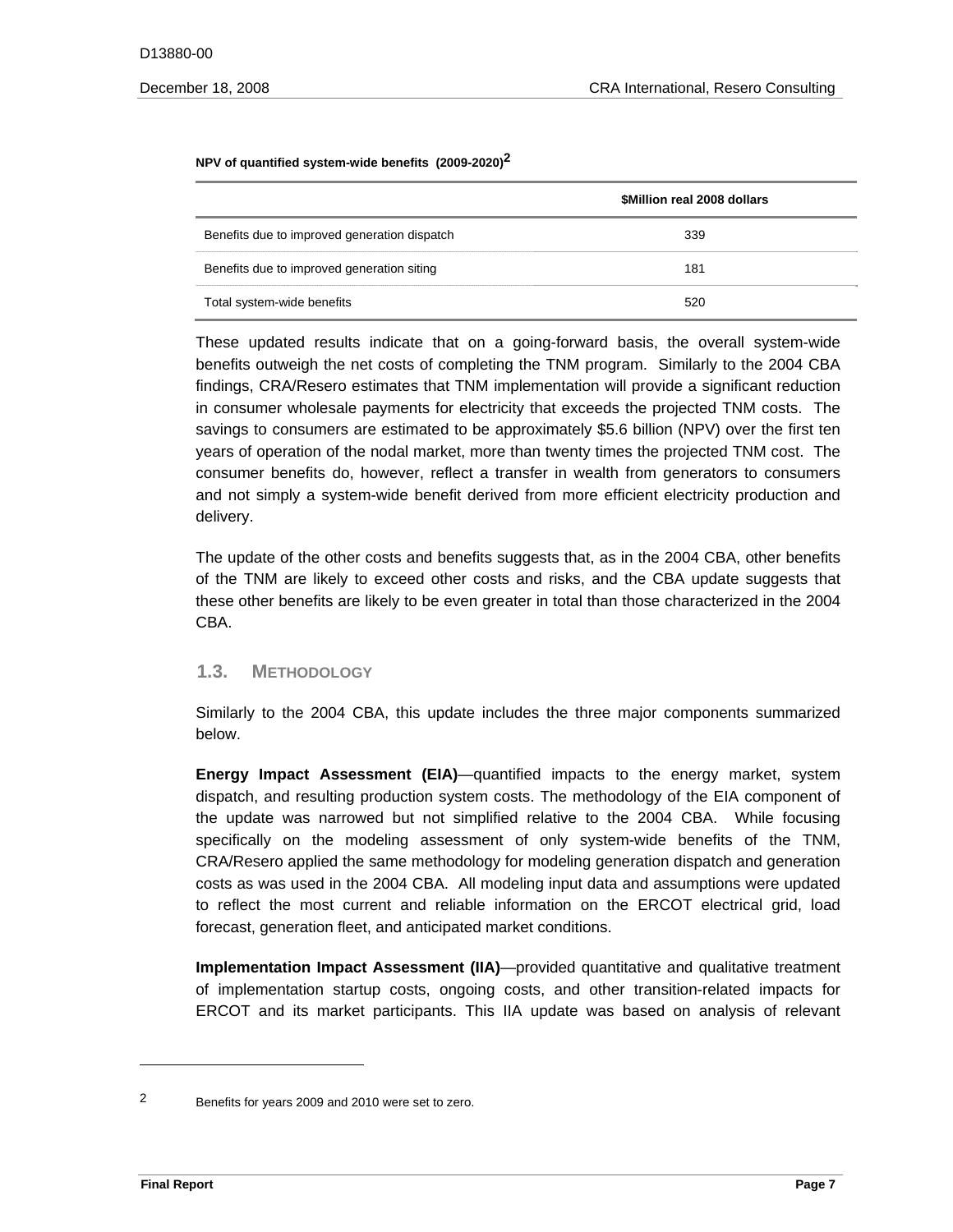implementation cost information, both historical and projected, provided by ERCOT personnel, and a sample of market participants data collected directly by CRA/Resero .

**Other Market Impact Assessment (OMIA)—provided an update on the qualitative treatment** of a variety of other measures of impact not captured directly in the EIA or IIA by examining new information and market events lending to an updated understanding of other costs, benefits, and risks.

# **1.4. ENERGY IMPACT ASSESSMENT**

CRA/Resero conducted an update of the quantitative Energy Impact Assessment (EIA) of the ERCOT system under two scenarios: a status quo case ("Base Case") in which ERCOT continues to schedule and settle based on a zonal market design, and a case in which ERCOT implements a nodal market design ("Change Case"). Similarly to the 2004 CBA, the EIA used the GE-MAPS model and incorporated the operating procedures and operational and physical transmission constraints currently used (Base Case) or intended to be used under the nodal design (Change Case).

demand growth, transmission upgrades, new generation additions and fuel price forecasts.<br>These input assumptions were developed in close consultation with ERCOT operations, The results of the analysis are based on model representations which generally follow the spirit and modeling techniques of the 2004 CBA. Input assumptions, however, were updated based on the current status of the ERCOT power grid and current expectations regarding planning, and data management staff.

CRA/Resero performed simulations of the generation dispatch under the nodal and zonal market assumptions for the four-year period 2009-2012. Given the new start date of the nodal market, only results for 2011 and 2012 are directly applicable. The results for 2009 and 2010 have been provided for illustrative purposes.

Annual production cost is the primary economic indicator measured in this CBA update. The production cost difference clearly reflects potential social benefits (social welfare gain) to the ERCOT footprint of the nodal market design, and it is easy to interpret. Figure 1 shows the total annual production cost under each case. In the years simulated, the nodal market structure results in a lower cost of production (fuel, variable O&M, start-up and environmental permit/credit costs) to serve the demand than does the zonal market structure.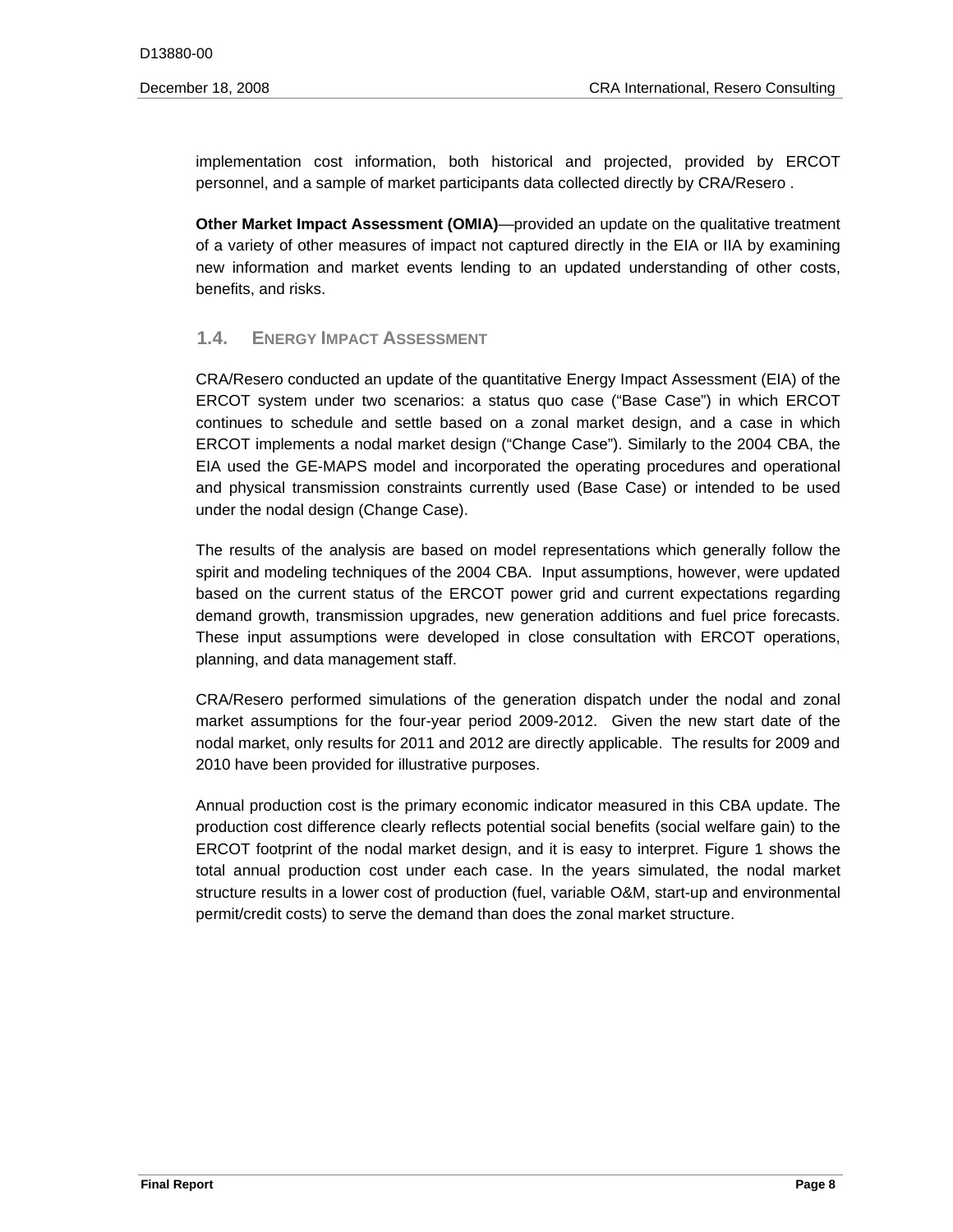

#### **Figure 1: Annual Production Cost (\$Million)**

The production cost reduction (attributed to the improved efficiency in generation commitment and dispatch) during the first two years of TNM operations is estimated to be between \$47 and \$49 million.<sup>3</sup> The NPV from 2011 to 2020<sup>4</sup> is estimated to be \$339 million, assuming that production costs and resulting benefits observed for the first two years of operation remain at the same level on average through 2020.

Additional production cost savings are expected from the improved siting of new generation under the nodal market structure. Based on the 2004 CBA results, improved generation siting increases annual benefits in years when prospective new generation is added, by 70% on average.5 In the years 2013-2020, additional generation capacity will be needed to serve ERCOT demand, apart from the announced and in-development entry that is included in the analysis. The 70% ratio is applied to the values calculated for 2009-12, to account for the

<sup>3</sup> 3 Values shown are in 2008 real dollars. The NPV calculations assume 8% nominal discount rate and 3% rate of inflation, the same assumptions as used in the 2004 CBA.

<sup>4</sup> The NPV is calculated as a twelve-year NPV over the period of 2009 through 2020, assuming zero benefits in the first two years of this period.

<sup>5</sup>  load growth - in the updated CBA. This projection is based on the assumption that siting benefits in relative terms are not reduced by recent transmission upgrades nor are they reduced by changes in any of the other assumptions - such as fuel price and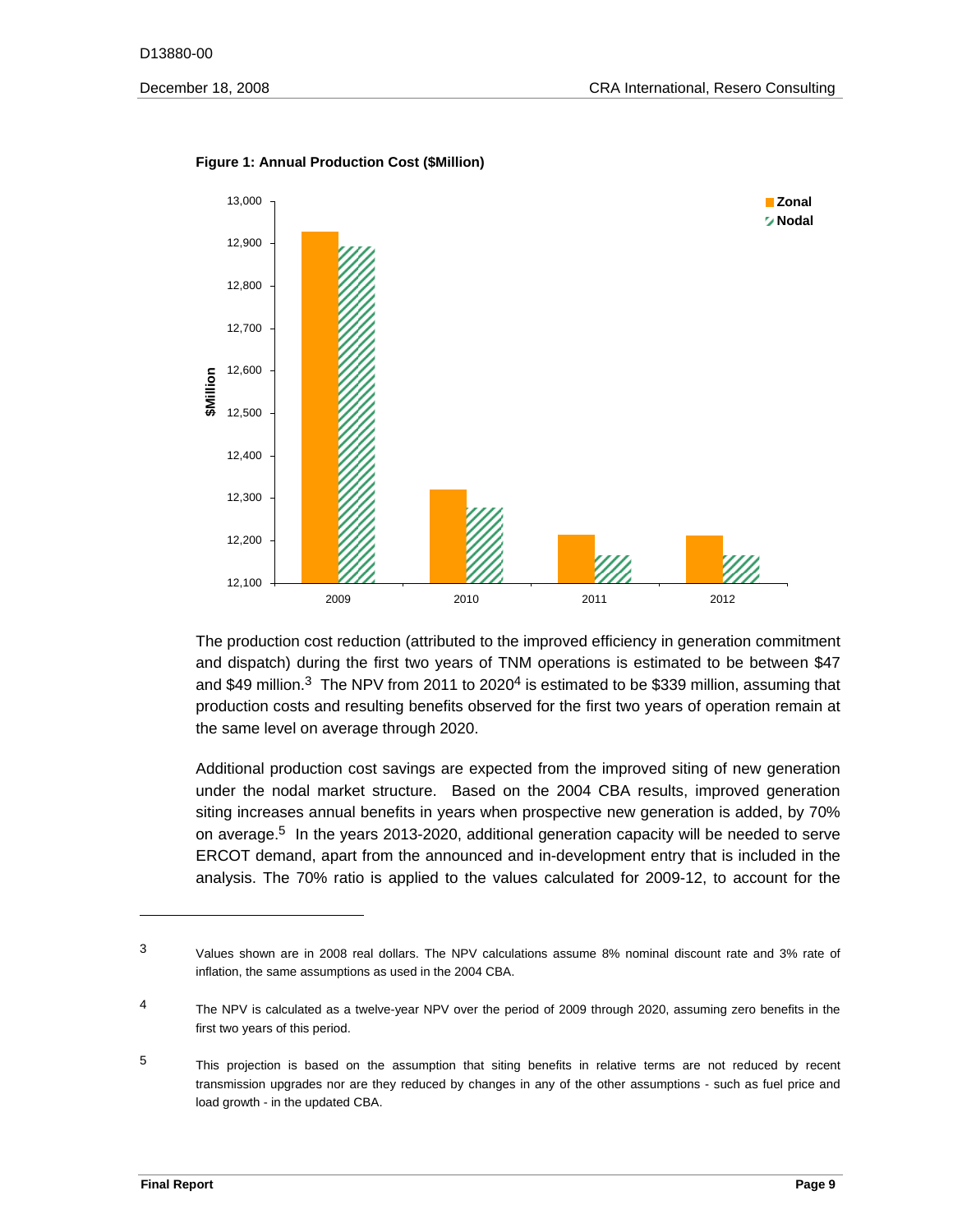benefit of siting future generation with the benefit of nodal signals. This raises the estimated annual benefits to \$81.6M, or 70% higher than the \$48M realized in 2011-12. Based on this approach, the resulting estimated twelve-year (2009-2020) NPV of production cost savings is \$520 million (benefits in two years preceding the launch of the TNM are set to zero in this NPV calculation).

 Additionally, the transition to the nodal market results in significant consumer cost reductions. This reduction in consumer payments, and a corresponding reduction in generator receipts, results from several changes which will occur with the TNM implementation, as illustrated in Table 2: Composition of wholesale costs to consumers in ERCOT under the Zonal and Nodal Market. With the transition from the zonal to the TNM structure, consumers avoid Out-Of-Merit ("OOM") payments made to generators and receive additional CRR auction revenues associated with congestion costs on local (intra-zonal transmission constraints).

# **Table 2: Composition of wholesale costs to consumers in ERCOT under the Zonal and Nodal Market**

| <b>Composition of wholesale</b><br>costs to consumers in ERCOT |           | Zonal       | <b>Nodal</b>              |
|----------------------------------------------------------------|-----------|-------------|---------------------------|
| Hourly load X hourly price                                     | $\ddot{}$ | Zonal price | Load weighted zonal price |
| Out of Merit Payments                                          | +         | Yes         | No.                       |
| Refund of inter-zonal congestion<br>rent via CRR auction       |           | Yes         | Yes                       |
| Refund of local congestion<br>rent via CRR auction             |           | No          | Yes                       |

 the two studies, CRA/Resero estimates the NPV the consumer cost reduction for this update The 2004 CBA estimated the NPV of reduction in consumer payments at \$7.1 billion over 10 years of nodal market operation. A large portion of this reduction, \$4.5 billion, was attributed to the refund of the local congestion rent which indicates that the local congestion rent is a major driver of this consumer benefit. Based on a comparison of congestion rent estimates in to be approximately \$5.5 billion.

This reduction in consumer payments should not be characterized as a system-wide benefit derived from improved system efficiency, but rather a wealth transfer from generators to consumers. Never-the-less the consumer benefits were viewed as an important metric in the 2004 CBA.

# **1.5. IMPLEMENTATION IMPACT ASSESSMENT**

The costs of the nodal market implementation have increased significantly since the original nodal CBA was completed in 2004. There are two principal components to the implementation costs: the costs incurred by ERCOT itself and those incurred directly by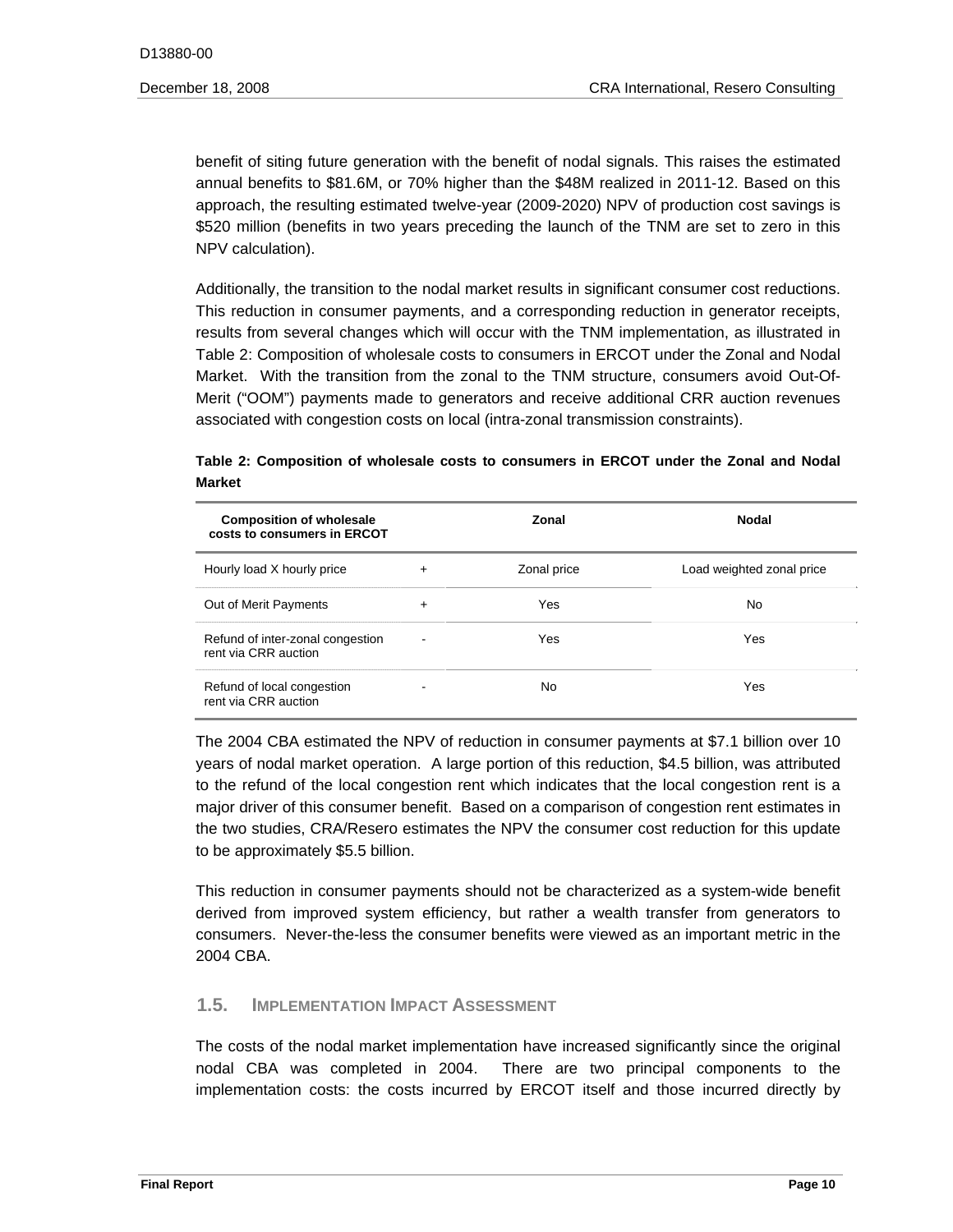market participants. The bulk of the implementation costs have been (and are projected to be) incurred by ERCOT.

ERCOT has conducted detailed studies of its own implementation costs, and their estimates have been subjected to extensive review and scrutiny. This current study is explicitly not intended to review ERCOT's and market participants' estimates, but rather to synthesize their and market participants' information and analyze the net costs of proceeding with the TNM implementation. CRA/Resero relied upon ERCOT's cost and schedule estimates for this analysis. There has been debate regarding whether current budget estimates from ERCOT accurately reflect the ultimate cost-to-completion of the TNM implementation; the ERCOT estimates incorporate contingences, both temporal and financial, and CRA/Resero has relied upon estimates including those contingencies. The analysis was based on data received from ERCOT through December 9, 2008. Unless otherwise advised by ERCOT, all cost data was assumed to be in 2008 dollars, and unless otherwise noted, all values in this analysis are expressed in 2008 dollars.

As of the revised budget estimate from December 9, 2008, ERCOT's overall cost estimate for the start-to-finish implementation of the TNM is \$660 million. Of that \$660 million, approximately \$309 million has already been spent, and approximately \$351 million in direct expenditures remain.<sup>6</sup>

ERCOT's incremental increased costs to operate a nodal instead of a zonal market were estimated at \$16 million in 2011 and \$18 million in 2012. These costs consist principally of increased headcount and capital equipment and will remain relatively constant over the TNM timeframe. Based on ERCOT's guidance and CRA/Resero's analysis, the persistent incremental increase in operational costs is estimated to be \$14 million and to remain constant in real terms through the study timeframe.

 ERCOT has estimated these costs at \$160 million. In addition to these zonal refresh costs; It is critical to note that if the TNM project were to be halted, there would be a number of deferred upgrades and refresh costs associated with continued operation of the zonal system; stopping is not free. These costs include updated software, related labor expenses, and improvements that have been deferred because of the pending TNM implementation. ERCOT has also estimated that there would be additional \$15 million in contract termination and other administrative costs, placing total "unwinding" costs at roughly \$175 million. These represent the costs that ERCOT would incur if the TNM implementation were halted today. These costs were assumed to be incurred in 2009, or immediately upon termination of the TNM program.

 6 Late on December 9, 2008, ERCOT provided an updated already-spent figure of \$322.1 million. The analysis has been conducted with a consistent set of numbers from Ron Hinsley's December 9, 2008 ERCOT board presentation, in which the already-spent total was \$309 million.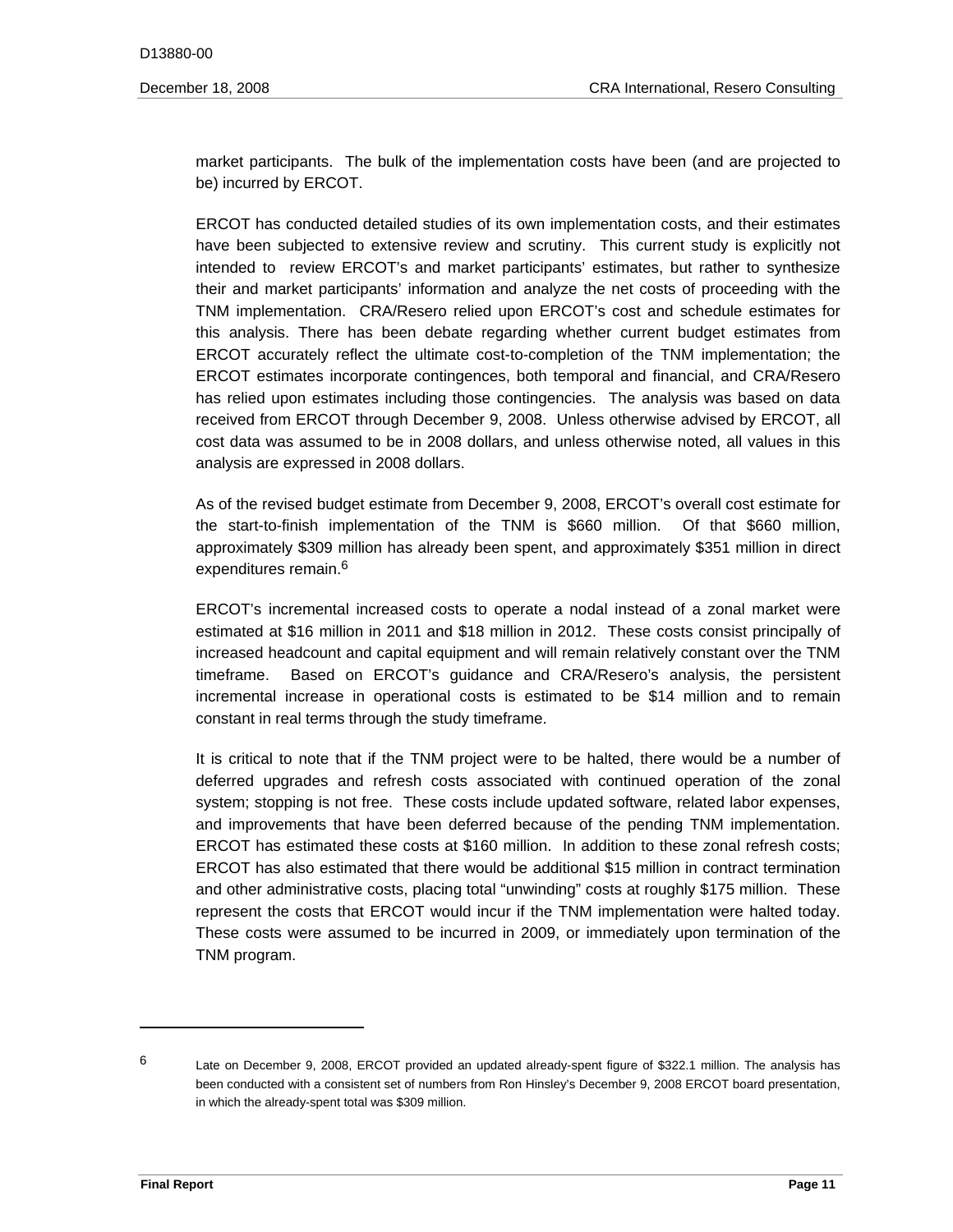and so we have not factored these ongoing increased implementation costs into our analysis. The estimate of total start-to-finish market participant implementation costs is \$175 million, of which approximately \$103 million is estimated to have already been spent. Market participant unwinding costs are estimated to be approximately \$42 million. Insufficient information was available to accurately estimate ongoing incremental cost increases for market participants, As a result, our analysis potentially underestimates the overall TNM cost impact on market participants.

The following table presents a summary of ERCOT's and market participants' costs associated with each option. This table is expanded upon in later sections.

| <b>Item</b>                                                                                                                               | Cost (million) | <b>Description &amp; Notes</b>                                                                   |
|-------------------------------------------------------------------------------------------------------------------------------------------|----------------|--------------------------------------------------------------------------------------------------|
| Total overall nodal costs                                                                                                                 | \$660          | Total start-to-finish cost of TNM<br>implementation, including interest<br>expenses              |
| Overall spent to date                                                                                                                     | \$309          | As of December 2008, including<br>interest                                                       |
| 2011 incremental nodal cost                                                                                                               | \$16           | Additional cost to operate nodal<br>over zonal in 2011                                           |
| 2012 incremental nodal cost                                                                                                               | \$18           | Additional cost to operate nodal<br>over zonal in 2012                                           |
| 2013-2020 incremental nodal cost                                                                                                          | \$14           | Additional cost to operate nodal<br>over zonal in 2013-2020                                      |
| Nodal demobilization & zonal refresh<br>costs                                                                                             | \$175          | Amount to halt TNM implementation<br>(\$15) and refresh zonal systems<br>(\$160)                 |
| NPV of ERCOT's implementation<br>cost through 2020, including<br>increased ongoing incremental costs,<br>excluding future finance charges | \$362          |                                                                                                  |
| NPV of MPs' implementation cost<br>through 2020, excluding increased<br>ongoing incremental costs                                         | \$67           |                                                                                                  |
| NPV of ERCOT's de-mobilization and<br>zonal refresh costs                                                                                 | \$167          |                                                                                                  |
| NPV of MPs' de-mobilization and<br>zonal refresh costs                                                                                    | \$41           |                                                                                                  |
| NPV of ERCOT's net TNM<br>implementation cost                                                                                             | \$195          | Net cost to continue for ERCOT<br>versus stopping                                                |
| NPV of MPs' net TNM<br>implementation cost                                                                                                | \$27           | Net cost to continue for MPs versus<br>stopping                                                  |
| Overall NPV cost to continue TNM<br>implementation through 2020                                                                           | \$222          | Net cost for ERCOT and MPs to<br>continue TNM implementation<br>versus halting TNM program today |

#### **Table 3: Summary of TNM implementation costs, 2008 dollars**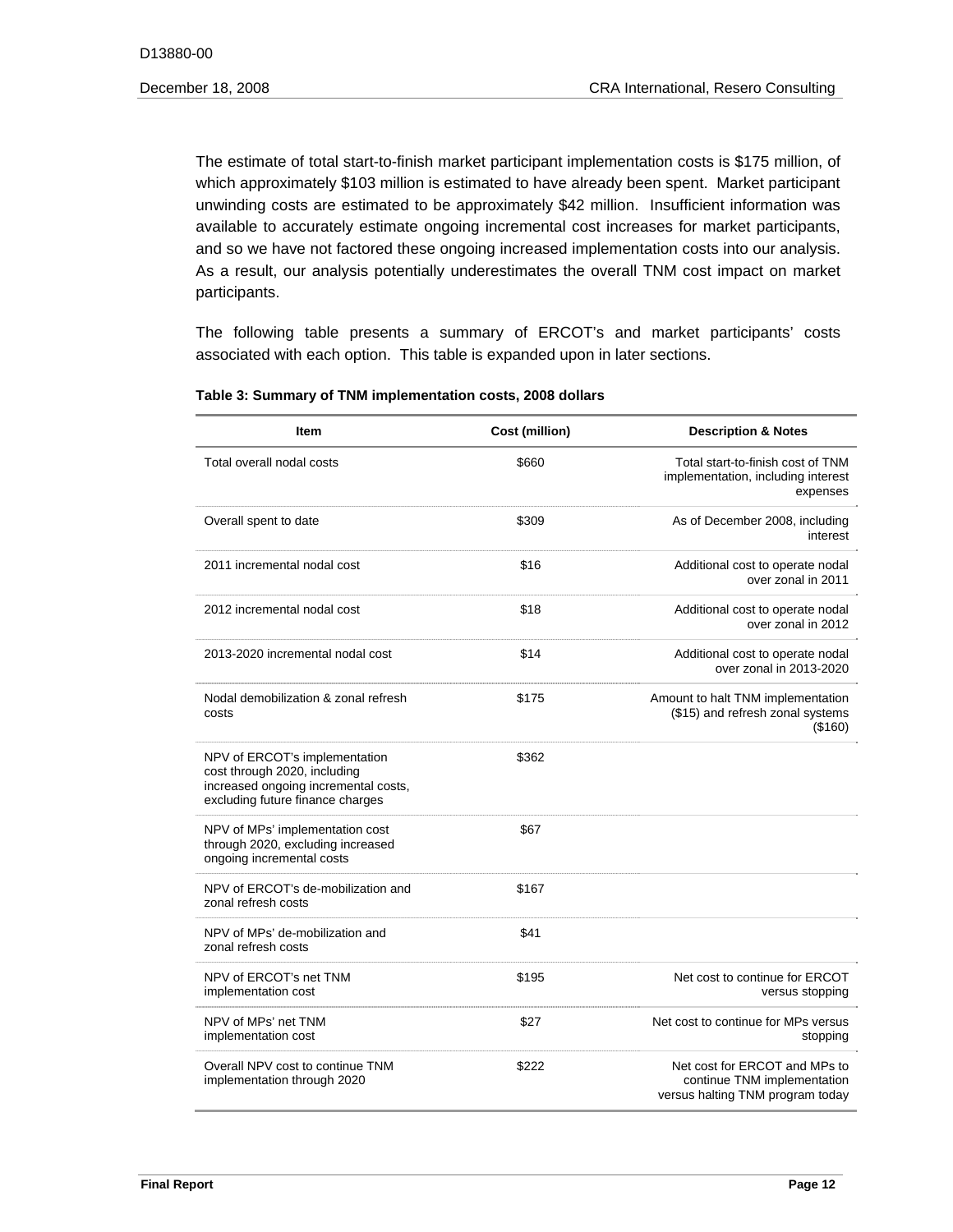The overall net cost to completion, \$222 million, represents the net overall cost to continue the TNM implementation compared to halting and returning to the zonal market. Said differently, this is the total expense that could be avoided if TNM implementation were to be halted today.

# **1.6. OTHER MARKET ASSESSMENT**

CRA/Resero also performed an update of the other nodal market costs, risks and benefits outside of those costs and benefits captured in the Energy Impact Assessment and the Implementation Impact Assessment. This update reflects new impacts that were not recognized or identified at the time of the 2004 CBA, and other impacts that were recognized in the 2004 Other Market Impact Assessment (OMIA) but for which the availability of more recent information may offer new insights about the nature, degree, or significance of the impacts.

The OMIA update did not identify any substantially new types of impacts, nor did it reveal that the other impacts of a nodal market are significantly different from the way they were characterized in the 2004 CBA OMIA. Several of the 2004 OMIA findings were substantiated through the review of updated information and events. At the same time, the updated information suggests that some of other risks and costs appear to be less significant now than they were when the 2004 OMIA was prepared. The 2004 OMIA suggested that the net impact was positive, i.e., that there appeared to be additional benefits beyond those captured in the quantitative elements of the CBA. The current OMIA update suggests, to an even greater degree, that these other impacts are net positive.

Specific insights are summarized as follows.

changes: Events and the changing environment in ERCOT have identified several Other Market Impact

- a. Given the experience that market participants have gained since the 2004 OMIA was prepared, many of the potential risks associated with the nodal market have largely been resolved or mitigated. Although the market is perceived to be more complicated than originally envisioned, market participants have also acquired a better understanding of likely market dynamics through their readiness activities and by participating in the various stakeholder groups.
- b. The value of the nodal market is potentially higher as a result of the significant deployment of wind generation, given the nodal market's ability to alleviate limitations of ERCOT's current dispatching procedures and to provide for rapid system response.
- c. Analysis of the summer price excursions by ERCOT's IMM offers several observations, including that the zonal market may have difficulty in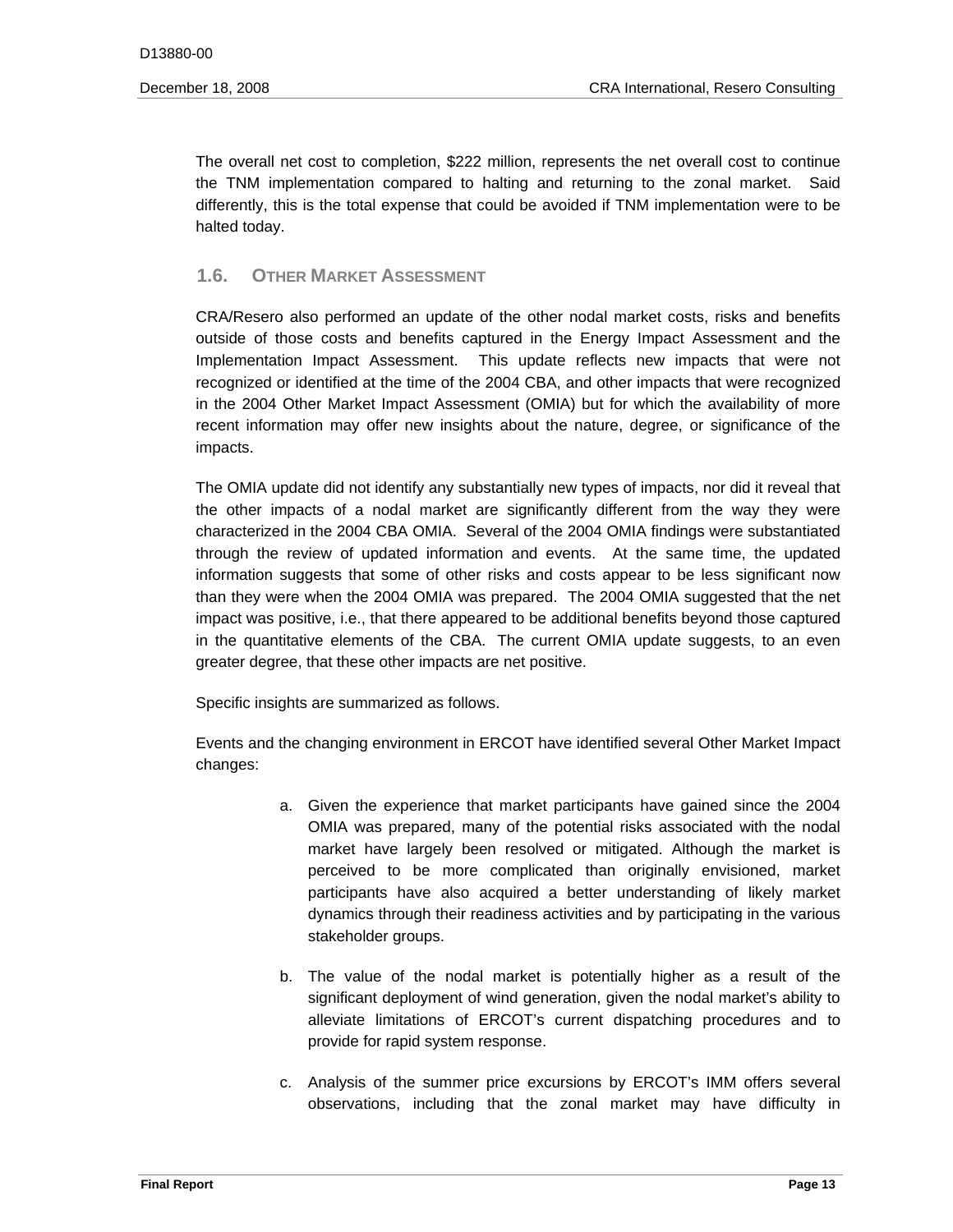addressing some zonal congestion situations, resulting in high cost impacts, and that nodal markets offer customers more efficiency, choice and flexibility.

Market outcomes from other U.S. nodal markets substantiate the algorithmic and complexity risks identified in the 2004 OMIA. They also suggest that these risks and their impacts decrease over time as market participants and market operators become more aware and take appropriate corrective actions. Similarly, while nodal markets are still not able to capture all of the theoretically available benefits of nodal price signals, ongoing refinements of market rules and algorithms have, over time, led to increased benefits from better price signals.

Resolution of market monitoring policies suggests there are reduced nodal market risks associated with price anomalies and market manipulation. The addition of co-optimized ancillary services suggests these too may provide additional benefits that were not captured in the 2004 CBA.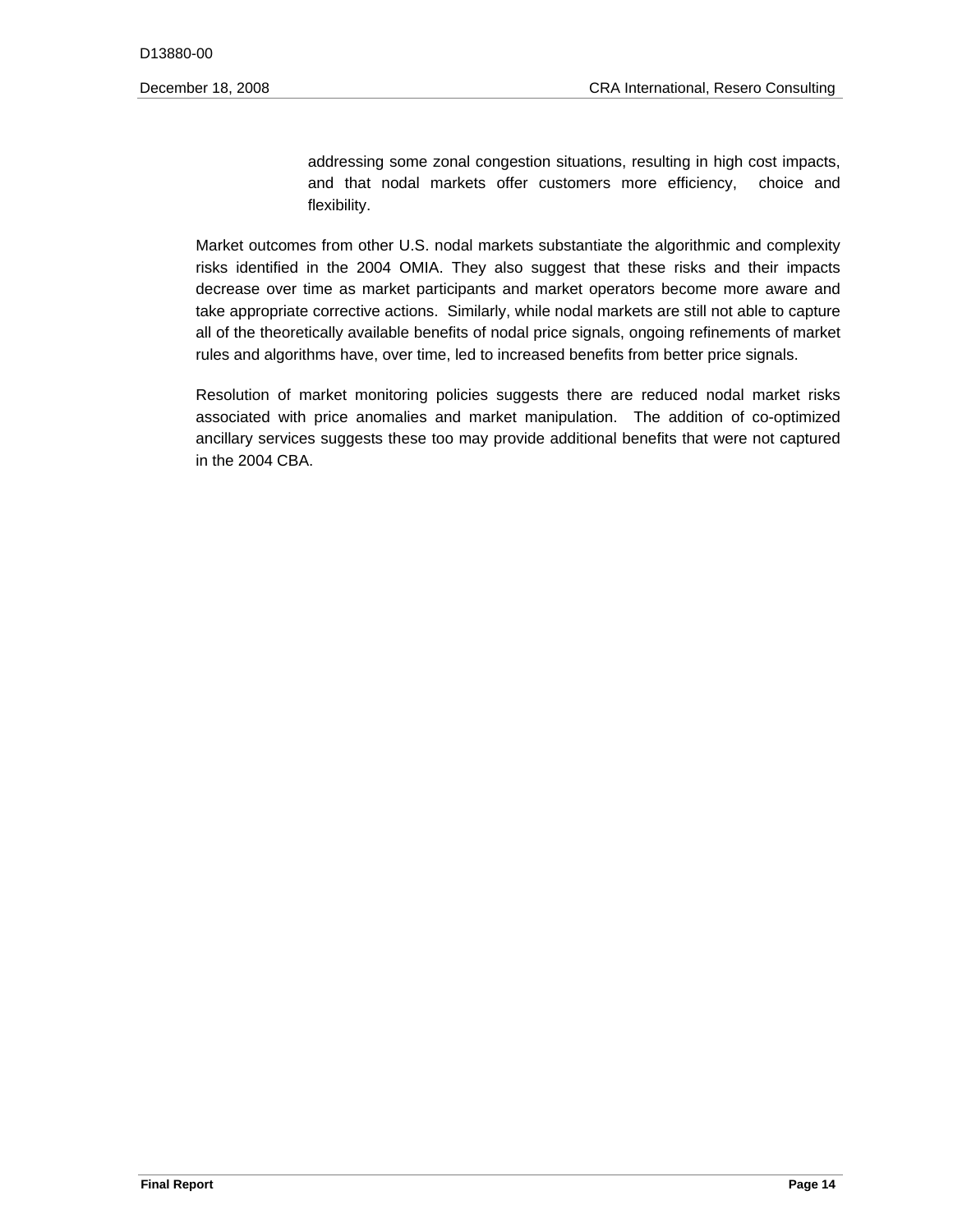# **2. ENERGY IMPACT ASSESSMENT**

CRA/Resero conducted an update of the quantitative Energy Impact Assessment (EIA) of the ERCOT system under two scenarios: a status quo case ("Base Case") in which ERCOT continues to settle based on a zonal market design and a case in which ERCOT implements a nodal market design ("Change Case"). Similar to the 2004 Cost-Benefit Analysis ("2004 CBA"), the EIA used the GE-MAPS model and incorporated the operating procedures and operational and physical transmission constraints currently used (Base Case) or intended to be used under the nodal design (Change Case).

The GE-MAPS model is a security-constrained dispatch model that simulates the operation of the electricity market over time. It assumes short-run marginal cost bidding, performs a leastcost dispatch subject to thermal and contingency constraints, and calculates hourly nodal prices of electricity.

 representations which generally follow the spirit and modeling techniques of the 2004 CBA. The results of the analysis are included in this Section. These results are based on model However, all input assumptions have been updated based on the current status of the ERCOT power grid and today's expectations regarding demand growth, transmission upgrades, new generation additions and fuel forecast. These input assumptions have been developed in close consultation with ERCOT operations, planning, and data management staff.

# **2.1. OBJECTIVES OF THIS UPDATE**

cooperatives. The objective of this update of the EIA is to re-evaluate the system-wide benefits of the nodal market structure in order to allow for an updated assessment of benefits relative to the nodal market costs. In the 2004 CBA, the EIA analysis considered a 10-year timeframe, focused on a wide spectrum of system-wide regional economic indicators of nodal redesign and measured the impact of the nodal market on various market participants, including consumers, generation owners, investor owned utilities, and municipal utilities and electric

The EIA update, on the other hand, was not undertaken in order to conduct an entirely new cost-benefit study. Rather, the objective was to verify whether the direction and the magnitude of estimated benefits have changed given the current state and anticipated changes of the ERCOT power grid. As a result, the focus of this update is substantially narrower than the 2004 CBA, analyzing only system-wide benefits over a two-year period 2011-2012 in order to quantify benefits through market simulations, projecting other measures of benefits where possible.

Section 2.4.1 of this report contrasts objectives of this update of the EIA analysis with objectives of the 2004 CBA.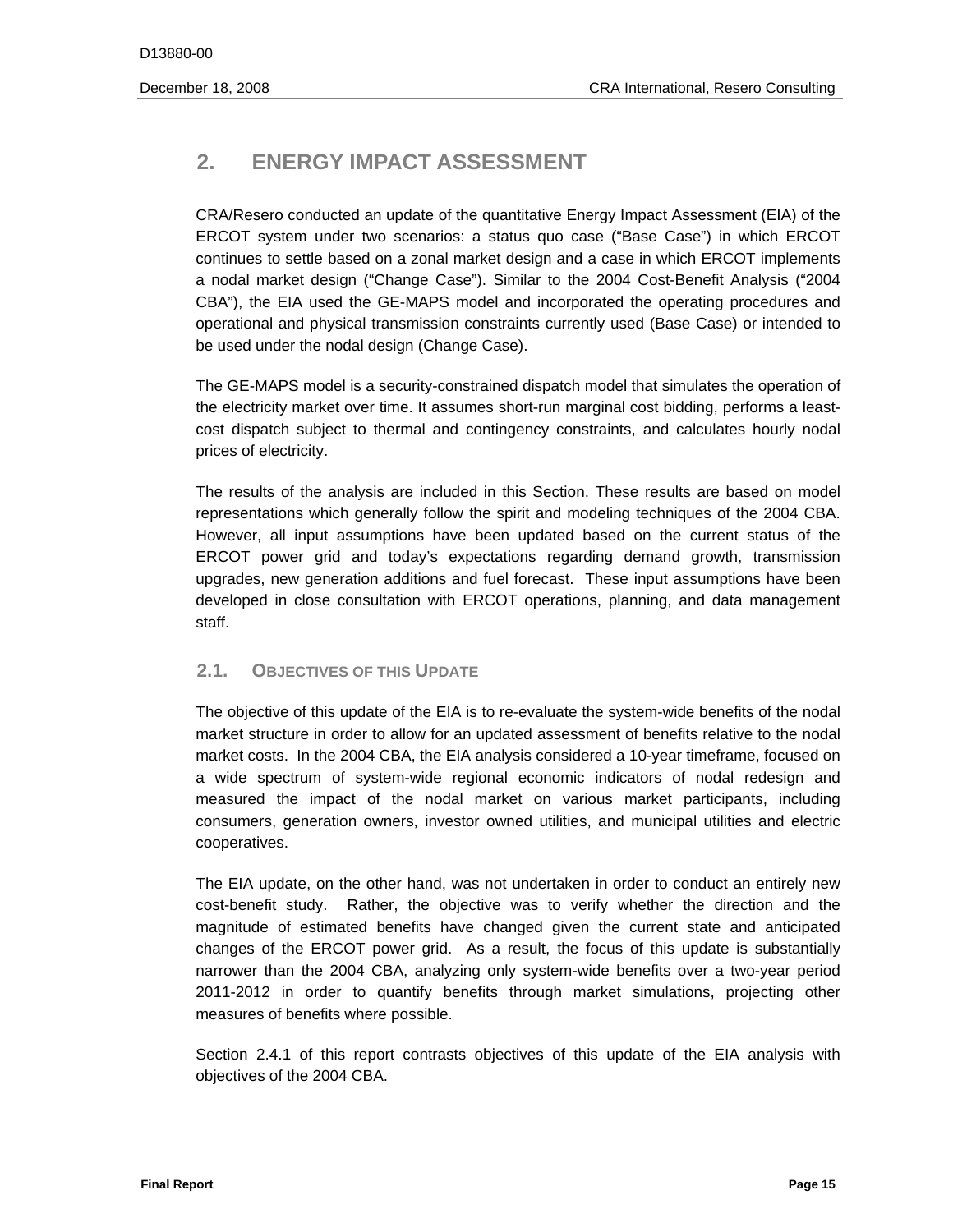# **2.2. POTENTIAL BENEFITS OF A NODAL MARKET DESIGN**

As was discussed in the 2004 CBA, there are several energy impacts of a shift to a nodal market design including:

- More efficient and transparent dispatch of resources;
- Improved management and pricing of local congestion;
- Improved siting of new resources.

The transition to a nodal market design improves and streamlines the process of security constrained commitment and dispatch of generating units and therefore is expected to result in lower generation costs than the market design currently in place. Lower production costs will ultimately benefit electricity consumers in ERCOT. The simulation analysis discussed below directly quantifies these benefits.

Treatment and pricing of local congestion under the nodal market design results in significant consumer benefits, as explained in section 2.4.3. This impact was carefully studied in the 2004 CBA. In this update, only the magnitude of the congestion rent refund to be received by consumers under the nodal design is quantified, rather than the entire impact on consumers' costs of served load. The latter is presumed to accrue consistent with the congestion rent refund.

Different price signals provided by the nodal and zonal markets also affect future generator siting decisions. In the 2004 CBA, this impact was addressed quantitatively. In this EIA update, the siting benefits are projected based upon the relative siting and dispatch efficiency benefits estimated in the 2004 EIA.

Other impacts, such as transparency and volatility associated with market changes outside of those measured in the EIA, are addressed in Section 4, Other Market Impacts.

# **2.3. MEASURING BENEFITS WITH THE ENERGY IMPACT ASSESSMENT**

In this update, CRA/Resero quantified economic benefits of the nodal market design using a single metric, a change in production costs within the ERCOT footprint. Production costs considered included:

- Fuel costs:
- Non-fuel variable operating and maintenance costs;
- Costs of environmental allowances (where applicable);
- Start-up generation costs; and
- Costs of power purchases from outside of ERCOT offset by revenues from power sales to the outside of ERCOT.

Under the Base (Zonal) Case, congestion on Commercially Significant Constraints ("CSCs") is managed based on estimating the impact of generation and load schedules on these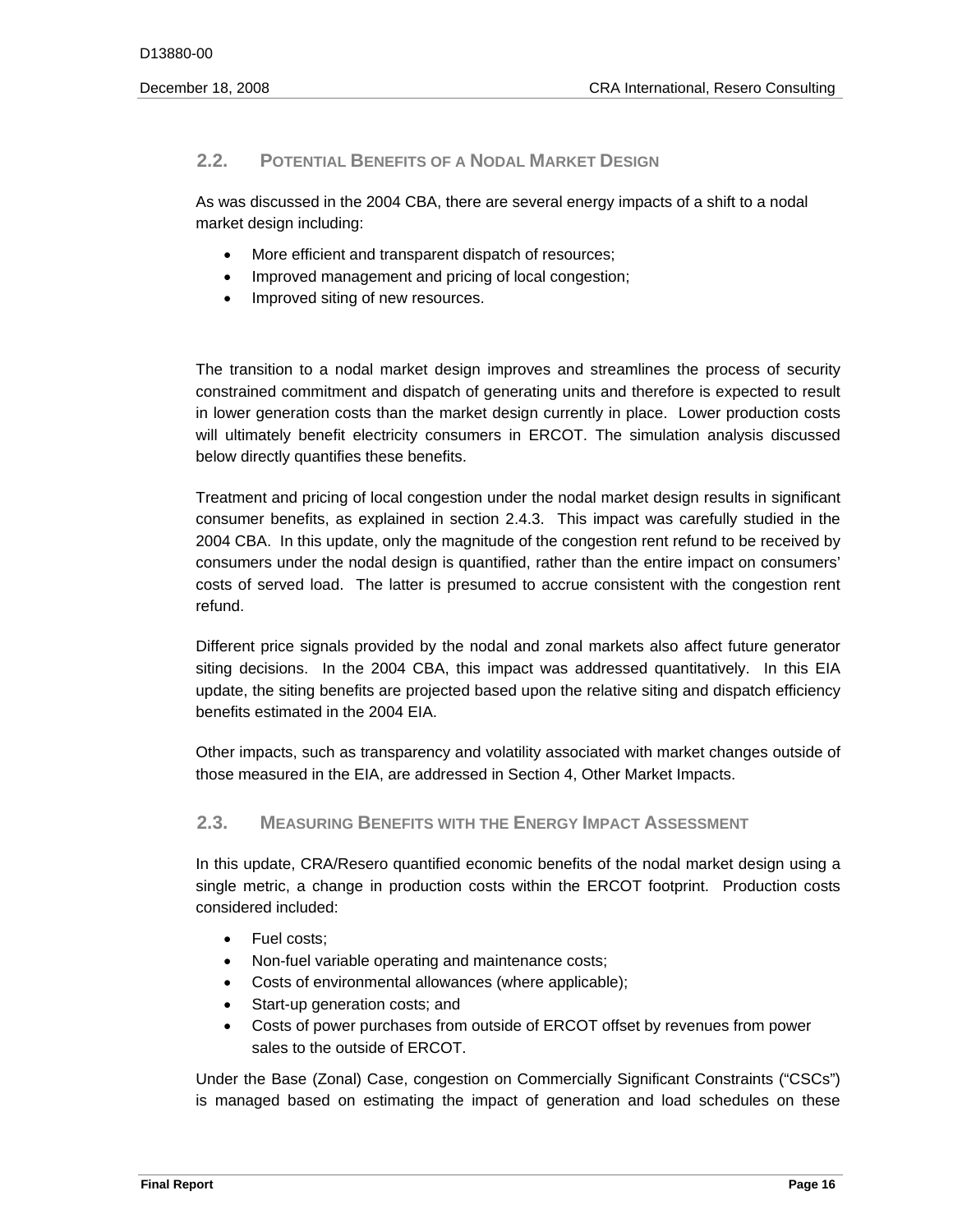constraints using average shift factors. When the impact is measured using average shift factors, the result is always approximate and ERCOT operators have to be conservative in deploying generating units intended to resolve local congestion so that actual flows through a CSC will not violate the CSC's operating limit. That can affect the efficiency of generation dispatch. In the Change (Nodal) Case, by including all constraints in a single optimization, the added conservatism is not necessary and there is an increase in the economic efficiency of generation dispatch, which results in a lower total cost of producing electricity.

# **2.3.1. Modeling Input Assumptions**

The following types of input assumptions were used in the EIA.

- An hourly demand forecast by ERCOT weather zone, provided by ERCOT;
- An updated forecast of fuel prices;
- A transmission system configuration based on annual load flow representations that include all planned transmission upgrades, as provided by ERCOT;
- Environmental adders based on expected environmental regulations; and
- New thermal and wind generation additions already under construction, based on information from ERCOT.

Section 2.4.2 of this report provides a comparison of input assumptions used in this update with those used in the 2004 CBA.

Details of these and other inputs to the model are described in Appendix A.

# **2.3.2. Overview of Base and Change Cases**

 Similar to the 2004 CBA, the EIA compared two scenarios: a Base Case, assuming no implementation of a nodal market, and a Nodal (or Change) Case, representing operations with ERCOT with a nodal market in place.

also included modeling of zonal prices and assessment of OOME and OOMC payments. The essential differences between the Base and Change Cases relate to: (1) how congestion is cleared and (2) the treatment of portfolio scheduling under the Base Case vs. no portfolios under the Change Case. In the Change Case a pure nodal optimization is performed across the ERCOT region. In the Base Case, the ultimate unit commitment and dispatch under the ERCOT's existing zonal model is simulated. In the 2004 CBA, analysis of the Base Case That analysis was necessary to measure the impact of nodal design by sector and by category of market participants. Given the system-wide focus of this update, while the zonal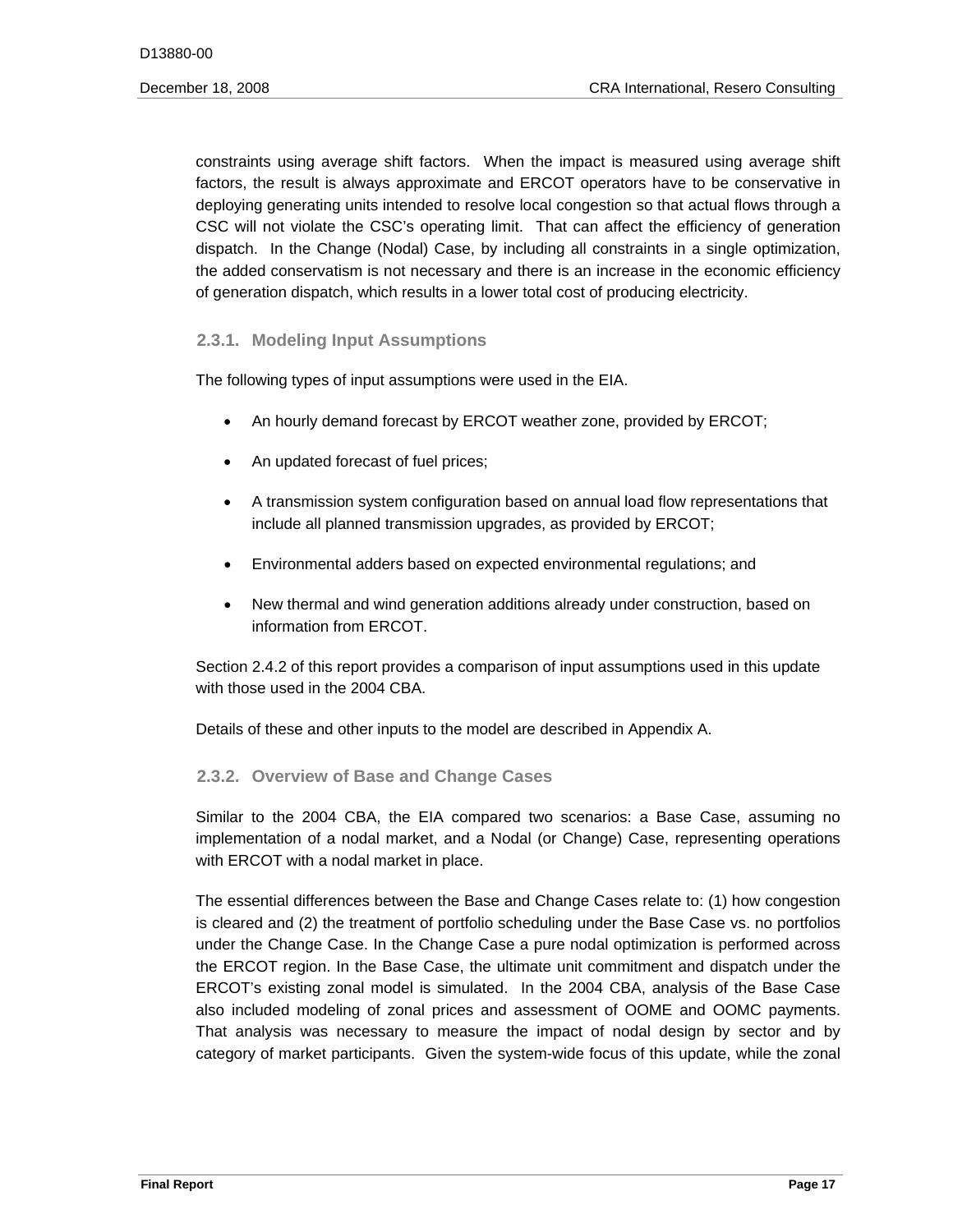market system cost was modeled, zonal prices and OOME/OOMC payments were not analyzed.7

Detailed discussions for each major market attribute are provided in the sections that follow.

commitment provided by the TNM implementation. $9$  This update uses the same modeling The updated EIA used the same commitment and dispatch logic as the 2004 CBA.<sup>8</sup> It is likely that that the 2004 CBA did not fully capture all the benefits of centralized unit logic as the 2004 CBA. To the extent the 2004 CBA understated the benefits of centralized unit commitment, this update would also understate this benefit.

# **2.3.3. Transmission Congestion in Base and Change Cases**

#### **Base Case Representation**

The objective of the Base Case modeling is to reflect the way that ERCOT manages zonal and local congestion in today's market environment, which generally follows a three-step process:

Step 1. Estimation of zonal congestion and energy balance. Step 2. Resolution of local congestion, subject to results of Step 1.

 $\boldsymbol{9}$ An implicit assumption underlying the 2004 CBA is that in the absence of transmission constraints, the generation scheduling process of the current market structure results in an optimal unit commitment. This assumption is very difficult to prove or disprove. If the current zonal market commitment is sub-optimal, developing an unambiguous approach to simulate it would be very difficult.

 $\overline{7}$ 7 Modeling of zonal prices and OOME payments requires a significant amount of additional modeling work and post processing. Parties did not believe that extending the change in benefits to sector and region warranted the added expense and study duration.

<sup>8</sup> The GE-MAPS feature of committing and dispatching generation resources ERCOT-wide was used in both cases. The objective was to capture all the economic transactions that currently take place among various entities in ERCOT, and those to be expected following implementation of the Texas Nodal Model (TNM). Doing this represents an assumption that outside of the market structure influences, the wholesale electricity market in the ERCOT is currently efficient and that the TNM will not increase the efficiency of the trading market. (This is a conservative assumption that does not capture the increased efficiency, if any, of the ERCOT market that would arise from implementing the TNM in ERCOT.) The GE-MAPS model first solves the unit commitment problem for the next day using a heuristic approach and then solves for the hourly dispatch using a linear programming approach to achieve the least-cost, most efficient hourly dispatch subject to all reliability constraints for that unit commitment solution. The transfer capabilities (i.e., transmission constraints) of the transmission lines and major interfaces are inputs to the model and are based on the thermal capabilities of the transmission system, or the equivalent transfer limits for voltage and stability constraints.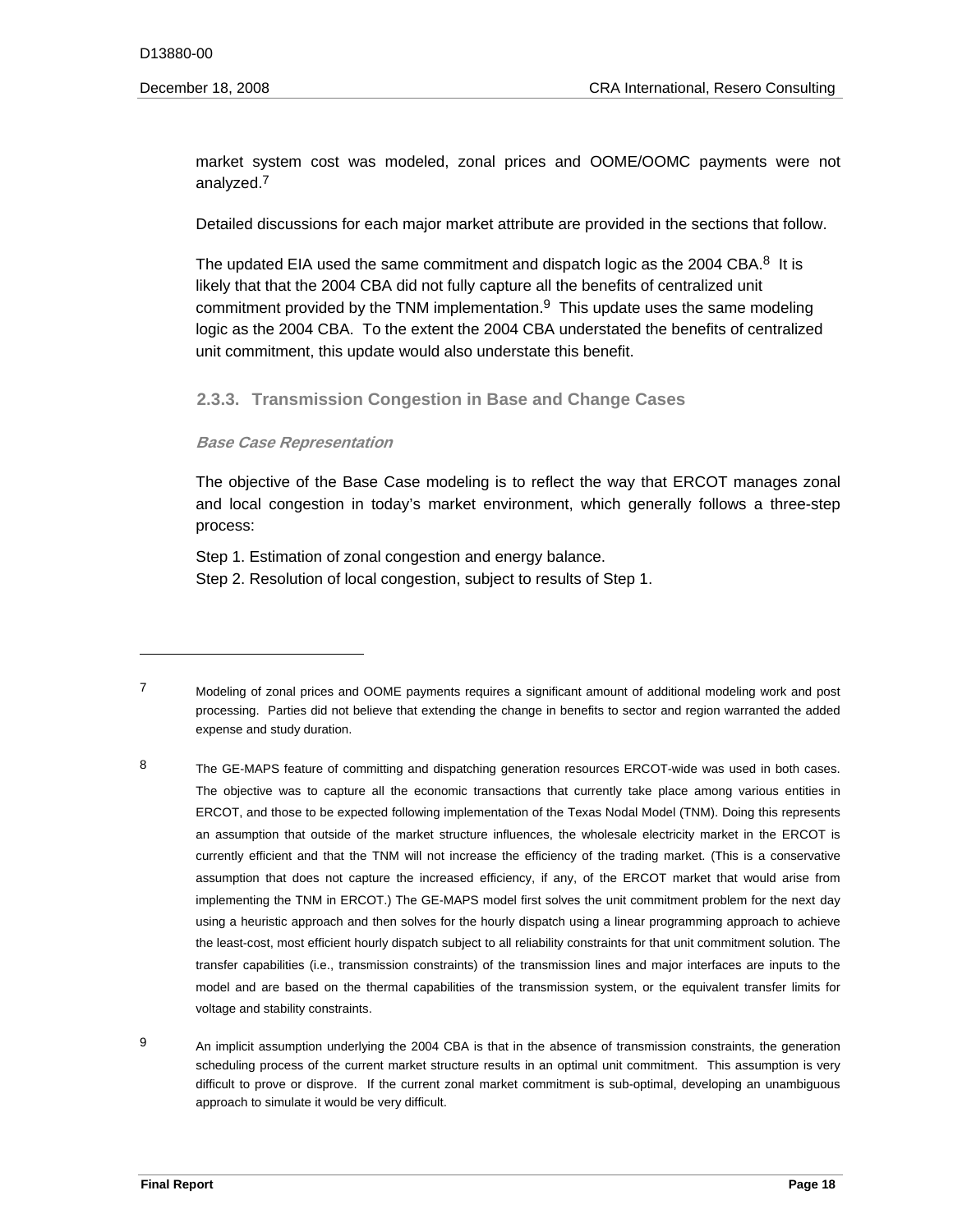Step 3. Final resolution of zonal congestion and energy balance subject to results of Step 2 and formation of zonal prices.

The Base Case modeling in this update was consistent with the Base Case modeling in the 2004 CBA.

In the 2004 CBA the representation of this three-step process was emulated with the use of two instances of the GE-MAPS model, one simulating the results of Step 1 above and calculating zonal prices, the other simulating the outcome of Steps 2 and 3. Custom built post-processing software was then used for calculation of the Out-of-Merit Order settlements. However, the ultimate dispatch and generation costs were determined with the use of the second instance of GE MAPS simulating the outcome of Steps 2 and 3. In the current analysis, only the second instance of GE MAPS was used to model the Base Case, since the focus of this update was on the impact on system-wide production costs only and the calculation of prices and Out-of-Merit Order settlements was not required.

A special emphasis was placed on the development of ERCOT's operational limits to be used in the representation of Commercially Significant Constraints (CSCs) in GE MAPS modeling of the current system. CSC limits were set below their respective Total Transfer Capabilities (TTCs) to replicate the operational rule used by ERCOT in managing inter-zonal congestion involving average shift factors. In reality, ERCOT's Operational (OC1) limits change minute by minute along with market conditions. In simulating the zonal market, CRA assumed that TTCs remain constant over time and that OC1 limits remain constant within a year but are adjusted annually. The annual reduction in transmission capacity approximating the difference between TTC and OC1 operating limits was calculated using the following analytical process:

- ERCOT market was simulated using GE MAPS with CSC limits set at their TTC (OC0) levels. From that simulation, the hourly generation for each unit and hourly flow through each CSC was reported (simulated CSC flow).
- Using hourly generation and hourly load in each congestion zone, a flow on each CSC was estimated with the use of Average Weighting Shift Factors (AWSFs) for each zone (estimated flow). This computed hourly estimated flow on each CSC replicates the results of the operator calculation of that flow in each hour when a zonal representation of the ERCOT network is being used.
- For each CSC constraint, critical operating hours were identified as hours in which either the simulated or estimated flow was above 90% of the TTC for that constraint. For these hours CRA/Resero computed the average difference between simulated and estimated flow, and an absolute value of the difference between an hourly deviation and average difference. The latter represents an estimate of the hourly error which the operator could make while managing CSC congestion using AWSFs instead of actual shift factors.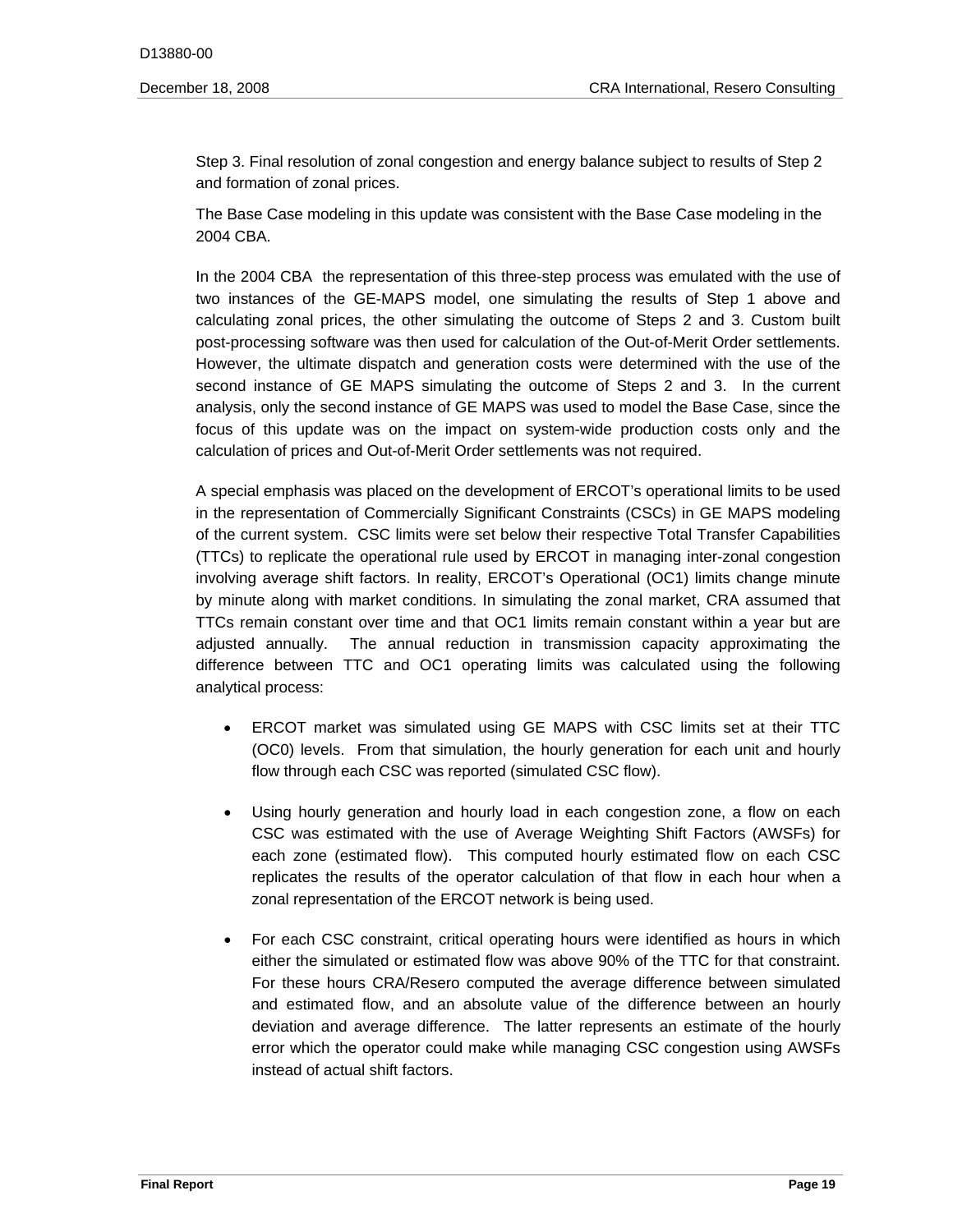- Using the sample of possible hourly errors, CRA/Resero identified the  $99<sup>th</sup>$  percentile in that sample and used it as an adjustment to the CSC limit to be implemented in GE MAPS. In other words, this adjustment guarantees than in any critical hour the probability for the flow on the CSC, when managed via a zonal representation of the grid, to actually exceed its TTC is less than 1%, i.e. such a problem may arise only in 1 hour out of 100.
- The above calculation was performed separately for each simulated year, 2009-2012.

Table 4 provides the TTC limits. CRA/Resero derived operational limits for each modeled CSC and for each simulated year.

|                                 | CSC <sub>1</sub> :<br>$West \rightarrow$ North | CSC <sub>2:</sub><br>South $\rightarrow$ North | CSC3:<br>North $\rightarrow$ South | CSC4:<br>North $\rightarrow$ Housto<br>n | CSC <sub>5</sub> :<br>North $\rightarrow$ West |
|---------------------------------|------------------------------------------------|------------------------------------------------|------------------------------------|------------------------------------------|------------------------------------------------|
| <b>TTC<sup>10</sup></b><br>(MW) | 811                                            | 530                                            | 933                                | 1439                                     | 610                                            |
| 2009 OC1 (MW)                   | 646                                            | 530                                            | 742                                | 1277                                     | 610                                            |
| 2010 OC1 (MW)                   | 640                                            | 530                                            | 740                                | 1274                                     | 578                                            |
| 2011 OC1 (MW)                   | 584                                            | 530                                            | 610                                | 1247                                     | 471                                            |
| 2012 OC1 (MW)                   | 587                                            | 530                                            | 572                                | 1263                                     | 507                                            |

#### **Table 4: CSC TTCs (OC0) and Derived Operational Limits (OC1)**

 limits (as if addressed in the zonal framework using average shift factors) as well as all The GE-MAPS simulation combines the resolution of all local constraints using actual shift factors subject to honoring CSC constraints based on the CRA/Resero-derived OC1 physical contingency constraints associated with all CSC Closely Related Elements (CREs). In this simulation, spinning reserves and regulation were co-optimized in the model to reflect recent changes to the ERCOT market.

# **Change Case Representation**

The Nodal Case simulations were performed using GE-MAPS security constrained unit commitment (SCUC) and dispatch algorithms with all economic constraints enforced. CSC constraints were honored at their respective TTC (OC0) levels shown in Table 4. The Change Case simulation also modeled spinning and regulation reserves as co-optimized.

 $10<sup>1</sup>$ Source: ERCOT, 2009 Annual Zonal ATC, SCS, TTC and Total TCR Report. TTCs were assumed to remain constant in all simulated years. TTC values used are Operating Capacity (OC0).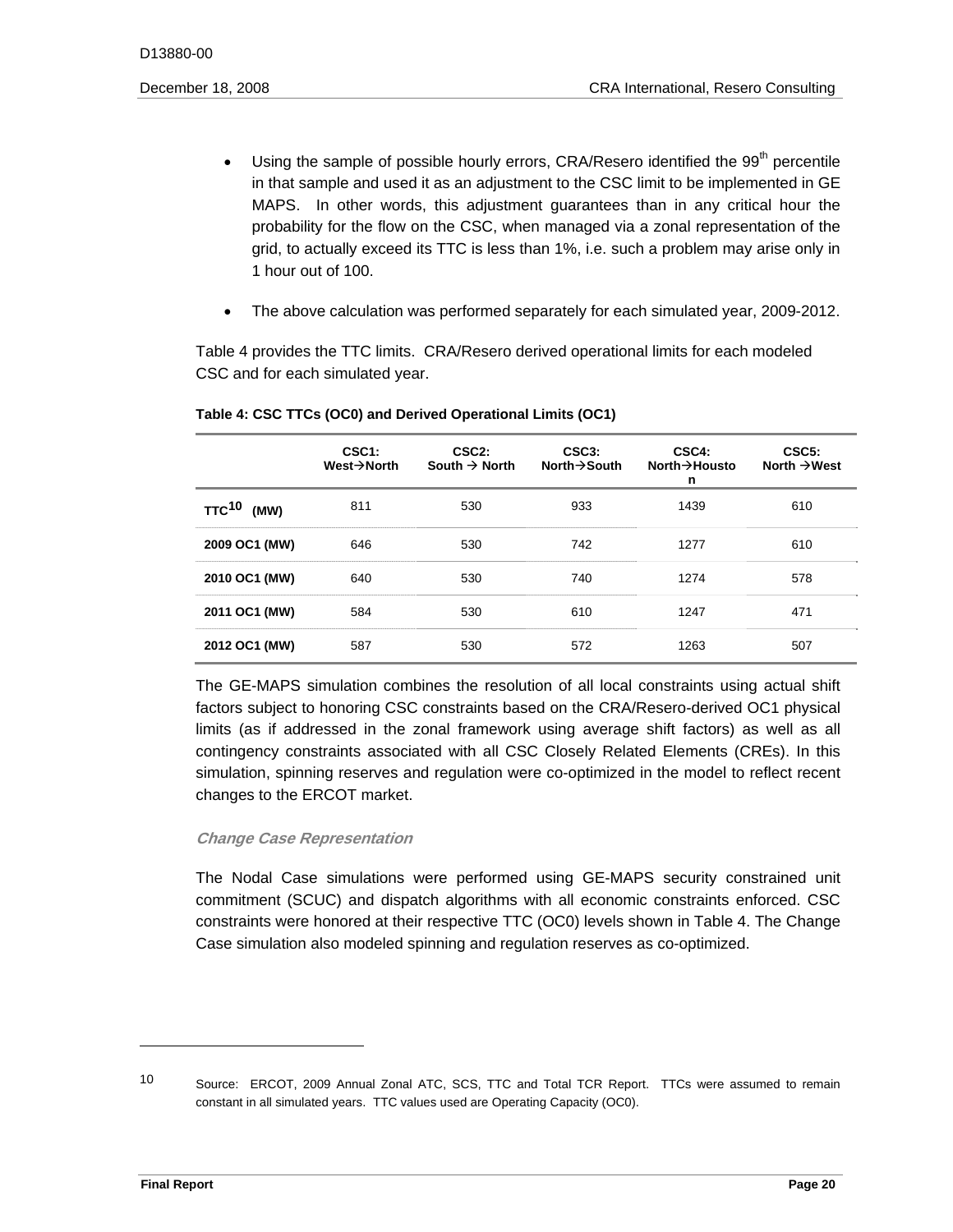# **2.3.4. Summary of Quantified Results**

The results of the EIA analysis are summarized in this section. All financial values shown in this section are expressed in real 2008 U.S. dollars.

The quantification of benefits from the GE-MAPS analysis is based on comparisons between the Base and Change cases and focuses solely on the change in generation production cost, a primary economic indicator of improved market efficiency. Other metrics reported in the original study were not directly measured. Where possible, a discussion of the potential impact on such indicators is provided in Section 2.4 of this report.

# **Time Horizon of Quantified Benefits**

2009 and 2010 are provided for illustrative purposes only.<sup>11</sup> CRA/Resero performed simulations of generation dispatch under the nodal and zonal market assumptions over a period of four years 2009-2012. Given the new start date of the nodal market, only results for 2011 and 2012 are directly applicable to this update. The results for

# **Explanation of Benefits**

The following metrics are provided to characterize the energy impacts. Each metric is discussed below.

- Physical metrics: comparison of quantities of supply system-wide, by zone and generation mix.
- Cost metrics: production costs, including generation costs, and net cost of power purchases from outside of ERCOT.

# **Physical Metrics**

The total generation is essentially the same in the Base and Nodal Cases because there is little interchange between ERCOT and surrounding regions. The differences can be attributed to small changes in imports or exports (given the representation of import/export flows as dependent upon the ERCOT price). Figure 2 shows the sum of generation and net import in each simulated year.

 11 CRA/Resero, PUC Staff and ERCOT agreed on the 2009 to 2012 time horizon for the update during the scoping process. This timeline was selected because it was believed to (a) focus on validating the benefits associated with the most fundamental and defensible type of benefit – the production cost savings – and validating those benefits believed to be most sensitive to completed transmission upgrades and other market conditions, (b) avoided the subjectivity associated with the siting decisions – decisions that resulted in significant debate during the 2004 CBA process, (3) provided a direct measure of benefits for those near-term years with the largest influence on an NPV metric, (4) avoided the need for, and subjectivity of, assessing transmission upgrades and generation additions in out years, (5) limited the cost of the study, and (6) allowed the study to be completed in a timely manner.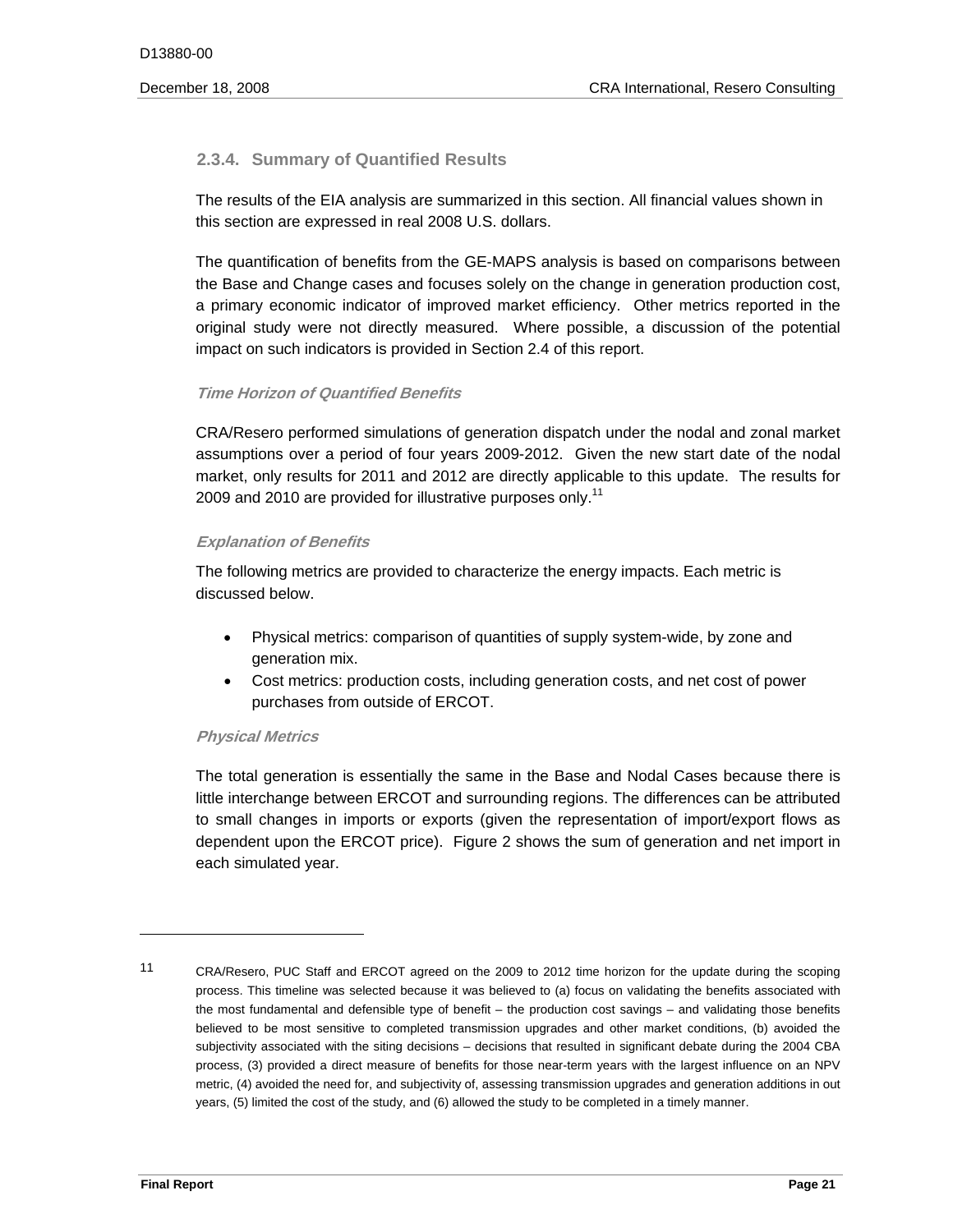Figure 3 though Figure 6 show annual generation by zone under the Base and Change Case scenarios. As shown in these figures, under the nodal market generation increases in the West and North Zones and decreases in the South and Houston Zones. Improved congestion management provides better access to more efficient generation in the West and North and displaces less efficient generation in the Houston and South zones, resulting in overall lower generation costs.

#### **Figure 2: Total Generation plus Net Import**

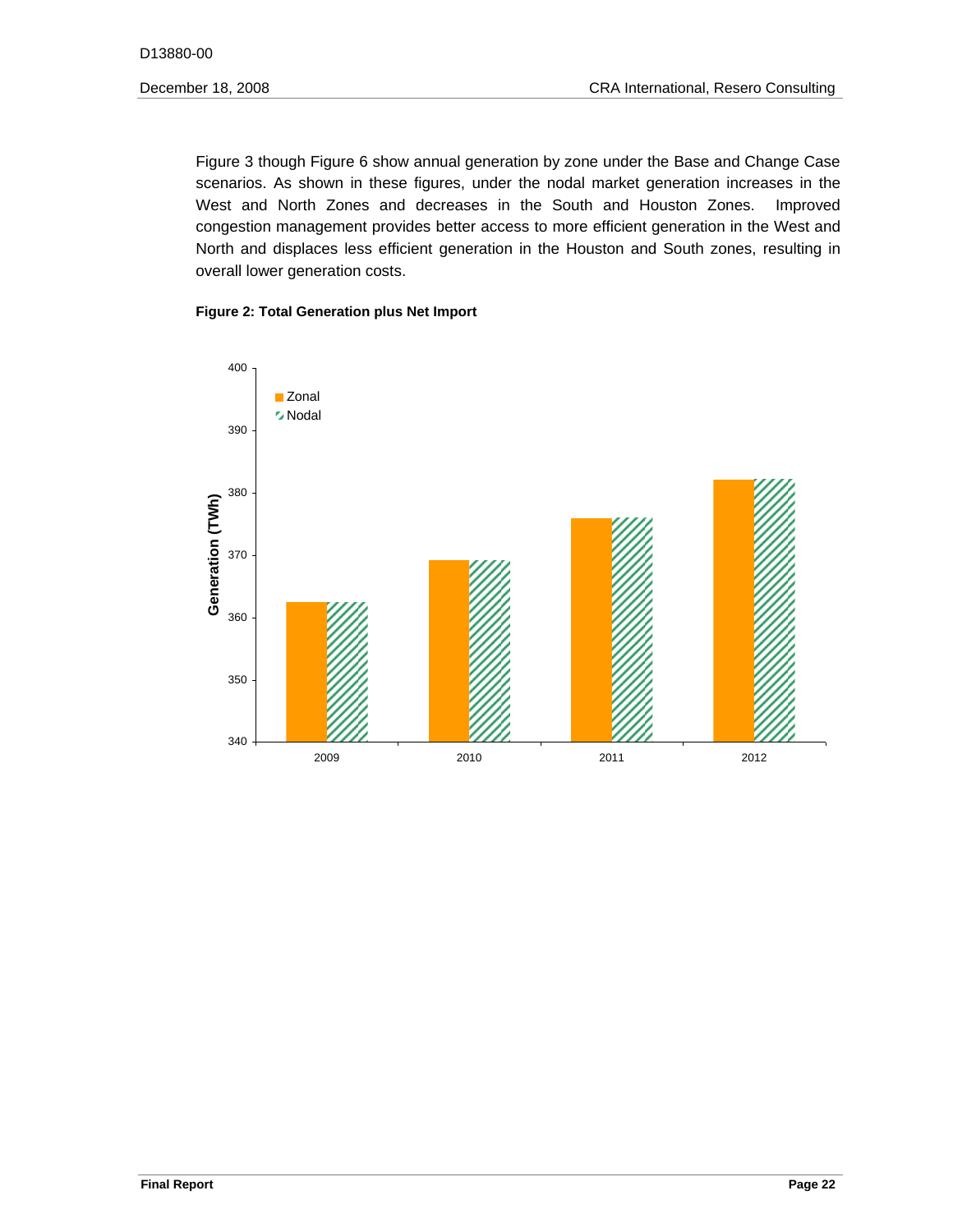

# **Figure 3: North Zone Generation**



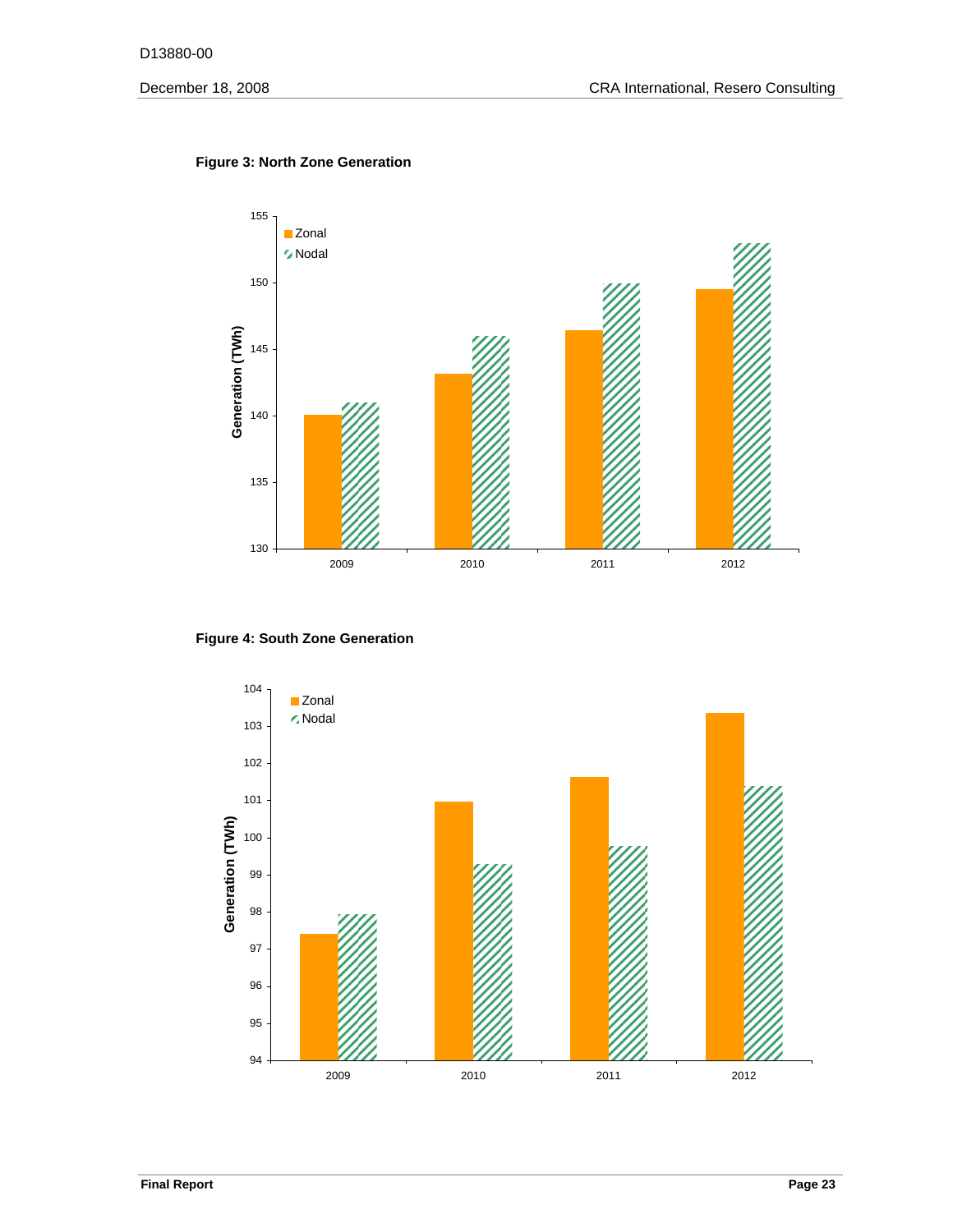

#### **Figure 5: West Zone Generation**

**Figure 6: Houston Zone Generation** 

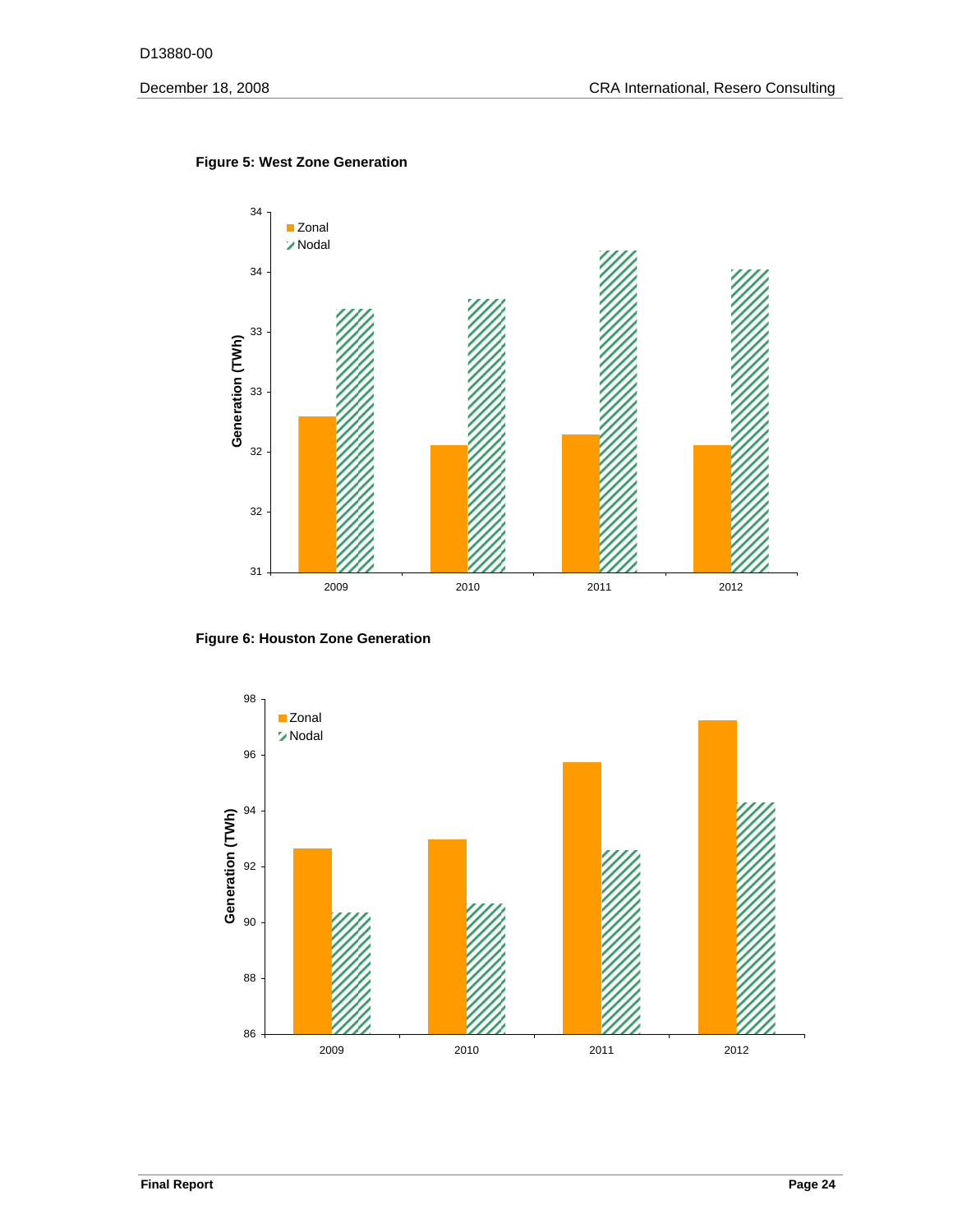generating units (lower generation in Houston and South zones, higher generation in the Figure 7 presents an analysis of the impact of the nodal market on the generation mix by zone in the first year of operation of the nodal market. As this figure demonstrates, implementation of the nodal market primarily affects the operation of Combined Cycle North and West zones).

#### **Figure 7: Generation Mix Comparison, 2011**



#### **Annual Production Costs – a Critical Economic Indicator**

Annual production cost is a critical economic indicator. It is easy to interpret and it clearly represents a social gain (social welfare gain) to the ERCOT footprint as a whole. Figure 8 shows the total annual generation cost under each case. In simulated years the nodal market structure results in a lower cost of production (fuel, variable O&M, start-up and environmental permit/credit costs) than the zonal market structure.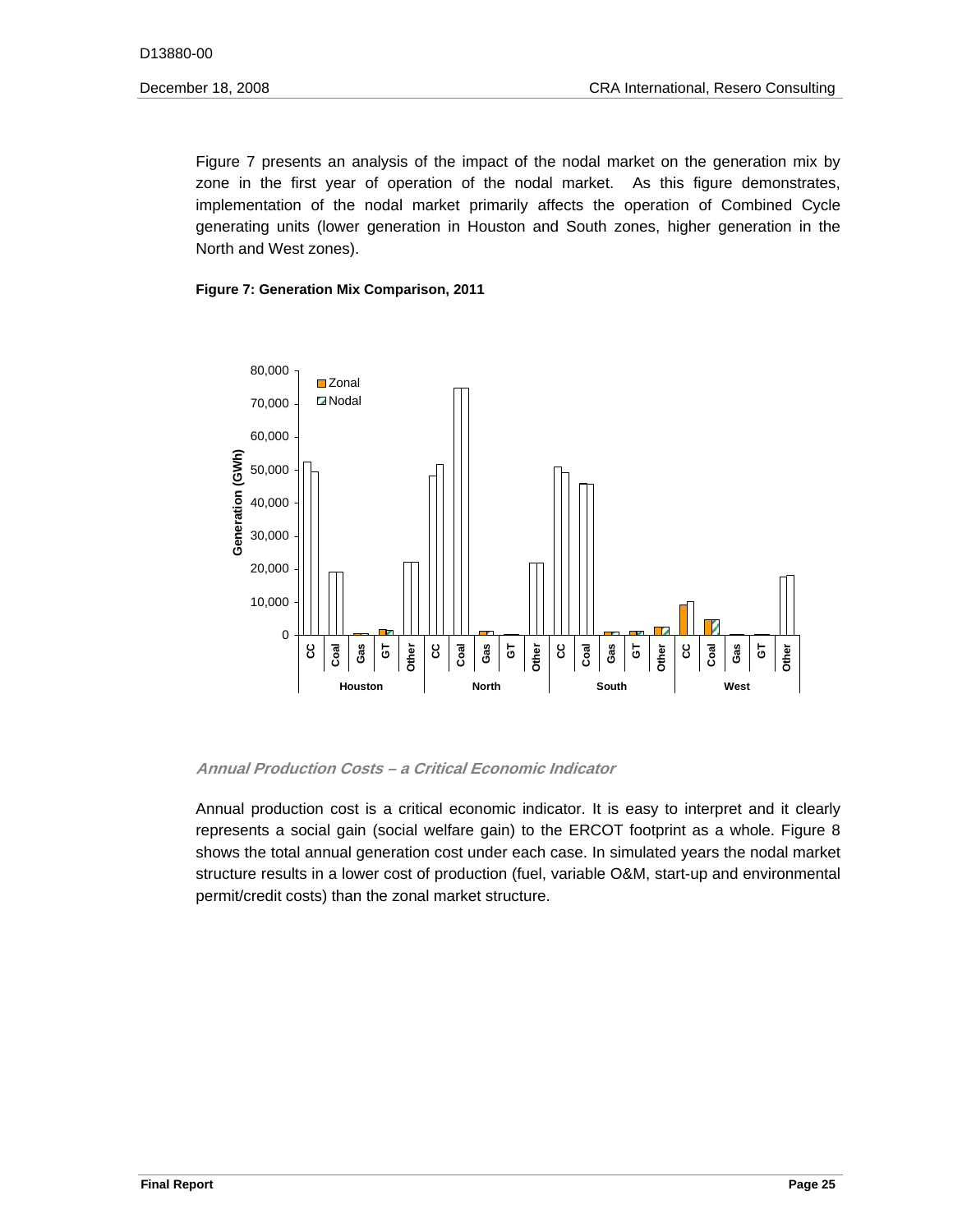

#### **Figure 8: Annual Production Cost**

The benefit of the nodal market is calculated as the difference in production costs between Zonal and Nodal Scenario. Annual benefits are shown in Table 5:.

|                            | <b>Zonal Case</b><br>(\$Million) | <b>Nodal Case</b><br>(\$Million) | <b>Benefit (Zonal- Nodal)</b><br>(\$Million) |
|----------------------------|----------------------------------|----------------------------------|----------------------------------------------|
| 2009                       | 12,928.6                         | 12,892.0                         | 36.6                                         |
| 2010                       | 12,319.2                         | 12,277.1                         | 42.1                                         |
| 2011                       | 12,212.8                         | 12,163.6                         | 49.2                                         |
| 2012                       | 12,211.2                         | 12,164.4                         | 46.8                                         |
| Average Annual (2011-2012) | 12,212.0                         | 12.164.0                         | 48.0                                         |
| Projected NPV (2011-2020)  | 86,378                           | 86.039                           | 339                                          |

| Table 5: Annual Production Cost by Scenario (in real 2008 dollars) |  |  |
|--------------------------------------------------------------------|--|--|
|--------------------------------------------------------------------|--|--|

The production cost reduction (attributed to the improved efficiency in generation commitment and dispatch) during the first two years of TNM operations is estimated at between \$47 and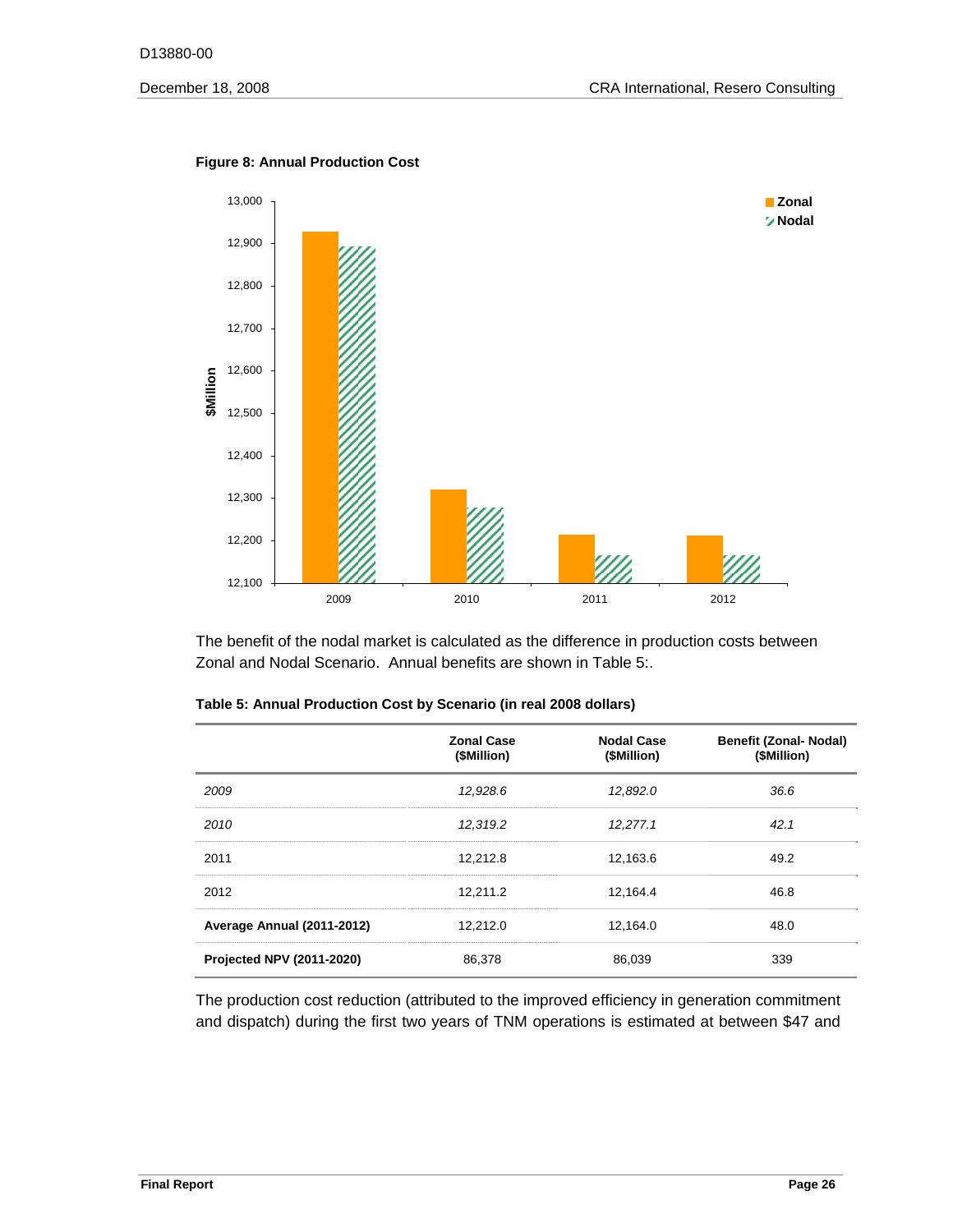\$49 million.<sup>12</sup> The measured benefits in 2009 and 2010, though not particularly relevant given the projected 2011 start date, are estimated to be smaller, \$37 million in 2009 and \$42 million in 2010. Higher benefits in future years could be attributed to a number of factors including increased electricity demand, generation additions, tightening of CSC limits or changing fuel prices. No single factor has been determined to be responsible for this result.

Under the assumption that production cost benefits observed for the first two years of operation of the nodal market were to remain on average at the same level over first ten years of operation, (i.e. annual benefits of \$48 million over a period of 2011 through 2020), the 2011 to 2020 NPV of benefits is estimated to be \$339 million. The NPV is calculated for the period of 2009 through 2020, zero benefits are assumed in years 2009 and 2010.

# **2.4. COMPARISON WITH THE 2004 COST-BENEFIT ANALYSIS**

This Section provides a brief comparison of objectives, methodologies, and results between the 2004 EIA and the EIA update.

# **2.4.1. Comparison of Study Objectives**

The objective of the 2004 CBA was to provide a comprehensive assessment of the impact of the Texas nodal market implementation on the efficiency of market operation, on geographical regions of the ERCOT footprint, on various segments of the ERCOT power system, and on various groups of market participants. As described above, the objective of this EIA update is focused on assessing whether there are significant changes in the direction and magnitude of system-wide benefits vis-à-vis costs, given information presently available.

Table 6 shows a comparison of the study intentions between the 2004 CBA EIA and the CBA EIA update.

|                                   | 2004 CBA                                                                                                                  | 2008 Update                                          |
|-----------------------------------|---------------------------------------------------------------------------------------------------------------------------|------------------------------------------------------|
| Time Horizon                      | 2005-2014                                                                                                                 | 2011-2012, illustrative simulations<br>for 2009-2010 |
| <b>Types of Benefits Captured</b> | Production cost savings due to<br>efficient dispatch                                                                      | Production cost savings due to<br>efficient dispatch |
|                                   | Production cost savings due to more<br>efficient siting of new generation                                                 |                                                      |
| Assignment of benefits            | System-wide, regional, by sector                                                                                          | System-wide only                                     |
| Backcast analysis                 | Performed Backcast for 2003 to<br>verify model discrepancies with<br>market if any. (No discrepancies<br>were identified) | None                                                 |

#### **Table 6: Comparison of EIA Objectives**

 12 Values shown are in 2008 real dollars, and the NPV calculations assumes 8% nominal discount rate and 3% rate of inflation, the same assumptions as used in the 2004 CBA.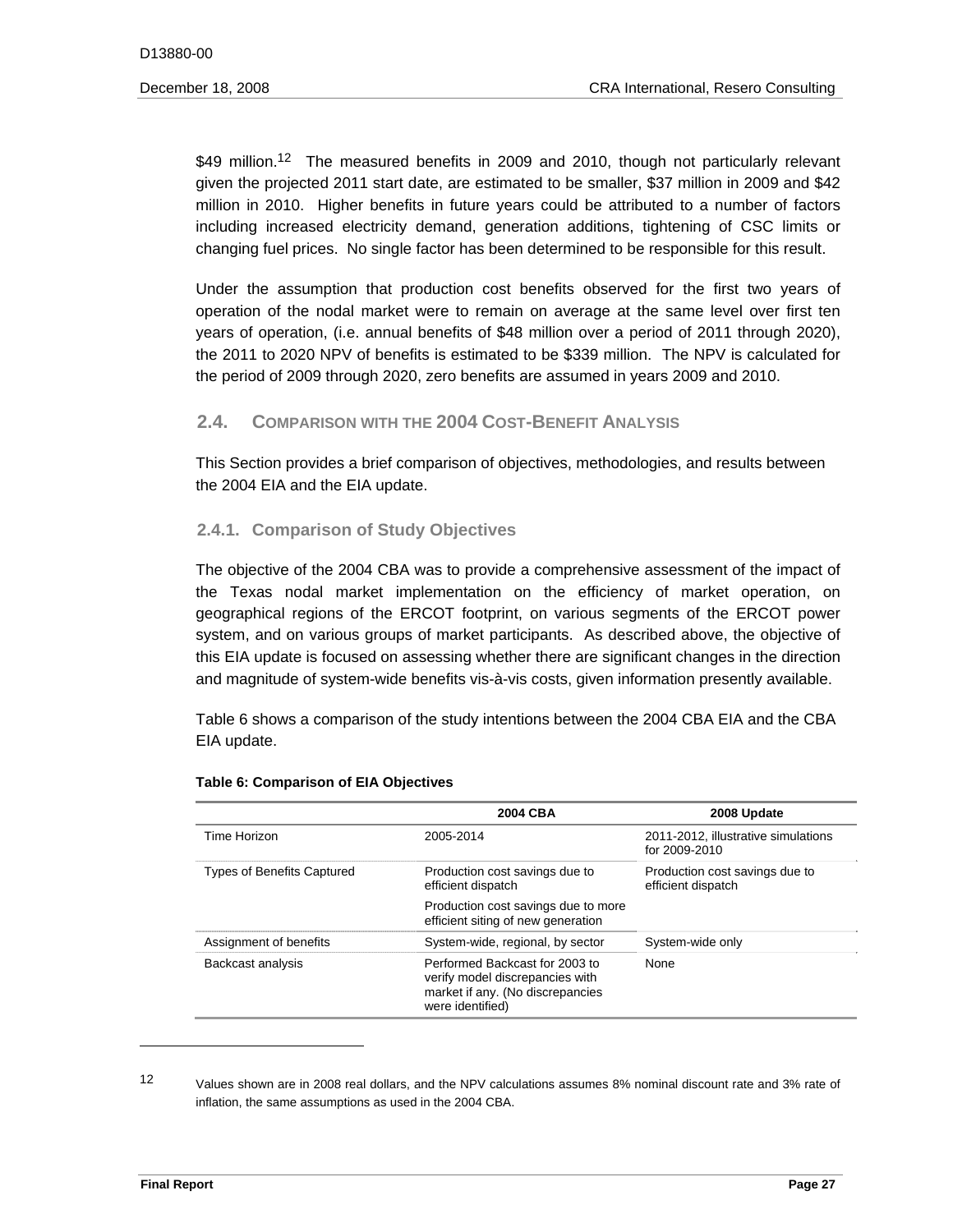# **2.4.2. Comparison of Input and Modeling Assumptions**

Table 7 identifies the similarities and differences in the modeling approach used in the 2004 EIA vis-à-vis EIA update. As shown in this table, the modeling approach of the 2008 update has been narrowed but not simplified. CRA/Resero applied the same methodology for modeling generation dispatch and generation costs in both studies.

| <b>Modeling Approach</b>                   | 2004 CBA                                                                                                                                                                                                                                                               | 2008 Update                                                                                |
|--------------------------------------------|------------------------------------------------------------------------------------------------------------------------------------------------------------------------------------------------------------------------------------------------------------------------|--------------------------------------------------------------------------------------------|
| Zonal Market Modeling                      | Two instances of the GF MAPS<br>model, one used to simulate<br>ultimate dispatch, another to<br>compute zonal price and Out-of-<br>Merit settlements. Elaborate<br>post-processing tools to compute<br>pricing and revenue payments<br>resulting from OOME settlement. | One instance of GE MAPS used<br>to simulate ultimate dispatch only                         |
| Nodal market modeling                      | GF MAPS simulations with full<br>transmission representation of<br>ERCOT and nodal pricing                                                                                                                                                                             | GF MAPS simulations with full<br>transmission representation of<br>ERCOT and nodal pricing |
| Sector impact analysis                     | Elaborate data mapping and post-<br>processing for the sector impact<br>analysis                                                                                                                                                                                       | None required                                                                              |
| Modeling of generation siting<br>decisions | A stand-alone model to select a<br>technology and location subject to<br>market pricing structure                                                                                                                                                                      | None used                                                                                  |
| <b>Backcast</b>                            | GE MAPS model, collection.<br>processing and mapping of<br>historical hourly data on<br>generation output and outages                                                                                                                                                  | None required                                                                              |

The differences in results are driven by the difference in input data outlined in Table 8.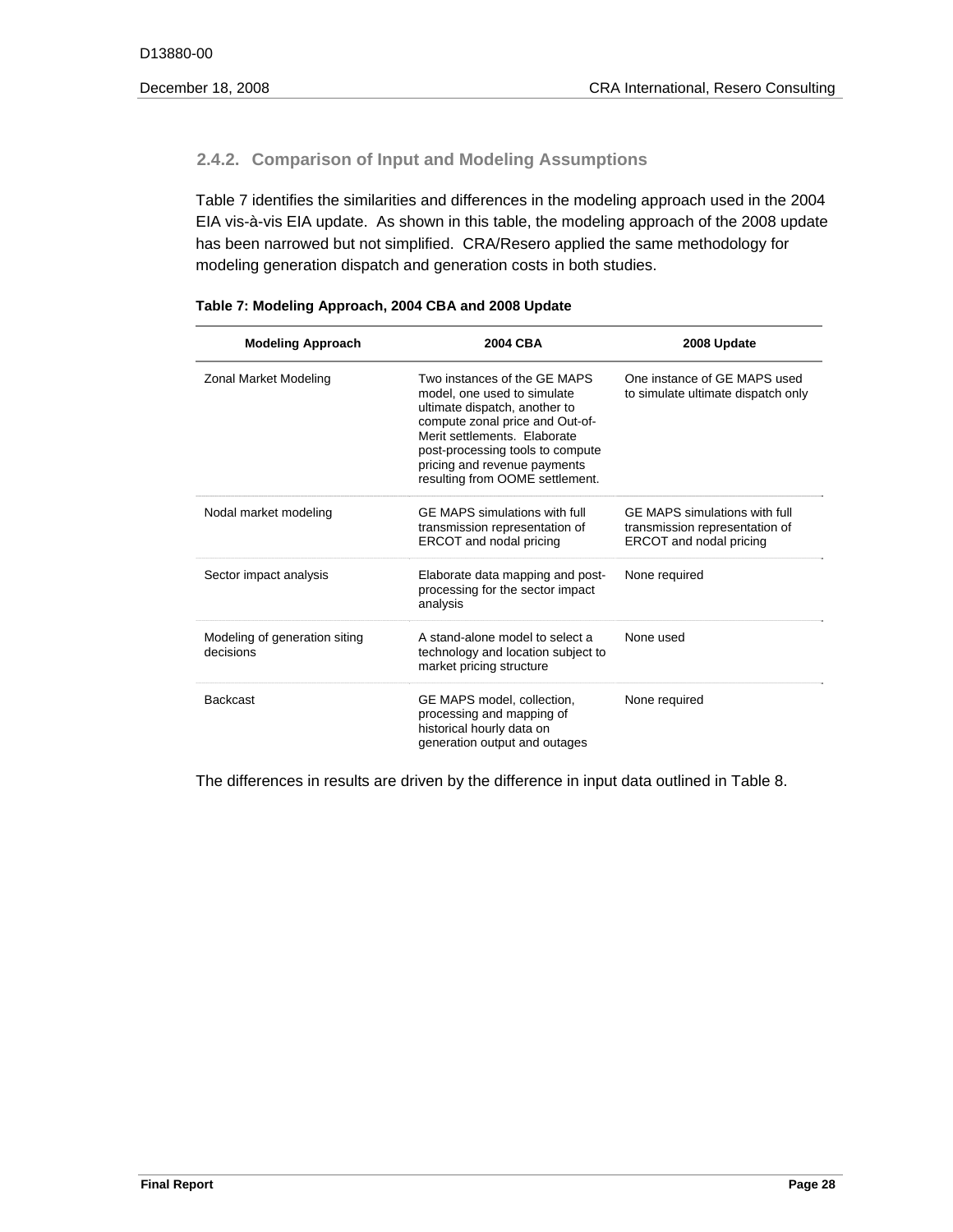| <b>Input Assumption</b>                                    | 2004 CBA                                                                                                                                                                                     | 2008 Update                                                                                                                                                                                  |
|------------------------------------------------------------|----------------------------------------------------------------------------------------------------------------------------------------------------------------------------------------------|----------------------------------------------------------------------------------------------------------------------------------------------------------------------------------------------|
| Load forecast and representation                           | ERCOT EIA-411 for peak and<br>energy, 2003 historical load shapes,<br>load represented by congestion<br>zone                                                                                 | ERCOT hourly load forecast by<br>weather zone                                                                                                                                                |
| Transmission representation                                | ERCOT load flow cases, 2004<br>series                                                                                                                                                        | ERCOT load flow cases, September<br>2008 series                                                                                                                                              |
| New entry assumptions                                      | ERCOT CDR, 2004                                                                                                                                                                              | ERCOT CDR, 2008, Energy<br>Velocity, ERCOT planning<br>department                                                                                                                            |
| Fuel price forecast                                        | 2004 mid-year outlook                                                                                                                                                                        | EIA Annual Energy Outlook 2008                                                                                                                                                               |
| Modeling of Commercially Significant<br>Constraints (CSCs) | 2004 TCR Report, reduced CSC<br>limits for the Zonal model                                                                                                                                   | 2009 TCR Report, reduced CSC<br>limits for the Zonal model                                                                                                                                   |
| Representation of inter-zonal<br>transmission constraints  | ERCOT contingency analysis for the<br>2004 TCR report                                                                                                                                        | ERCOT contingency analysis for the<br>2009 TCR report                                                                                                                                        |
| Representation of local transmission<br>constraints        | <b>ERCOT</b> identified constraints in<br>UPLAN model from 2004 analysis,<br>TCA contingency analysis for the<br>contingency list provided by<br>ERCOT, monitored most<br>transmission lines | <b>ERCOT</b> identified constraints in<br>UPLAN model from 2008 analysis,<br>CRA contingency analysis for the<br>contingency list provided by<br>ERCOT, monitored most<br>transmission lines |
| <b>Backcast</b>                                            | GE MAPS model, collection.<br>processing and mapping of<br>historical hourly data on generation<br>output and outages                                                                        | None required                                                                                                                                                                                |

#### **Table 8: Input Assumptions, 2004 CBA and 2008 Update**

#### **2.4.3. Highlight of Changes in the ERCOT System and in the Market Outlook between 2004 and 2008**

The ERCOT power grid has changed in the last four years since the 2004 CBA was prepared. Significant changes were made to its physical infrastructure that influenced the outcome of the updated EIA. The most important changes include the addition of over 2000 MW of thermal generation capacity, predominantly consisting of gas-fired combined cycle generation technology.13 In addition, between 2005 and 2008 transmission owners invested over \$2.8 billion in upgrading the ERCOT high voltage transmission infrastructure by adding over 3000 miles of in new high voltage transmission lines and over 30,300 MVA in new transformer capacity.14

 $13$ Source: CRA Database, Energy Velocity Database.

 $14$ Source: CRA analysis of ERCOT Transmission Project Information Tracking (TPIT) reports.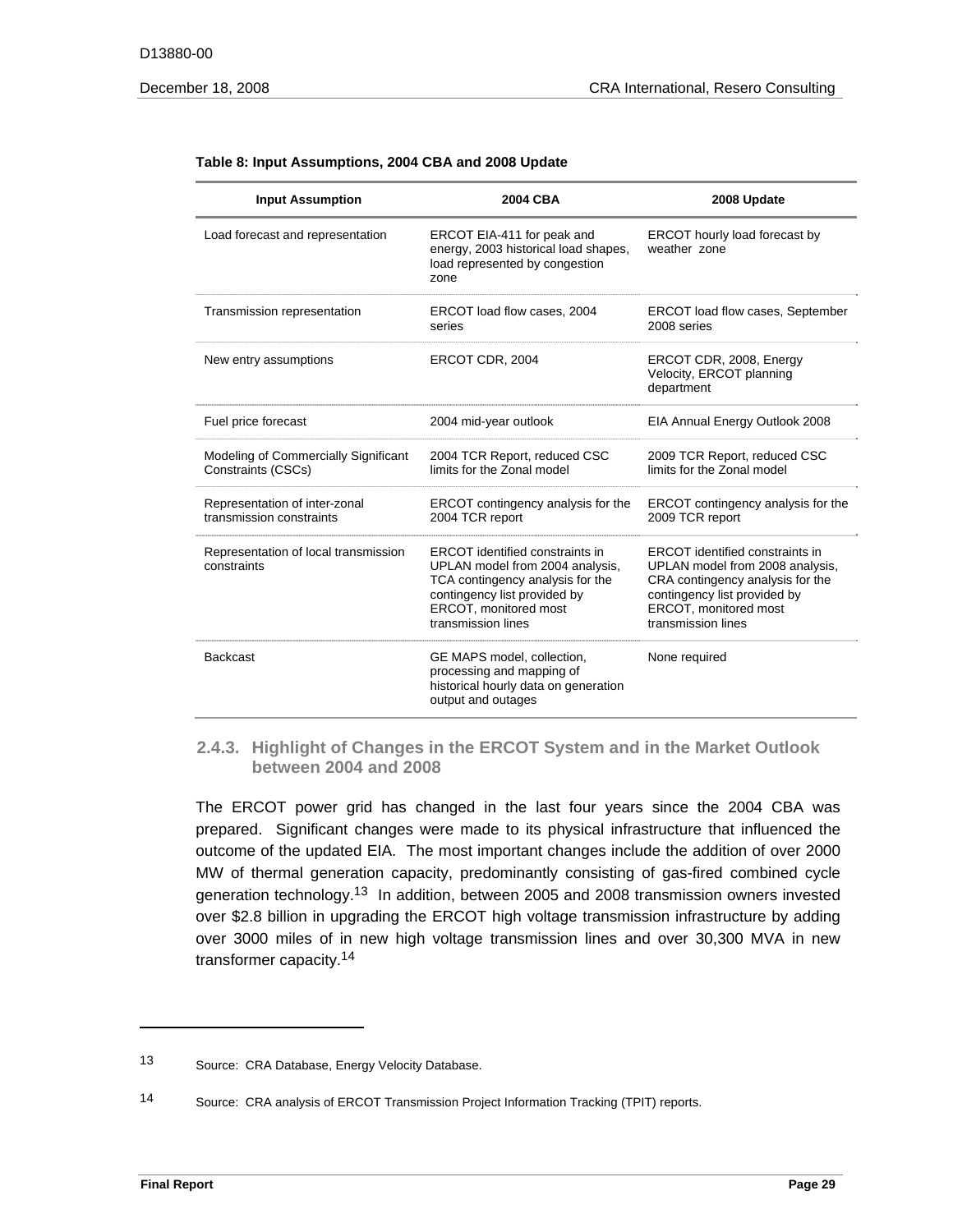ERCOT congestion zones as shown on Figure 9. Changes in ERCOT transmission and These generation and transmission upgrades, in conjunction with other system and market changes, resulted in the redefinition of Commercially Significant Constraints (CSCs) between generation infrastructure also resulted in a shifting of major inter-zonal transmission bottlenecks. For example, a South-to-Houston CSC, which was one of the most critical transmission constraints in the 2004 CBA, is no longer considered a CSC. The 2004 CBA analysis also included a Northeast congestion zone separated from the North zone by a CSC. The current definition of congestion zones and CSCs no longer includes this distinction.

#### **Figure 9. Comparison of ERCOT CSCs Definitions: 2004 CBA vs. 2008 Update**

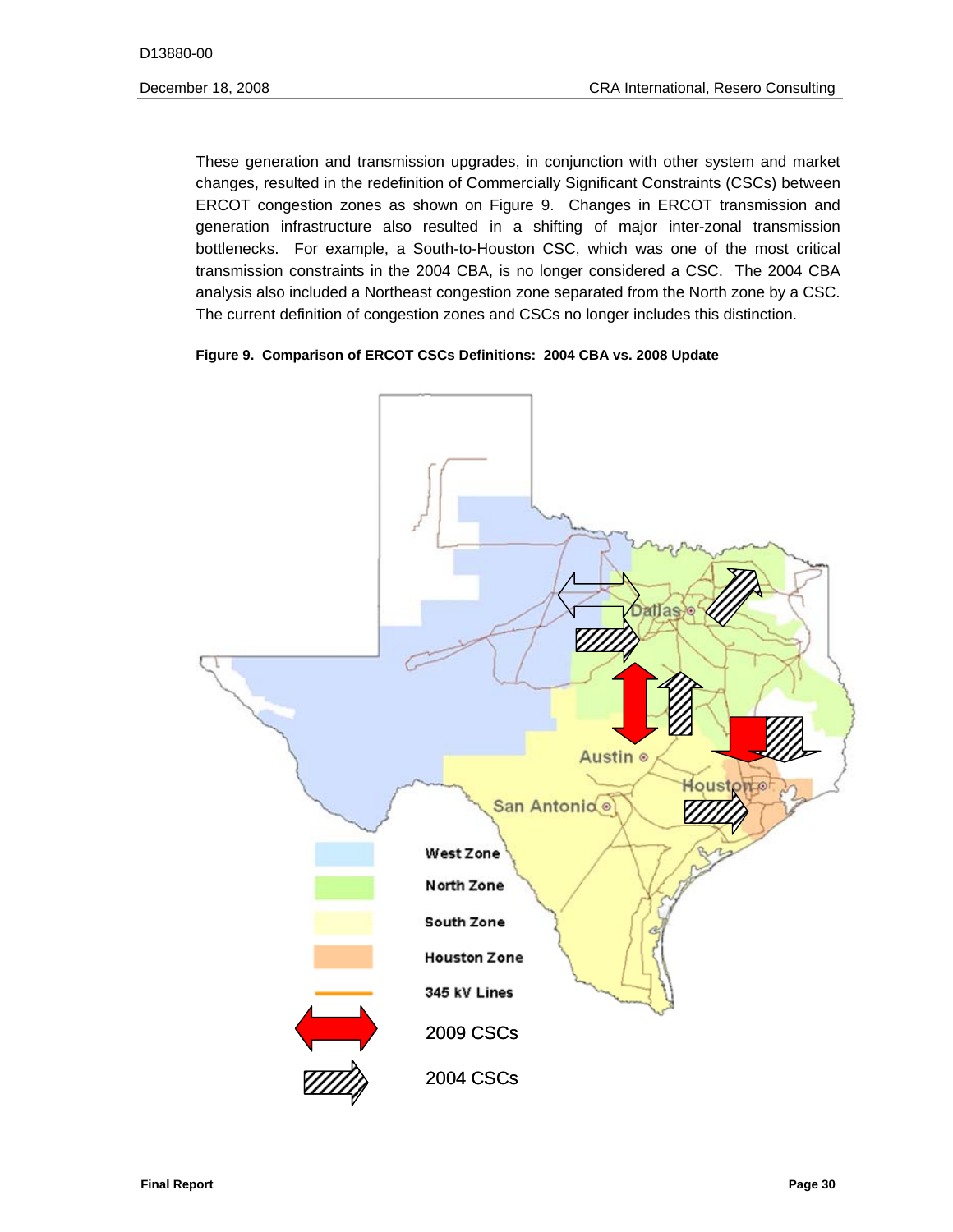At the same time, unidirectional CSCs between West and North and South and North Zones have been replaced by bi-directional CSCs between these zones. Finally, the electrical definitions and transfer capabilities of CSCs in the 2008 update differ significantly from those defined for the 2004 CBA.

There are significant changes in the market outlook between the 2004 CBA and 2008 Update. In particular, the 2008 Update uses a substantially lower demand forecast compared to the forecast that was underlying the 2004 CBA as shown in Figure 10.

**Figure 10. Peak Demand Forecast: 2004 CBA vs. 2008 Update15** 



Peak demand projected for 2008 per the most recent ERCOT Capacity, Demand and Reserves (CDR) report is 2,419 MW lower than the 2003 forecast for that year prepared in 2003.16 This forecast reduction and the addition of over 2000 MW of new generation capacity and significant transmission improvements are significant drivers causing a reduction in estimated nodal market benefits relative to the 2004 CBA.

 15 Does not include behind-the-fence load.

 16 Approximately 50% of this discrepancy is attributed to Load Acting As Reserves (LAARs) subtracted from the 2008 forecast.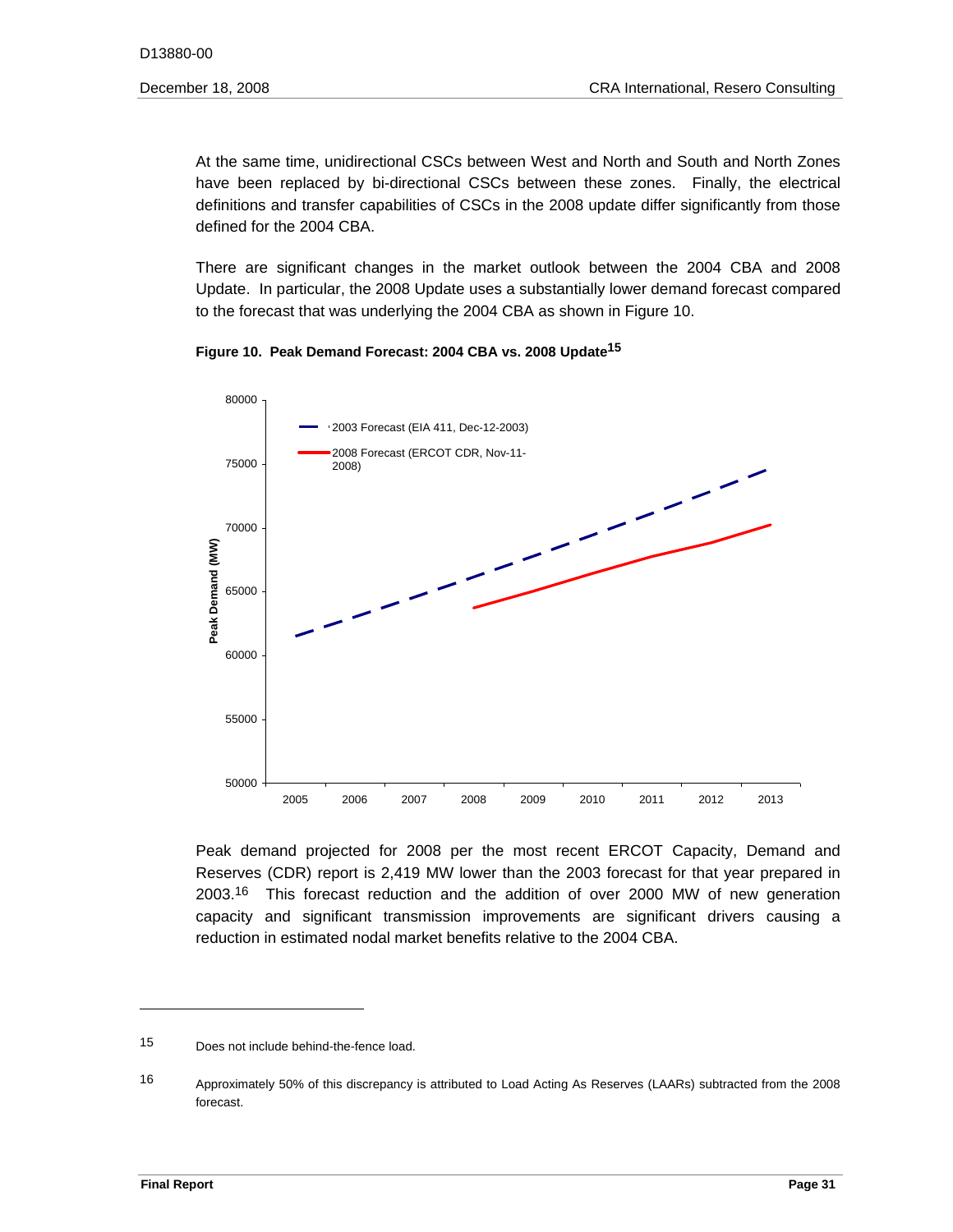On the other hand, the outlook for future natural gas prices also changed dramatically between 2004 CBA and the 2008 Update as shown in Figure 11. High natural gas prices used in the 2008 Update are expected to increase total production costs and will likely increase benefits from the nodal (if everything else were held equal between two scenarios).

**Figure 11. Comparison of Natural Gas Price Forecast, 2004 CBA and 2008 Update. (Houston Ship Channel, all prices are shown in real 2008 \$/MMbtu)** 



In sum, changes in ERCOT infrastructure and market conditions are likely the cause of the lower estimate of benefits from the TNM implementation. The only exception is the outlook of fuel prices: an increase in fuel prices over the 2004 CBA creates upward pressure on generation costs and on the estimated TNM benefits. As discussed in the next section, the net impact of these changes results in lower benefits than those estimated in the 2004 CBA.

# **2.4.4. Comparison of Results**

#### **Impact on Annual Production Costs**

The results of the ensuing discussion are summarized in Table 9.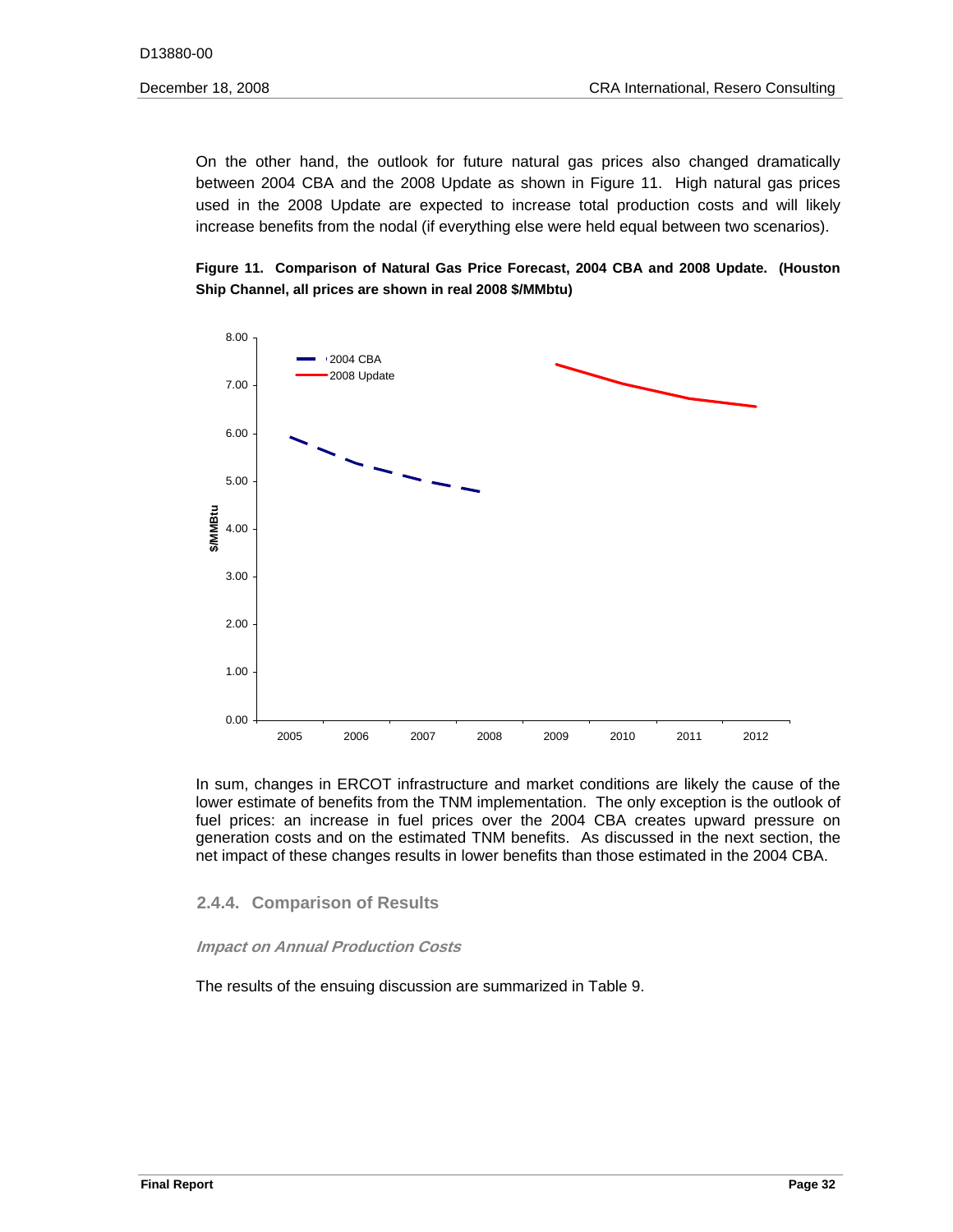| <b>Category of Savings</b>                              | 2004 CBA<br>(\$ Million in 2003 dollars) | 2008 Update<br>(\$ Million in 2008 dollars) |
|---------------------------------------------------------|------------------------------------------|---------------------------------------------|
| Savings from improved generation<br>dispatch (per year) | 66.8                                     | 48.0                                        |
| Savings from improved generation<br>siting (per year)   | 47.2                                     | 33.6                                        |
| Total NPV savings (first 10 years of<br>operation)      | 58717                                    | 520                                         |

#### **Table 9: Annual Average Production Cost Savings Comparison, 2004 CBA and 2008 Update**

The 2004 CBA identified net present value system benefits over the first ten years of nodal market operation at \$587 million in 2003 dollars, which corresponds to approximately \$675 million in 2008 dollars. Generation cost savings, determined as part of the updated CBA, are estimated to be \$346 million. In addition, the implementation of the TNM is expected to result in additional savings based on improved generation siting decisions.

These benefits from improved siting are estimated to be substantial. For example, in the 2004 CBA average annual production costs savings over first four years of analysis did not include generation additions based on new siting decisions. Estimated annual average benefits over that period were \$66.8 million (in real 2003 dollars). Over the next four years of analysis, average benefits of the nodal market were \$114 million (in real 2003 dollars) or 1.7 times higher than in the first four years. The 70% increase in benefits (\$47.2 million) can be attributed to the improvement in generation siting decisions which were modeled for the second four years of analysis in the 2004 CBA. Assuming 70% in additional benefits attributable to improved generation siting over a period of 2013 through 2020 (when generation capacity will be needed in addition to the new entry included in the analysis through 2012), the NPV of these additional benefits amounts to \$184 million. Based on this estimate, the resulting estimate of the NPV of production cost savings for a ten-year period 2011-2020 is computed to be \$520 million (\$339 million in dispatch and commitment savings and \$181 million in siting savings). This is \$155 million (or 23%) lower than the \$675 million benefit identified in the 2004 CBA.

#### **Impact on Consumers**

This impact can only be assessed qualitatively, because no zonal prices and out-of-merit settlements were simulated in this update. However, as discussed earlier, transition to the

 17 The referenced CBA NPV of production cost savings covers the entire ten-year study period. However, as discussed in the 2004 CBA report, simulation results for the last two years were significantly influenced by transmission overloads, rendering estimates of production cost savings for those years less reliable than for the first eight years of the analysis. Generation savings from improved dispatch and generation siting are reported for the first eight years only.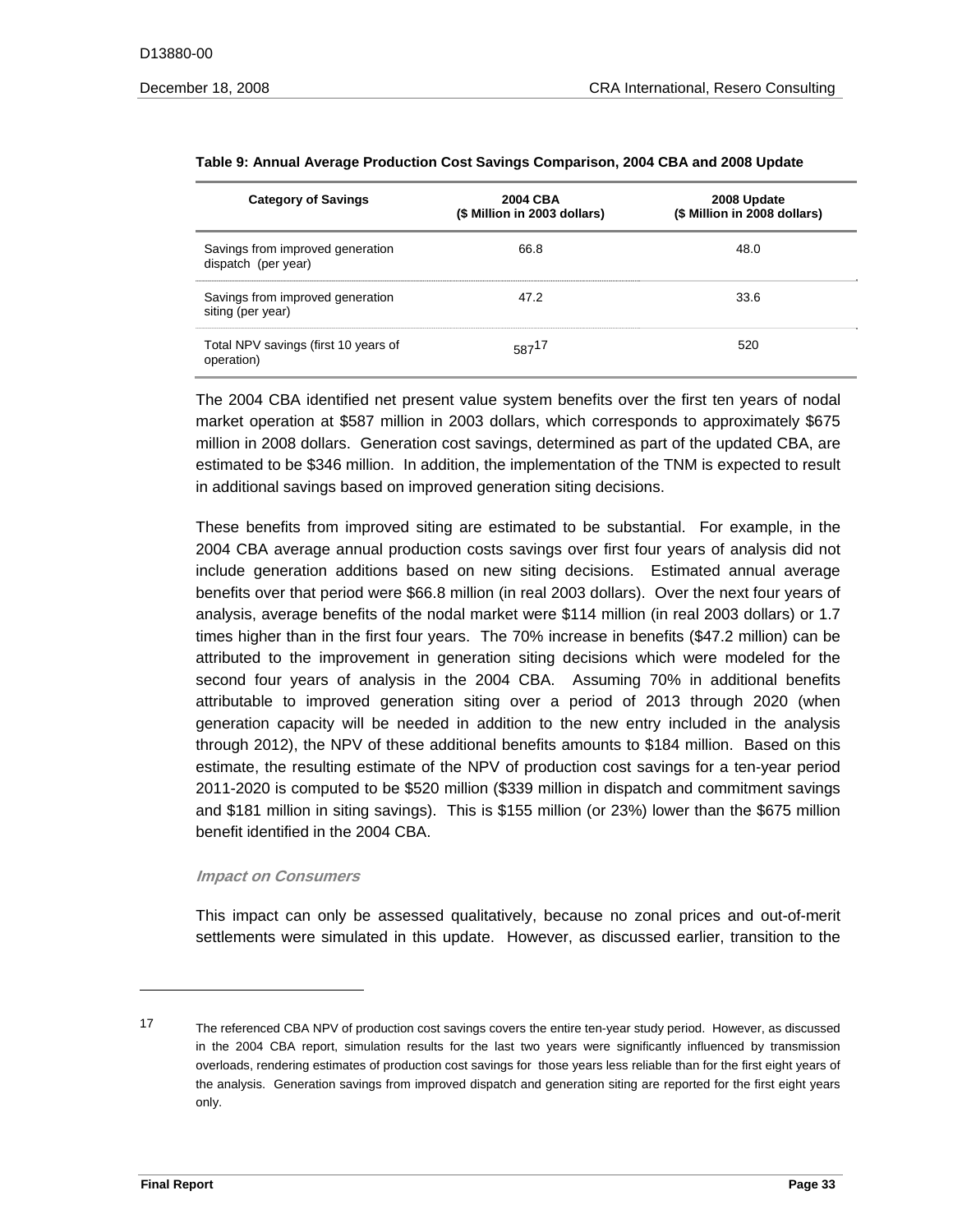nodal market results in the transfer of funds from producers to consumers in the form of auction revenues for CRR rights associated with congestion on local transmission constraints.

The transition to the nodal market results in a significant reduction in consumer costs. This cost reduction in consumer payments (and a corresponding reduction in generator receipts) is a result of several changes which will occur with the TNM implementation illustrated in Table 10. As shown in this table, with the transition from the zonal to TNM structure, consumers avoid Out-Of-Merit ("OOM") payments made to generators and receive additional CRR auction revenues associated with congestion costs on local (intra-zonal transmission constraints).

Table 10: Composition of wholesale costs to consumers in ERCOT under the Zonal and Nodal<br>Market

| <b>Composition of wholesale</b><br>costs to consumers in ERCOT |                          | Zonal       | <b>Nodal</b>              |
|----------------------------------------------------------------|--------------------------|-------------|---------------------------|
| Hourly load x hourly price                                     | $\ddot{}$                | Zonal price | Load weighted zonal price |
| Out of Merit Payments                                          | $\ddot{}$                | Yes         | No                        |
| Refund of inter-zonal congestion<br>Rent via CRR auction       | $\overline{\phantom{a}}$ | Yes         | Yes                       |
| Refund of local congestion<br>Rent via CRR auction             |                          | No          | Yes                       |

The 2004 CBA estimated the NPV of reduction in consumer payments at \$7.3 billion over 10 years of nodal market operation (in 2008 dollars). A large portion of this reduction, \$4.5 billion was attributed to the refund of the local congestion rent, which indicates that the local congestion rent is a major driver of this consumer benefit (it represents 63% of the total consumer benefit).

Table 11 compares congestion rent attributed to the local congestion over the first four simulated years of the current update (2009 through 2012) and the 2004 CBA (2005 through 2008). On average, local congestion rent in the 2004 CBA was 29% higher than estimated in the current update as shown in this table. As a rough approximation, this analysis can be used to estimate the potential impact on consumers under the current update as being \$5.6 billion (a 29% reduction from the 2004 CBA estimate of \$7.3 billion).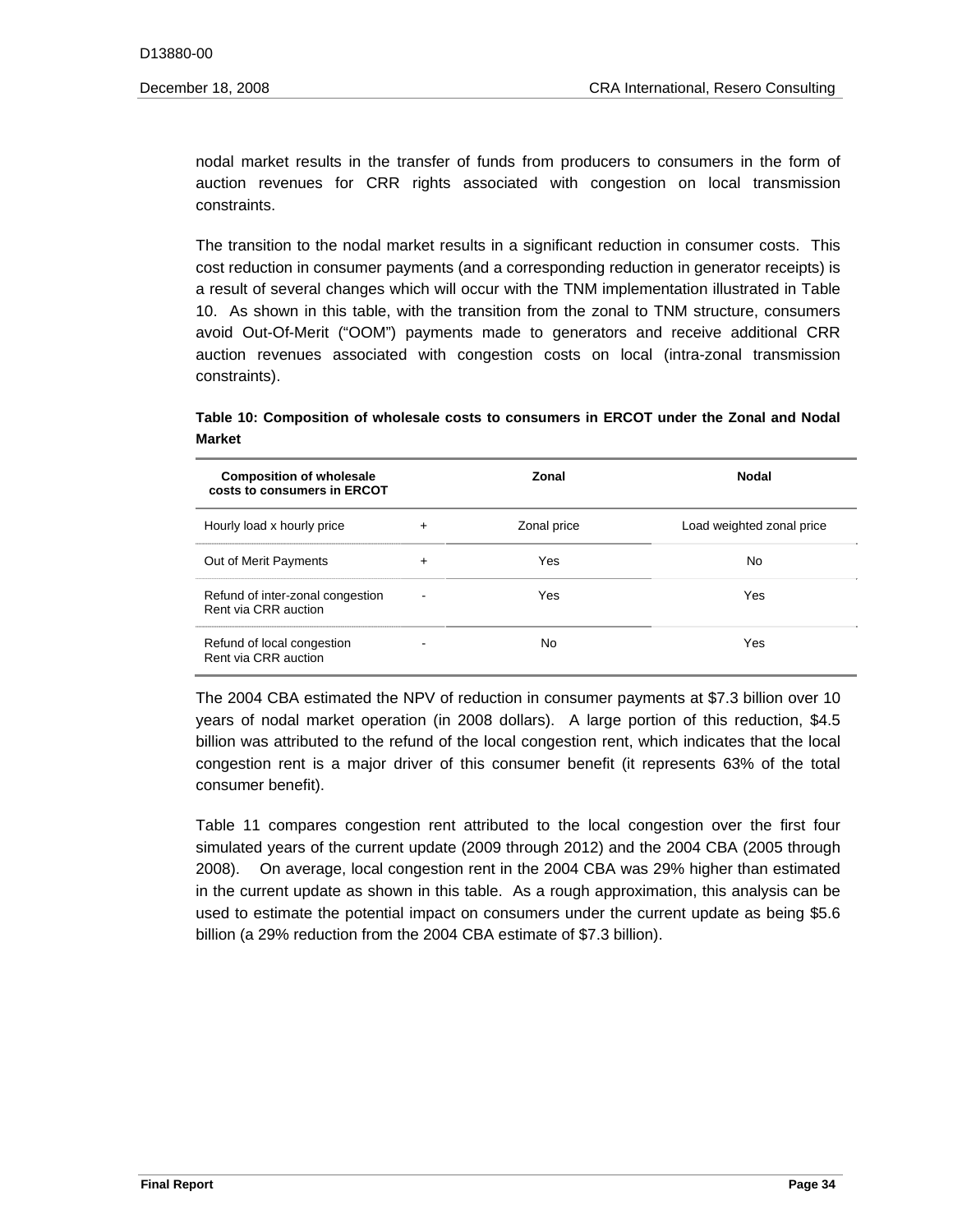|                       | <b>Local Congestion Rent - Update</b><br>(\$Million) | <b>Local Congestion Rent - 2004</b><br>CBA (\$Million) |
|-----------------------|------------------------------------------------------|--------------------------------------------------------|
| 2009 (2005)           | 660.2                                                | 630.6                                                  |
| 2010 (2006)           | 503.5                                                | 929.9                                                  |
| 2011 (2007)           | 526.1                                                | 679.3                                                  |
| 2012 (2008)           | 616.6                                                | 732.5                                                  |
| <b>Average Annual</b> | 576.6                                                | 743.1                                                  |
| Per cent              | 100%                                                 | 129%                                                   |

**Table 11: Estimated Local Congestion Rent under Nodal Scenario: 2004 CBA vs. 2008 Update (real 2008 dollars)** 

#### **Impact on Producers**

The 2004 CBA provided estimated impacts on operating margins for generators as a whole which were estimated to lose approximately \$6.6 billion over first 10 years of operation on a net present value basis (in 2008 dollars). As stated earlier, estimated consumers' gain of \$5.6 billion is a wealth transfer from producers. That, however, is partially offset by reduction in production costs, \$0.52 billion. Therefore, estimated in this update net producers' loss is \$5.08 billion. In sum, this update indicates an approximately 30% smaller loss in operating margins for generators than an estimate reported in the 2004 CBA.

# **2.5. CONCLUSIONS**

Based on the updated EIA, the NPV of system-wide benefit from the nodal market over first ten years of its operation are estimated as follows.

- \$339 million in system-wide benefits attributable to improved generation dispatch;
- • \$520 million in system-wide benefits attributable to improved generation dispatch and generation siting;
- \$5.6 billion in consumer benefits to electricity end users in ERCOT;
- \$5.08 loss in revenues accrued to generators in ERCOT.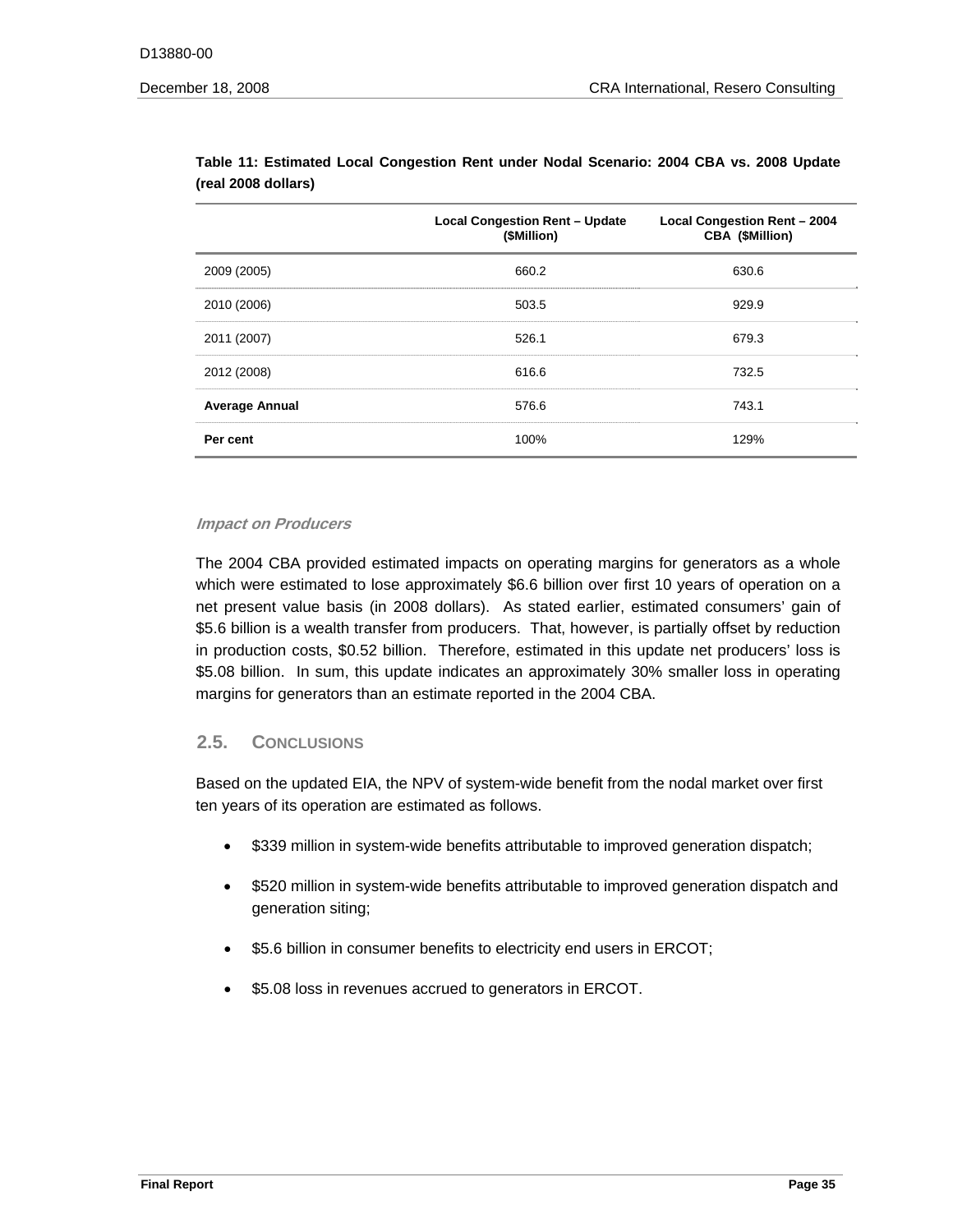# **3. IMPLEMENTATION IMPACT ASSESSMENT**

# **3.1. OBJECTIVES**

The purpose of the Implementation Impact Assessment ("IIA") update is to update the estimated cost impact of the nodal implementation program on both ERCOT and market participants, including determining which costs are unrecoverable, properly attributable only to the nodal project, or not otherwise accounted for.

The IIA update is explicitly not intended to analyze the reasons that the overall costs have increased and the schedule has been delayed, but rather to collect and synthesize the information useful to assess costs and benefits associated with going forward with the TNM implementation.

completion, and halting the TNM implementation and reverting to a zonal market.<sup>18</sup> Two alternatives were considered in the updated IIA: continuing with TNM implementation to

# **3.1.1. Options**

#### **Continue TNM Implementation**

While the actual calculation of implementation costs is exceptionally involved and requires considerable planning and effort, using this information to calculate the cost of continuing development of the TNM is relatively simple, as it involves future costs only, and no recoverable costs. Note that while ERCOT budgets include financing costs, the IIA update results are presented in terms of NPV and are therefore independent of financing costs under the assumption that the discount rate applied reasonably reflects ERCOT's financing costs.

It was necessary for CRA/Resero to estimate those ongoing ERCOT operating costs that would exceed those needed for ERCOT to operate a zonal market; these costs were not addressed in detail in the ERCOT budget documentation supplied to us. An estimate of ongoing, persistent, incremental ERCOT operating costs associated with the TNM was developed with ERCOT's assistance based upon CRA/Resero's analysis. These costs are an important component of the total TNM going-forward implementation cost.

 18 Deferring the decision to continue or halt the TNM implementation is theoretically an option as well. However, ERCOT's projections of nodal spending for calendar year 2009 are approximately \$122 million, most of which would be unrecoverable should the nodal program be terminated. At the same time, it is not expected that benefits, if calculated in the future, would be found to be significantly higher. Deferring the decision therefore does not seem like a prudent alternative and was not assessed in this update.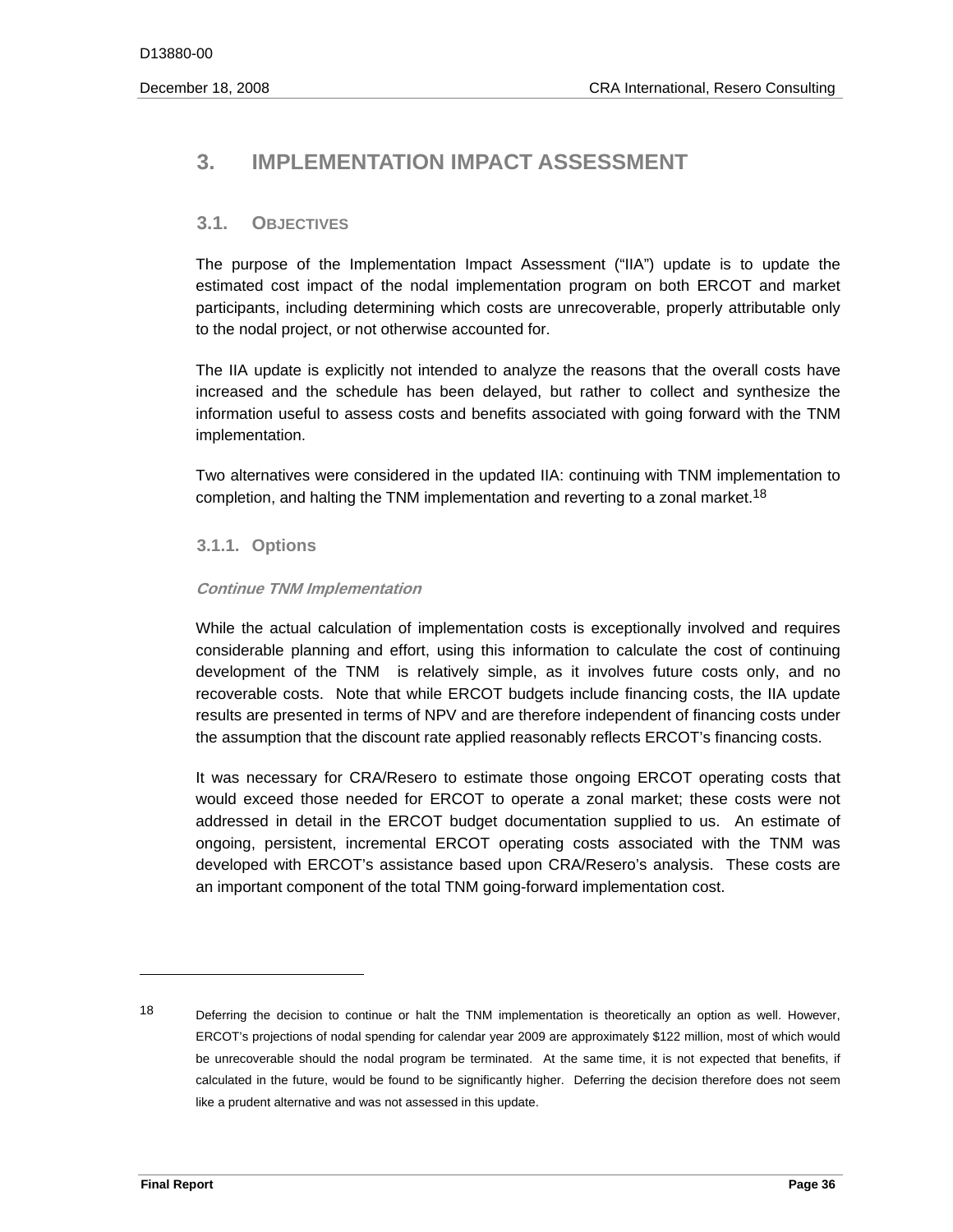#### **Halt Nodal Implementation**

The alternative case considered was the option of halting the TNM implementation. Care was taken to ensure proper treatment of this alternative case.

While direct TNM implementation costs would decrease relatively quickly (there are some outstanding fixed price contracts, but the majority of costs are month-to-month), two principal costs would be incurred:

- Demobilization/termination costs;
- Deferred zonal refresh/update costs.

The first set of demobilization costs includes the administrative costs associated with halting the program. ERCOT has generally preferred to engage in contracts that are terminable quickly rather than longer-duration contracts, and as a result, contract termination costs are relatively low. Similarly, the majority of contractors and labor are engaged on an at-will basis, and could be released quickly. In our discussions, ERCOT has indicated that there are no major outstanding penalty clauses or payments to vendors that would need to be paid in the event of a nodal program halt.

ERCOT program management is currently working on developing a formal estimate of these administrative demobilization costs. At this time, they have estimated costs of \$5 to \$20 million, and upon ERCOT's recommendation, an estimated cost of \$15 million was used in the IIA update.

# **3.2. SUMMARY OF FINDINGS**

information and properly analyze the net costs of proceeding with the TNM implementation.<br>CRA/Resero relied upon ERCOT's cost and schedule estimates for this analysis. The costs of the nodal market implementation have increased significantly since the original nodal CBA was completed in 2004. There are two principal components to the implementation costs – the costs incurred by ERCOT itself and those incurred directly by market participants. The bulk of the implementation costs have been incurred by ERCOT, and as a result, the updated analysis focused on understanding the TNM costs and schedule. ERCOT has conducted detailed studies of its own implementation costs, and their estimates have been subjected to extensive review. This analysis was explicitly not intended to recalculate and review ERCOT's and market participants' estimates, but rather to synthesize

ERCOT has included temporal and financial contingency factors in its estimates. CRA/Resero included these contingencies in the overall cost; contingency factors are routinely a portion of large, complex project budgets, and these contingency factors have been included in this analysis.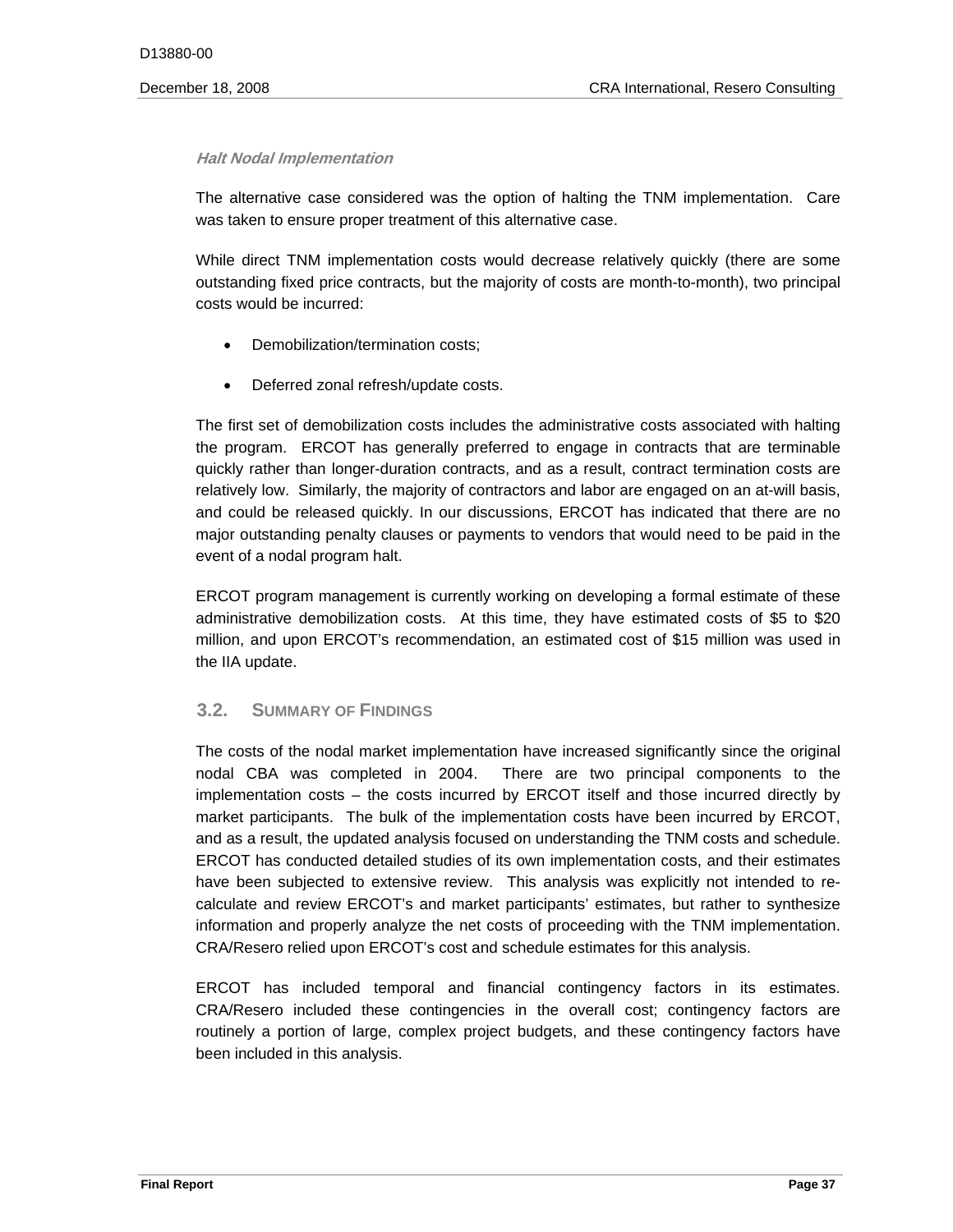ERCOT's incremental costs to operate a nodal instead of zonal market were estimated at \$16 million in 2011 and \$18 million in 2012. These costs consist principally of increased headcount and capital equipment, and are estimated to remain constant over the TNM timeframe. Based on ERCOT's input and our analysis, CRA/Resero has estimated that the incremental increase in operational costs of \$14 million persists at a constant rate in real terms.

If the TNM project were to be halted, there would be a number of deferred upgrades and refresh costs associated with the zonal system. These include updated software expenses, labor expenses, and improvements that have otherwise been deferred because of the pending TNM implementation. ERCOT has estimated these costs at \$160 million. In addition to these zonal refresh costs; ERCOT has also estimated that there is approximately another \$15 million in contract termination and other administrative costs, placing total "unwinding" costs at approximately \$175 million. These represent the costs that ERCOT would incur if the TNM implementation were halted today, and these costs were assumed to be incurred in calendar year 2009, or immediately following a decision to halt TNM implementation.

While lower than ERCOT's, market participants' costs are an important factor in the overall analysis. Based on interviews with market participants, the overall start-to-finish costs for market participants was estimated at \$175 million, and the net remaining cost to continue for all market participants were estimated at \$29 million.

The following tables present a detailed summary of key ERCOT and market participant costs. These tables, grouped under Table 12, are principally intended to show the source and derivation of the cost calculations. All values are in 2008 dollars.

| Line | Item                                | Cost          | <b>Derivation</b> | <b>Source</b>                      | <b>Description</b>                                                            |
|------|-------------------------------------|---------------|-------------------|------------------------------------|-------------------------------------------------------------------------------|
| 1    | Total direct nodal<br>project costs | \$526,082,911 |                   | 12/9 Hinsley board<br>presentation | Total start-to-<br>finish cost of<br>nodal program<br>less financing<br>costs |
| 2    | Indirect backfill<br>labor          | \$7,891,180   |                   | same                               | Labor diverted<br>from other<br>projects at<br><b>ERCOT</b>                   |
| 3    | Indirect support<br>costs           | \$18,464,948  |                   | same                               | Indirect support<br>costs from<br><b>ERCOT</b><br>overhead                    |
| 4    | Facilities support<br>allocation    | \$8,005,567   |                   | same                               | Indirect facilities<br>allocation from<br><b>ERCOT</b><br>overhead            |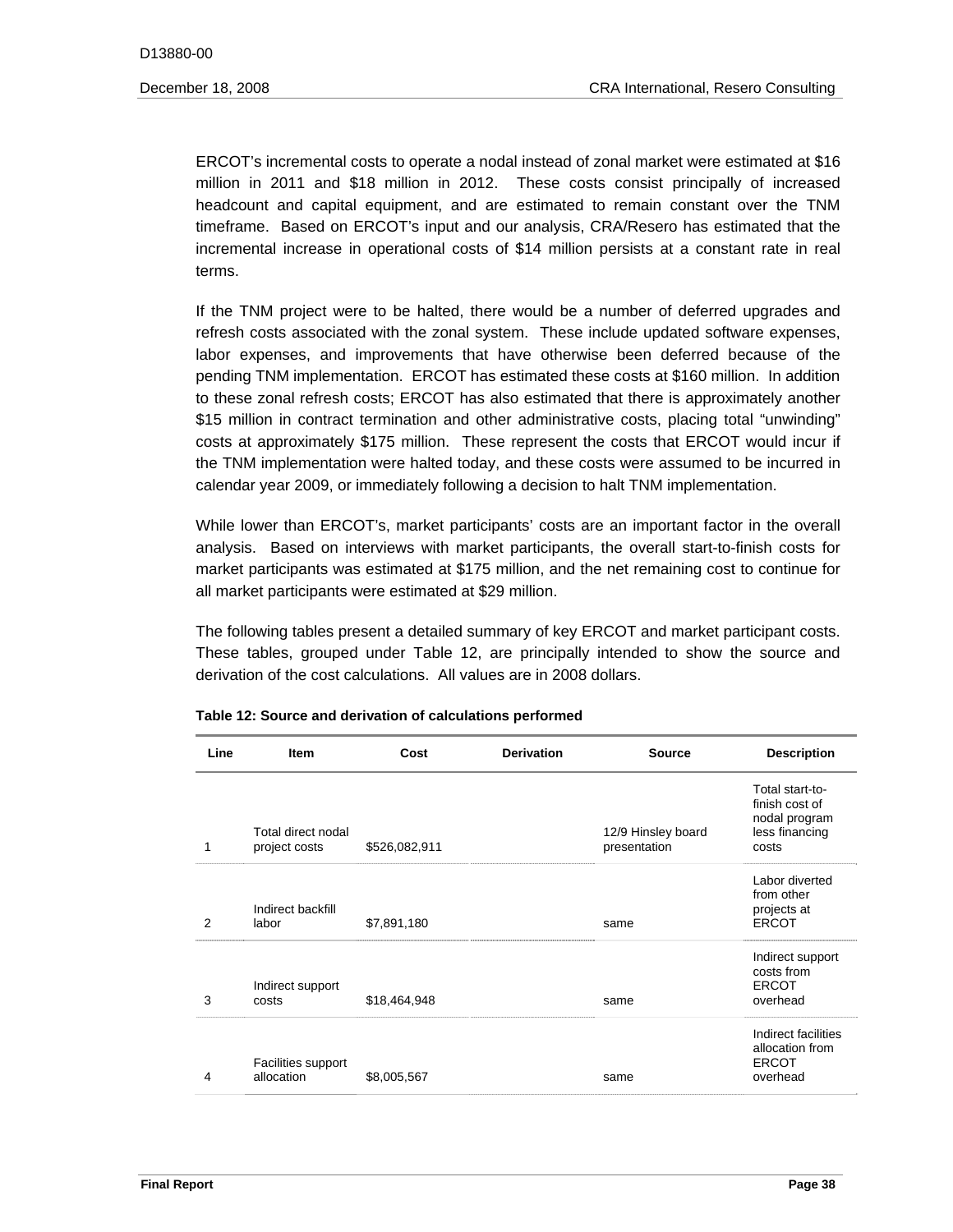#### D13880-00

| 5  | Finance charges                             | \$99,555,393  |                                  | same                                               | Financing<br>charges if project<br>is to continue to<br>conclusion<br>assuming total<br>recovery |
|----|---------------------------------------------|---------------|----------------------------------|----------------------------------------------------|--------------------------------------------------------------------------------------------------|
| 6  | <b>Total overall</b><br>nodal costs         | \$659,999,999 | Sum of lines 1-5                 | same                                               | Total end-to-end<br>cost of TNM<br>implementation<br>through 2014                                |
| 7  | Overall spent to<br>date                    | \$308,784,025 |                                  | 12/9 board presentation                            | Includes \$11.3<br>million of interest<br>charges                                                |
| 8  | Interest spent to<br>date                   | \$11,286,700  |                                  | same                                               |                                                                                                  |
| 9  | Non-interest<br>spending to date            | \$297,497,325 | Line 7 - line 8                  |                                                    |                                                                                                  |
| 10 | Interdependent<br>(recoverable)<br>costs    | \$39,700,000  |                                  | <b>ERCOT</b> communication                         | Costs<br>attributable to<br>shared<br>infrastructure -<br>"recoverable" if<br><b>TNM</b> halted  |
| 11 | Non-recoverable<br>costs to date            | \$269,084,025 | Line 7 - line 10                 |                                                    | To-date<br>spending less<br>portion<br>recoverable for<br>shared<br>infrastructure               |
| 12 | 2011 incremental<br>nodal cost              | \$16,177,849  |                                  | CRA/Resero Analysis,<br><b>ERCOT</b> communication | Additional cost to<br>operate nodal<br>over zonal in<br>2011                                     |
| 13 | 2012 incremental<br>nodal cost              | \$18,016,912  |                                  | same                                               | Additional cost to<br>operate nodal<br>over zonal in<br>2012                                     |
| 14 | 2013 & 2014<br>incremental<br>nodal costs   | \$28,398,757  |                                  | same                                               | Additional cost to<br>operate nodal<br>over zonal in<br>2013 and 2014                            |
| 15 | Direct costs<br>remaining for<br><b>TNM</b> | \$351,215,974 | Line 6 - line 7                  |                                                    | How much left to<br>spend from<br>today on, under<br>current budget<br>projections               |
| 16 | Non-interest<br>direct costs<br>remaining   | \$262,947,281 | Line 15 - (line 5 -<br>line $8)$ |                                                    | Direct costs<br>minus future<br>financing costs                                                  |
| 17 | Interest costs                              | \$88,268,693  | Line $15 -$ line $16$            |                                                    | Not included in                                                                                  |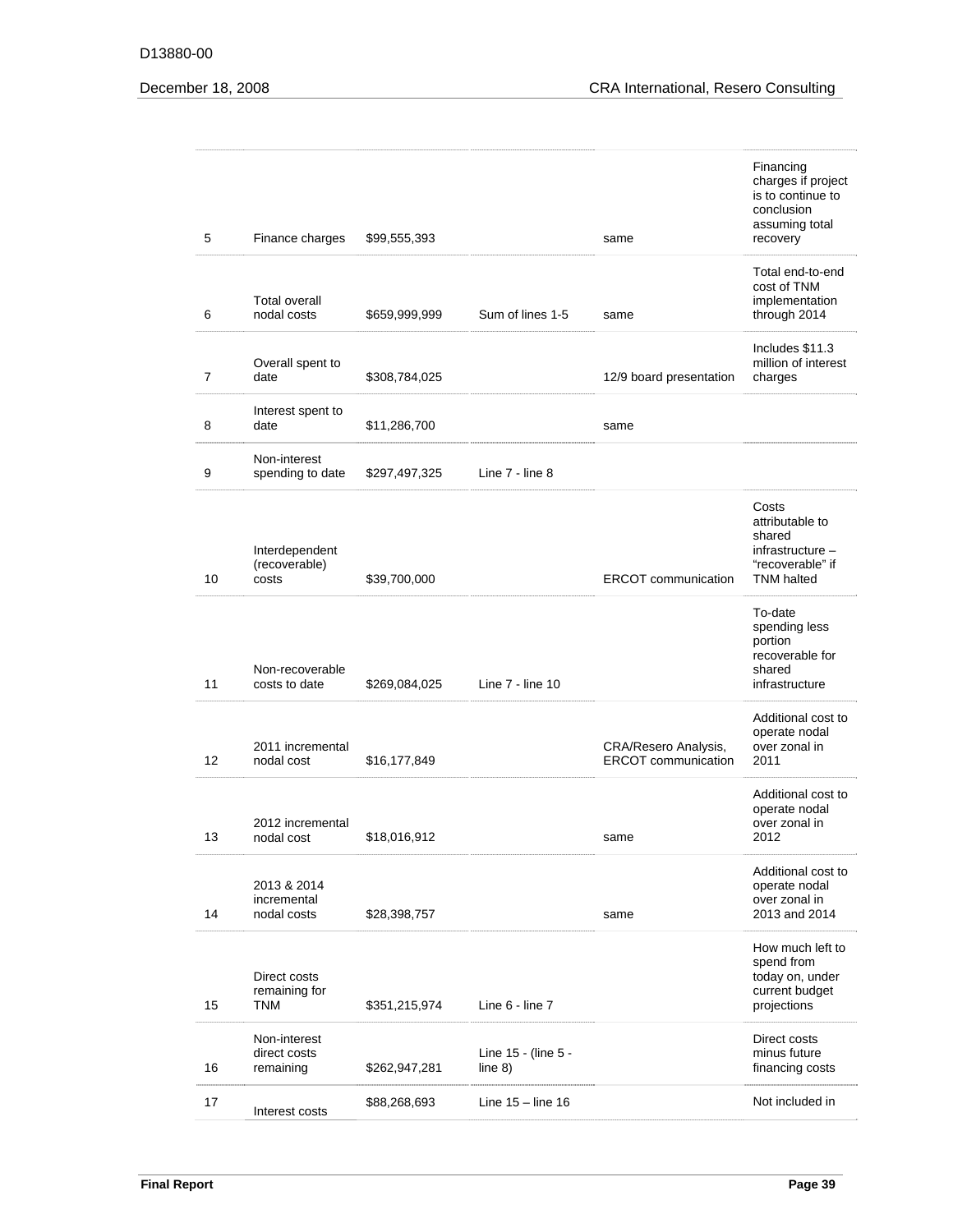|    | remaining                        |               |                            | going-forward<br>NPV calculation             |
|----|----------------------------------|---------------|----------------------------|----------------------------------------------|
| 18 | Nodal<br>demobilization<br>costs | \$15,000,000  | <b>ERCOT</b> communication | Amount to<br>terminate TNM<br>program        |
| 19 | Zonal refresh<br>costs           | \$160,302,375 | <b>ERCOT</b> communication | Deferred<br>maintenance and<br>refresh costs |

Table 13: presents the analysis of remaining implementation costs through 2020.

| Table 13: Calculation of ERCOT & MP TNM implementation costs through 2020, 2008 dollars, |  |  |  |  |
|------------------------------------------------------------------------------------------|--|--|--|--|
| 4.85% real discount rate <sup>19</sup>                                                   |  |  |  |  |

|                     | <b>ERCOT implementation</b><br>costs | <b>ERCOT increased ongoing</b><br>incremental costs | <b>Market participant</b><br>implementation costs |
|---------------------|--------------------------------------|-----------------------------------------------------|---------------------------------------------------|
| 2009                | \$167,214,918                        |                                                     | \$45,778,838                                      |
| 2010                | \$94,904,345                         |                                                     | \$25,982,195                                      |
| 2011                | \$828,018                            | \$16,177,849                                        | \$226,689                                         |
| 2012                |                                      | \$18,016,912                                        |                                                   |
| 2013                |                                      | \$14,199,379                                        |                                                   |
| 2014                |                                      | \$14,199,379                                        |                                                   |
| 2015                |                                      | \$14,199,379                                        |                                                   |
| 2016                |                                      | \$14,199,379                                        |                                                   |
| 2017                |                                      | \$14,199,379                                        |                                                   |
| 2018                |                                      | \$14,199,379                                        |                                                   |
| 2019                |                                      | \$14,199,379                                        |                                                   |
| 2020                |                                      | \$14,199,379                                        |                                                   |
| <b>Nominal Cost</b> | \$262,947,281                        | \$147,789,790                                       | \$71,987,721                                      |
| <b>NPV</b>          | \$246,512,062                        | \$115,782,538                                       | \$67,488,211                                      |
|                     |                                      | <b>TOTAL:</b>                                       | \$429,782,812                                     |

 19 The real discount rate of 4.85% corresponds to the 8% nominal discount rate and 3% inflation rate assumption used to compute all NPV values in the EIA analysis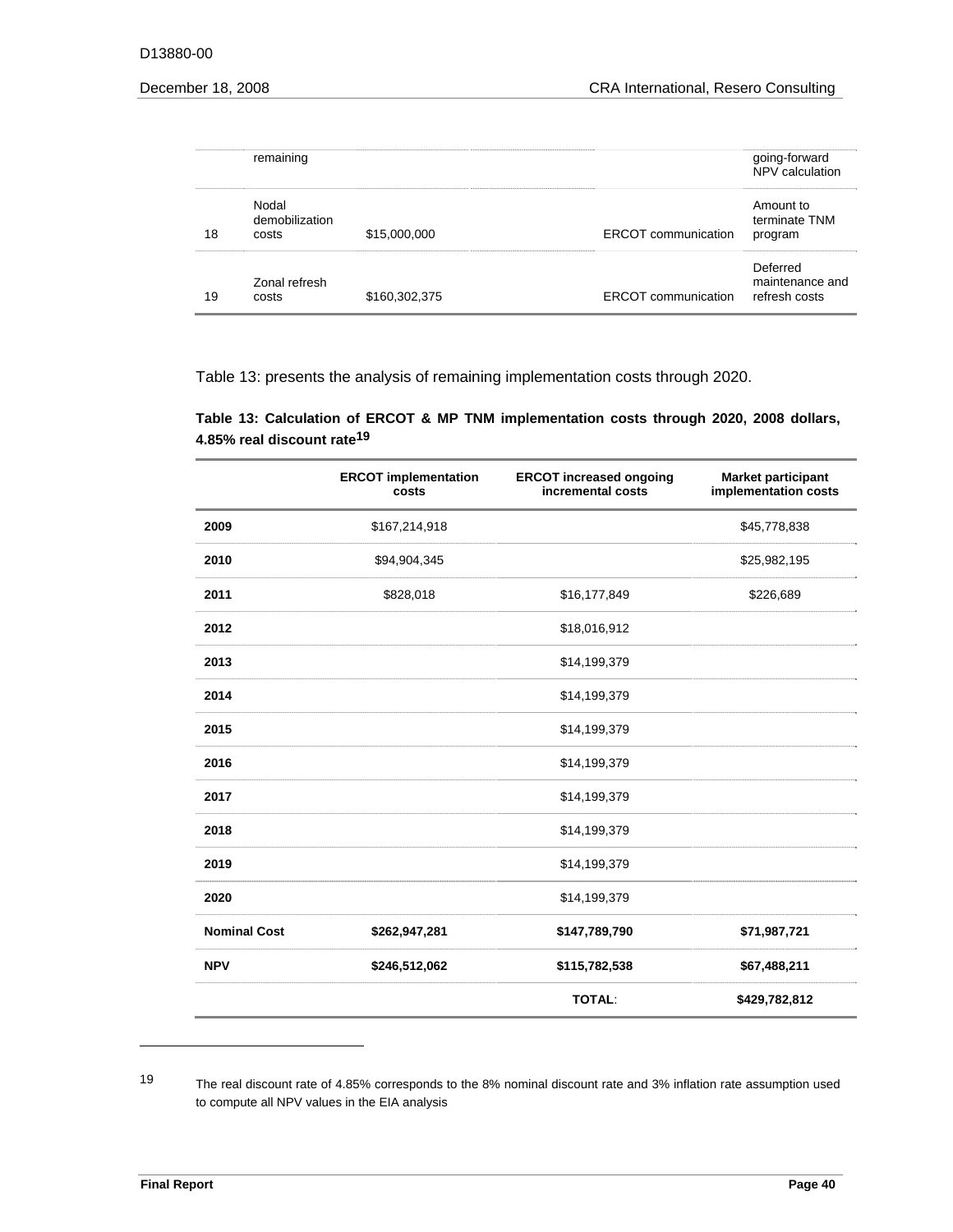Based upon the analysis above, the total NPV of the cost to continue TNM implementation is estimated to be \$430 million from 2009 through 2020.

Halting the TNM and instead continuing with a zonal market design, however, would incur additional costs; stopping is not free. Table 14: presents our calculation of the costs of halting the nodal program, including the costs of terminating the TNM and reverting to a nodal market design. Table 15 reflects the net impact of continuing with the TNM versus reverting to a zonal market design.

**Table 14: Calculation of ERCOT & MP TNM halting costs through 2020, 2008 dollars, 4.85% real discount rate**

|                     | <b>ERCOT de-mobilization</b><br>and zonal refresh costs | <b>ERCOT increased incremental</b><br>operational cost | MP de-mobilization and<br>zonal refresh costs |
|---------------------|---------------------------------------------------------|--------------------------------------------------------|-----------------------------------------------|
| 2009                | \$175,302,37520                                         |                                                        | \$42,542,675                                  |
| 2010                |                                                         |                                                        |                                               |
| 2011                |                                                         |                                                        |                                               |
| 2012                |                                                         |                                                        |                                               |
| 2013                |                                                         |                                                        |                                               |
| 2014                |                                                         |                                                        |                                               |
| 2015                |                                                         |                                                        |                                               |
| 2016                |                                                         |                                                        |                                               |
| 2017                |                                                         |                                                        |                                               |
| 2018                |                                                         |                                                        |                                               |
| 2019                |                                                         |                                                        |                                               |
| 2020                |                                                         |                                                        |                                               |
| <b>Nominal Cost</b> | \$175,302,375                                           | \$-                                                    | \$42,542,675                                  |
| <b>NPV</b>          | \$167,186,524                                           | \$-                                                    | \$40,573,107                                  |
|                     |                                                         | <b>TOTAL:</b>                                          | \$207,759,631                                 |

 20 This represents approximately \$160 million in deferred zonal market ("refresh") costs and \$15 million in costs to "unwind" the TNM.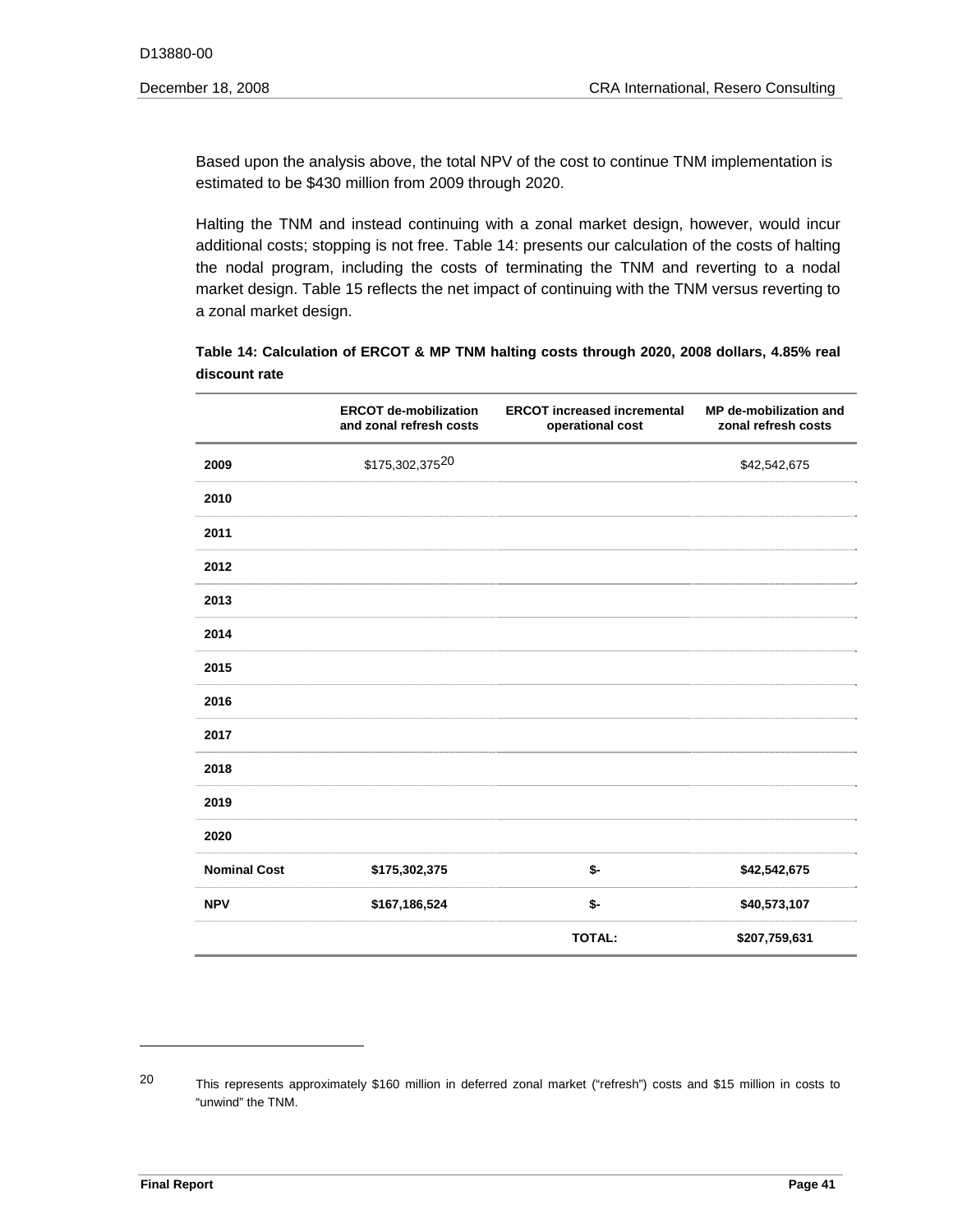| Item                                                                    | Cost          | <b>Notes</b>                                                                                        |
|-------------------------------------------------------------------------|---------------|-----------------------------------------------------------------------------------------------------|
| <b>ERCOT remaining TNM</b><br>implementation cost through 2020<br>(NPV) | \$362,294,601 |                                                                                                     |
| MP remaining TNM implementation<br>through 2020 (NPV)                   | \$67,488,211  |                                                                                                     |
| ERCOT demobilization & refresh<br>costs (NPV)                           | \$167,186,524 | Unwinding costs, if relevant, were<br>assumed to occur in the 2009, upon<br>TNM program termination |
| MP demobilization & refresh costs<br>(NPV)                              | \$40,573,107  | Unwinding costs, if relevant, were<br>assumed to occur in the 2009, upon<br>TNM program termination |
| Net cost to continue TNM<br>implementation through 2020                 | \$222.023.181 |                                                                                                     |

#### **Table 15: Summary of net costs of TNM implementation through 2020 – 2008 dollars, 4.85% real discount rate**

In summary, the net going forward costs of continuing the implement the TNM are estimated to be \$222 million and provides the basis for comparison with estimated TNM benefits.

# **3.2.1. Contributors to TNM Implementation Delays and Cost Increases**

CRA/Resero reviewed ERCOT documentation and interviewed ERCOT TNM personnel to help summarize some of the principal contributors to the delayed implementation of the TNM. A key driver to the cost of the TNM is the labor effort, and this labor effort is strongly influenced by the time it takes to implement the TNM.

In retrospect the initial go-live date of January 2009 was overly aggressive; the final requirements had not been finalized, insufficient planning had been performed, and project controls that could identify implementation problems early did not exist, or were not sufficient.

The principal technical reason for delays that was cited, both in documentation and in our interviews, was the underestimate of the time and effort required to integrate multiple market systems. Upon implementation of the TNM, ERCOT opted for a best-of-breed approach, in which systems from multiple vendors were combined to form the overall nodal system. ERCOT was aware from the project's inception that the integration costs would likely be higher than for a single-vendor solution, but the costs proved to be significantly higher than expected. ERCOT also opted to skip integration testing; this decision later introduced numerous problems that led to inadequate quality of the TNM systems and forced a return to this testing later in the project.

One particular element of integration that proved especially difficult was the implementation of tools to handle Common Information Model (CIM) data that ERCOT requires to operate its market. This model codifies information about the physical power system, and is the key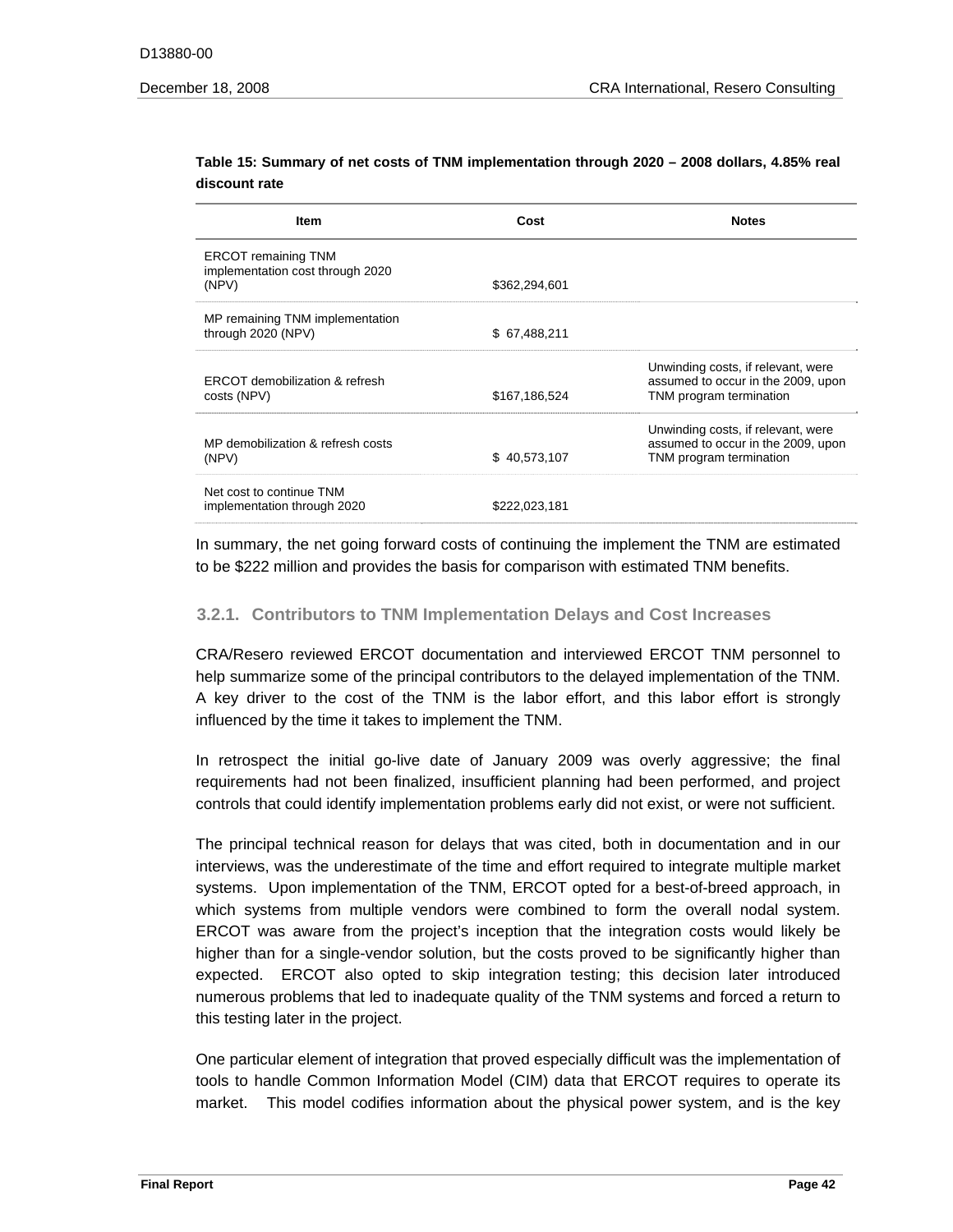element for data exchange between operational systems. The project was started late, and turned out to be significantly more complex than anticipated by either ERCOT, AREVA, or ABB.

 systems. ERCOT also suggested that TNM delays were caused by delayed software deliveries early in the process that cascaded into future phases and interfered with the planned early delivery systems that were designed to give market participants early access to ERCOT's TNM

# **3.2.2. Principal Risks for Further Delays**

A significant schedule risk for additional TNM implementation delays is the need to incorporate additional TNM protocol revision requests. While our interviews with ERCOT have indicated that the rate of creation of new protocol revision requests is slowing, each one that ERCOT must address requires additional resources that may materially contribute to delays. Simultaneously, because of the TNM's delayed go-live date, there are additional zonal market improvements that must be implemented that divert resources from the TNM program.

A significant technical risk to the TNM schedule is the ability of ERCOT to manage the large volumes of data that will be required to support the nodal market. The necessary data storage and transfer requirements for the TNM are markedly higher than those of the zonal market, and ERCOT is currently in the process of implementing several approaches (including the Information Lifecycle Management (ILM) strategy) to address these risks.

Finally, while difficult to quantify, several market participants interviewed believed that ERCOT is not allocating sufficient time in its implementation schedule to allow market participants to "catch up" with ERCOT's TNM implementation changes. Several of these market participants felt that additional delays may result from this insufficient time in the schedule.

# **3.3. ANALYSIS NOTES**

# **3.3.1. ERCOT**

ERCOT cost information was primarily from ERCOT, including board-of-director presentations, internal calculations, and internal schedules. Public data was used to the extent possible. No independent verification of ERCOT's cost estimates was performed.

#### **Zonal Refresh Costs**

During the implementation of the nodal market, there have been certain costs and upgrades that have been deferred on the legacy zonal system, as well as some costs that would be necessary to update the zonal system to meet current market standards. ERCOT provided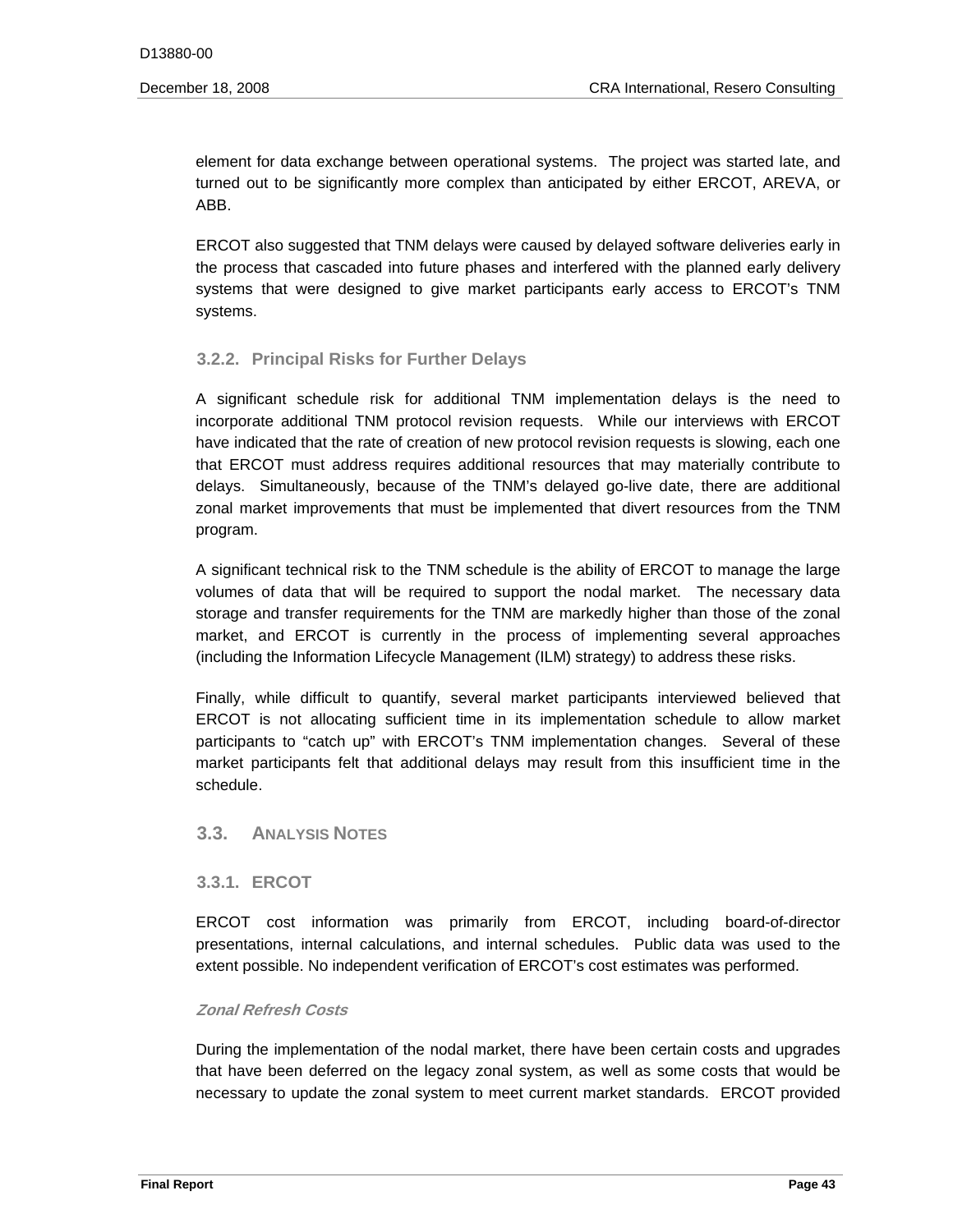the following information regarding zonal refresh costs. More detailed information follows, referenced by notes provided by ERCOT.

|                     |                               | <b>Hours</b> | Cost       | <b>Comments</b>                                                                                        |
|---------------------|-------------------------------|--------------|------------|--------------------------------------------------------------------------------------------------------|
| <b>Applications</b> | EMS(1)                        | 18,500       | 3,237,500  | <b>Retain Nodal EMS</b><br>system - apply<br>required Zonal<br>updates - used<br>blended labor rate    |
|                     |                               |              | 1,500,000  | Complete nodal<br><b>EMS</b>                                                                           |
|                     | EMS hardware (1)              |              |            | Assumes re-use of<br>nodal hardware                                                                    |
|                     | MMS(1)                        | 3,750        | 656,250    | Upgrade current<br>Zonal MMS system -<br>used blended labor<br>rate                                    |
|                     | MMS long-term<br>solution (1) |              | 60,000,000 | Estimate is based<br>on the effort for a<br>forklift replacement<br>of MMS.                            |
|                     | <b>NMMS</b>                   |              | 2,000,000  | Finish Nodal NMMS<br>- perform schema<br>analysis - modify<br>application to work<br>with Zonal schema |
|                     | <b>COMS/Settlements</b>       |              | 4,000,000  | Apply performance<br>enhancements to<br>Settlement and Data<br>Agg code in the<br>Zonal system         |
|                     | <b>CRR</b>                    |              |            | <b>Return to TCR</b><br>application - no cost<br>to do this                                            |
|                     | <b>CMM</b>                    |              | 1,500,000  | Adjustments would<br>be needed to use<br>CMM in the Zonal<br>market                                    |
|                     | MIS/EIP                       | 7,300        | 4,277,500  | <b>Upgrade Texas</b><br>Market Link (TML)<br>(\$3M), additional<br>interface<br>development            |
|                     | <b>OTS</b>                    |              | 1,400,000  | Complete Operator<br>Training Simulator -<br>includes additional<br>work on CIM                        |

| Table 16: Zonal refresh costs |  |
|-------------------------------|--|
|-------------------------------|--|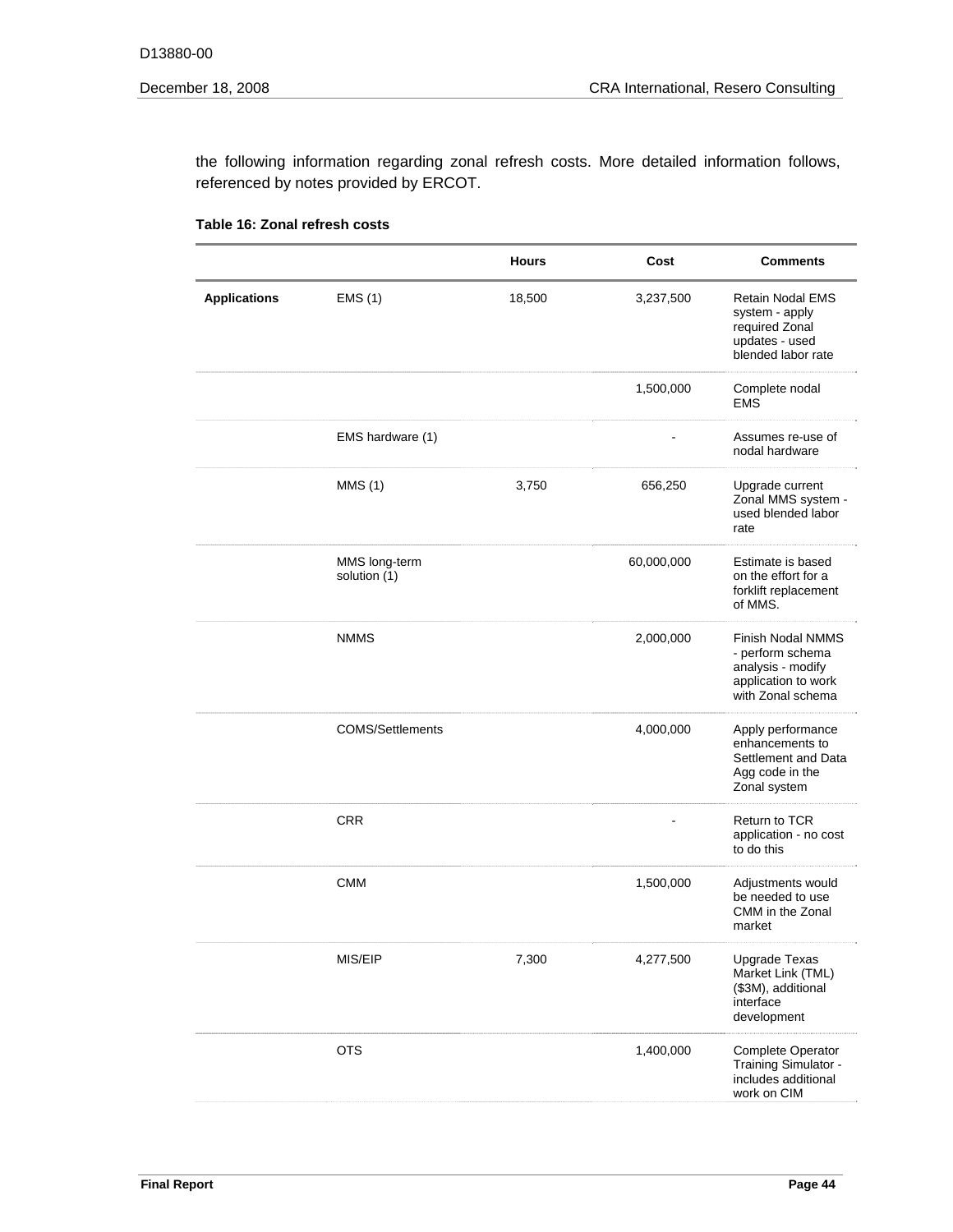|                                                          |                                        |        |            | importer (\$300k)                                                                                                                              |
|----------------------------------------------------------|----------------------------------------|--------|------------|------------------------------------------------------------------------------------------------------------------------------------------------|
|                                                          | ODS / EDW                              | 7,500  | 1,312,500  | Changes to extracts,<br>reports, etc.                                                                                                          |
| <b>Subtotal</b>                                          |                                        | 37,050 | 79,883,750 |                                                                                                                                                |
| <b>Integration</b>                                       |                                        |        | 10,000,000 | All nodal systems<br>will require system<br>and business<br>process<br>integration.25% of<br>current nodal<br>Integration budget of<br>\$42M   |
| <b>Changes shelved</b><br>due to Nodal<br>implementation | IMM requested<br>modifications (2) (3) |        | 25,000,000 | Recommendations<br>from IMM<br>Assumes a \$20M<br>project of roughly<br>twice the size of<br>EMMS Release 4 +<br>\$5M of additional<br>efforts |
|                                                          | <b>Market PRRs/SCRs</b>                |        | 4,000,000  | Items shelved in<br>recent years due to<br>the upcoming Nodal<br>implementation                                                                |
| <b>Subtotal</b>                                          |                                        |        | 29,000,000 |                                                                                                                                                |
| <b>Additional support</b><br>activities                  | Training / business<br>process         |        | 3,000,000  | Rough estimate                                                                                                                                 |
|                                                          | Analysis & Design                      |        | 4,970,938  | 25% applied to<br>Applications subtotal<br>(excludes MMS<br>long-term solution)                                                                |
|                                                          | <b>Project Management</b>              |        | 1,988,375  | 10% applied to<br>Applications subtotal<br>(excludes MMS<br>long-term solution)                                                                |
|                                                          | Contingency                            |        | 31,459,313 | 35% applied to<br>Applications subtotal<br>and integration                                                                                     |
| <b>Subtotal</b>                                          |                                        |        | 41,418,625 |                                                                                                                                                |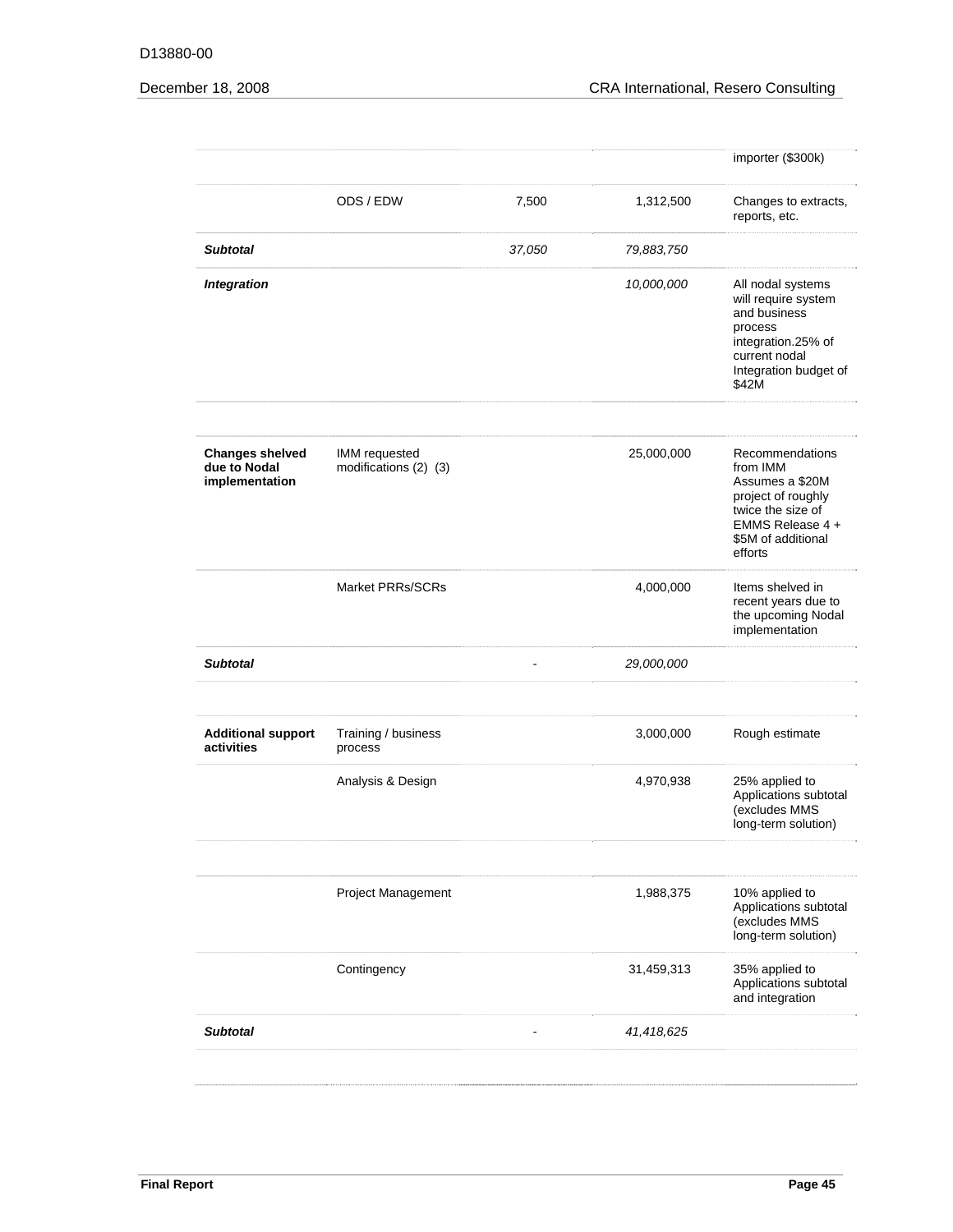| <b>Total</b> | 37,050 | 160,302,375 |
|--------------|--------|-------------|

- 1. Projects to replace EMS and MMS systems would be required. Existing versions are no longer supported by vendor (Areva) on Tru64 platform. Total replacement of these systems is likely.
- 2. IMM Recommendations
- 3. IMM 2007 State of the Market Report

# **Future Incremental Operating Costs**

If ERCOT continues its implementation of the nodal market, there are incremental operating costs that it will incur after the transition from the zonal to the nodal market. These costs result from the increased complexity and size of the nodal market, and the need for additional staff.

ERCOT estimates it will need to employ the equivalent of approximately 50 new FTEs to operate the nodal market. These employees would be needed throughout the organization; there will be significant additions in operations, administration, and engineering. These new personnel make up roughly half of the incremental costs going forward, and their associated costs are estimated to relatively constant. Based on our discussions with ERCOT staff, each employee is estimated to cost approximately \$110,000 per year, including salary and benefits.

In addition, the data storage and operational requirements of the nodal market are estimated to be higher than those of the current zonal market, leading to significantly increased costs for hardware and software licenses and support. This cost difference was projected to be \$2.8 million in 2011 and \$5.9 million in 2012. Hardware and software costs are expected to stabilize at approximately \$15.2 million per year in 2012 based on the current design, up from current nodal operational cost of approximately \$9.5 million. Based on discussions with ERCOT, we have estimated the average of these incremental increases to be persistent, and the overall incremental increase in operating costs for hardware and software would remain constant at \$4.4 million per year.

The numbers presented by ERCOT in its budget of increased costs between 2011 and 2012 do not coincide precisely with these numbers because of the way in which some costs are characterized. Table 17: Summary of ongoing increased incremental TNM operating costs below summarizes which incremental cost increases have been characterized as overall net increases to ERCOT costs in the new nodal market.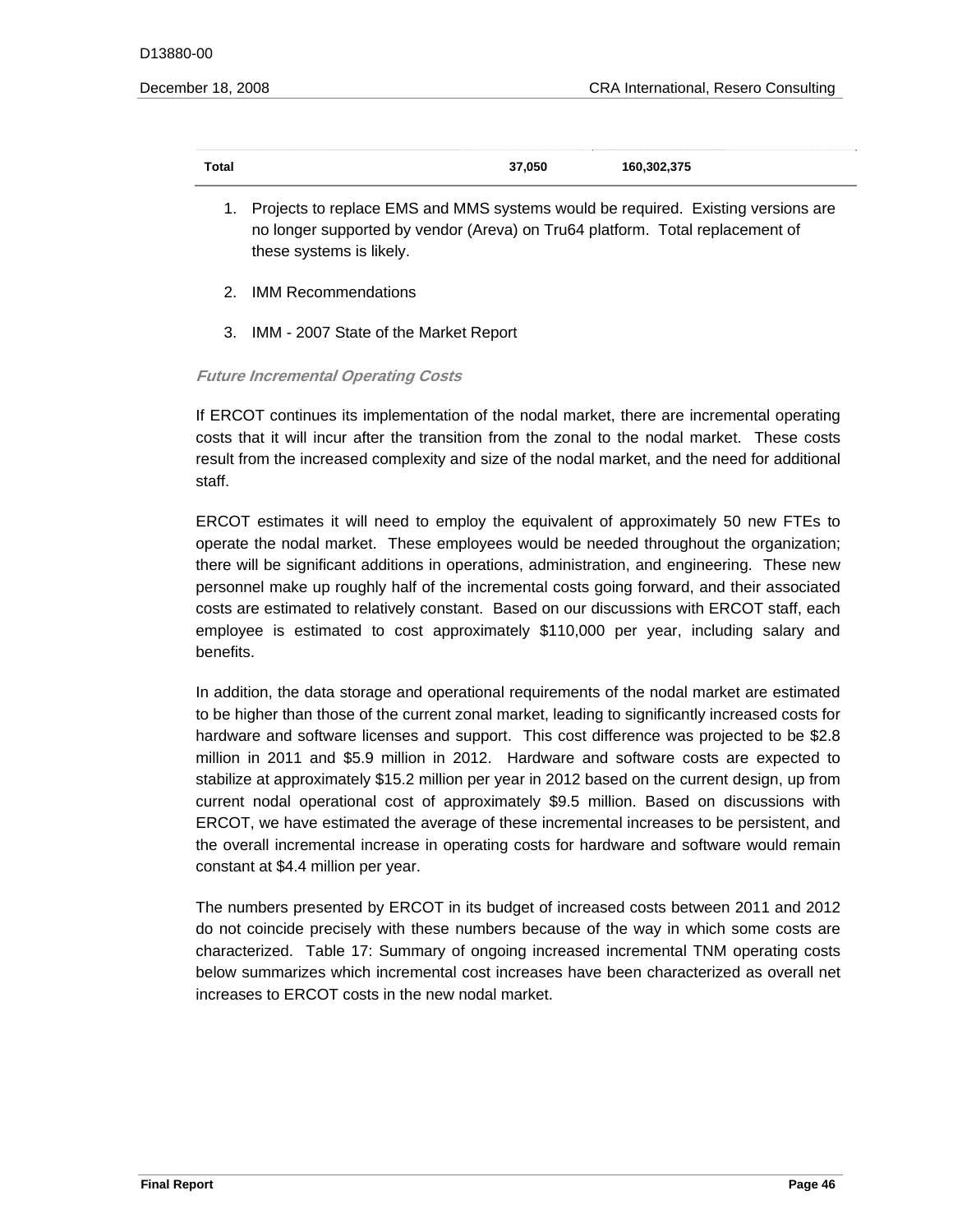|                                               | Incremental<br><b>Increase</b> | 2011 vs. 2008 | 2012 vs. 2008 | Average difference | <b>Adjusted difference</b> | <b>Notes</b>   |
|-----------------------------------------------|--------------------------------|---------------|---------------|--------------------|----------------------------|----------------|
| <b>Labor &amp; Benefits</b>                   | Yes                            | 7,542,605     | 11,886,451    | 9,714,528          | 7,285,896                  | $\mathbf 1$    |
| <b>Contract Labor - Base Projects</b>         | <b>No</b>                      |               |               |                    |                            | 2              |
| <b>Contract Labor - Nodal Program</b>         | No                             |               |               |                    |                            | $\overline{c}$ |
| <b>Support Allocations - Nodal Program</b>    | No                             |               |               |                    |                            | 2              |
| <b>Backfill Allocations - Nodal Program</b>   | No                             |               |               |                    |                            | 2              |
| <b>Facilities Allocations - Nodal Program</b> | <b>No</b>                      |               |               |                    |                            | 2              |
| Material, Supplies, Tools & Equipment         | Yes                            | 90,700        | 116,215       | 103,458            | 103,458                    |                |
| <b>Special Reviews</b>                        | <b>No</b>                      |               |               |                    |                            |                |
| <b>Outside Services</b>                       | Yes                            | 3,376,477     | (2,823,690)   | 276,394            | 276,394                    |                |
| Utilities, Maintenance & Facilities           | Yes                            | 1,076,830     | 1,504,813     | 1,290,822          | 1,290,822                  |                |
| <b>HW/SW Renewable License &amp; Maint.</b>   | Yes                            | 2,827,924     | 5,929,620     | 4,378,772          | 4,378,772                  |                |
| <b>Insurance</b>                              | Yes                            | (124, 631)    | (79,998)      | (102, 314)         | (102, 314)                 |                |
| <b>Employee Expenses</b>                      | Yes                            | (129, 883)    | (92, 233)     | (111,058)          | (111, 058)                 |                |
| <b>Interest &amp; Fees</b>                    | Yes                            | (2,512)       | 387,094       | 192,291            | 192,291                    |                |
| <b>NERC Dues</b>                              | <b>No</b>                      |               |               |                    |                            | 3              |
| Other                                         | Yes                            | 1,120,339     | 757,140       | 938,740            | 469,370                    | 4              |
| <b>Property Taxes</b>                         | Yes                            | 400,000       | 431,500       | 415,750            | 415,750                    |                |
|                                               | <b>Total</b>                   | 16,177,849    | 18,016,912    | 17,097,381         | 14,199,379                 |                |

# **Table 17: Summary of ongoing increased incremental TNM operating costs**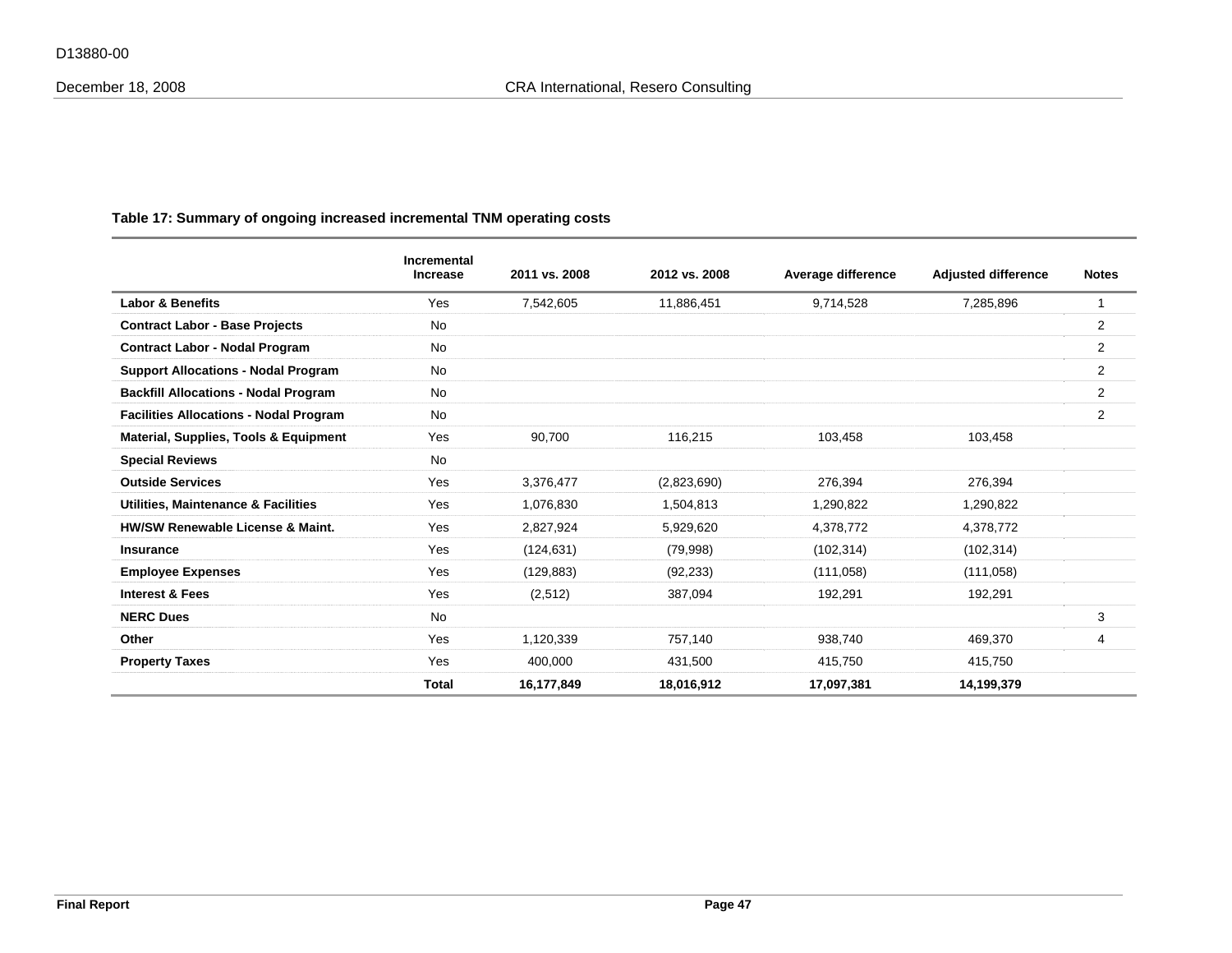Notes:

- 1. Based on conversations with ERCOT, ongoing cost has been estimated at 75% of the average difference between 2011 and 2012.
- 2. These line items in the nodal budget represent primarily changes in the base operating budget resulting from allocations to the TNM program. Based on the CRA/Resero analysis and conversations with ERCOT, they have been excluded from this calculation because they represent no *net* change to ERCOT's *overall* (i.e. TNM + zonal) costs.
- 3. The large increase in NERC dues in 2011 and 2012 is largely the result of changes in the way that ERCOT participates in NERC processes and programs. These dues would have increased regardless of whether ERCOT was operating a nodal or zonal market, and thus represent no net difference between the operational costs of the TMN and current zonal market.
- 4. Based on conversation with ERCOT, ongoing miscellaneous costs are estimated to persist at 50% of their average difference between 2011/2012 and 2008.

#### **Interdependent Zonal Costs**

In the course of the nodal implementation there are certain costs that ERCOT has incurred<br>that are of use under either market design. These include hardware, software, networking, and infrastructure purchases.

| Project        | <b>Total</b> |
|----------------|--------------|
| <b>NMMS</b>    | \$12,700,000 |
| <b>EMS</b>     | \$8,900,000  |
| Infrastructure | \$18,100,000 |
| Total          | \$39,700,000 |

#### **Table 18: Interdependent TNM/Zonal Costs**

These recent cost estimates were supplied to CRA/Resero by ERCOT. Assuming that the decision facing ERCOT and the Commission is between the options of continuing and halting development, these costs are not relevant because if the TNM is implemented, there is no opportunity to recover these costs without a zonal infrastructure.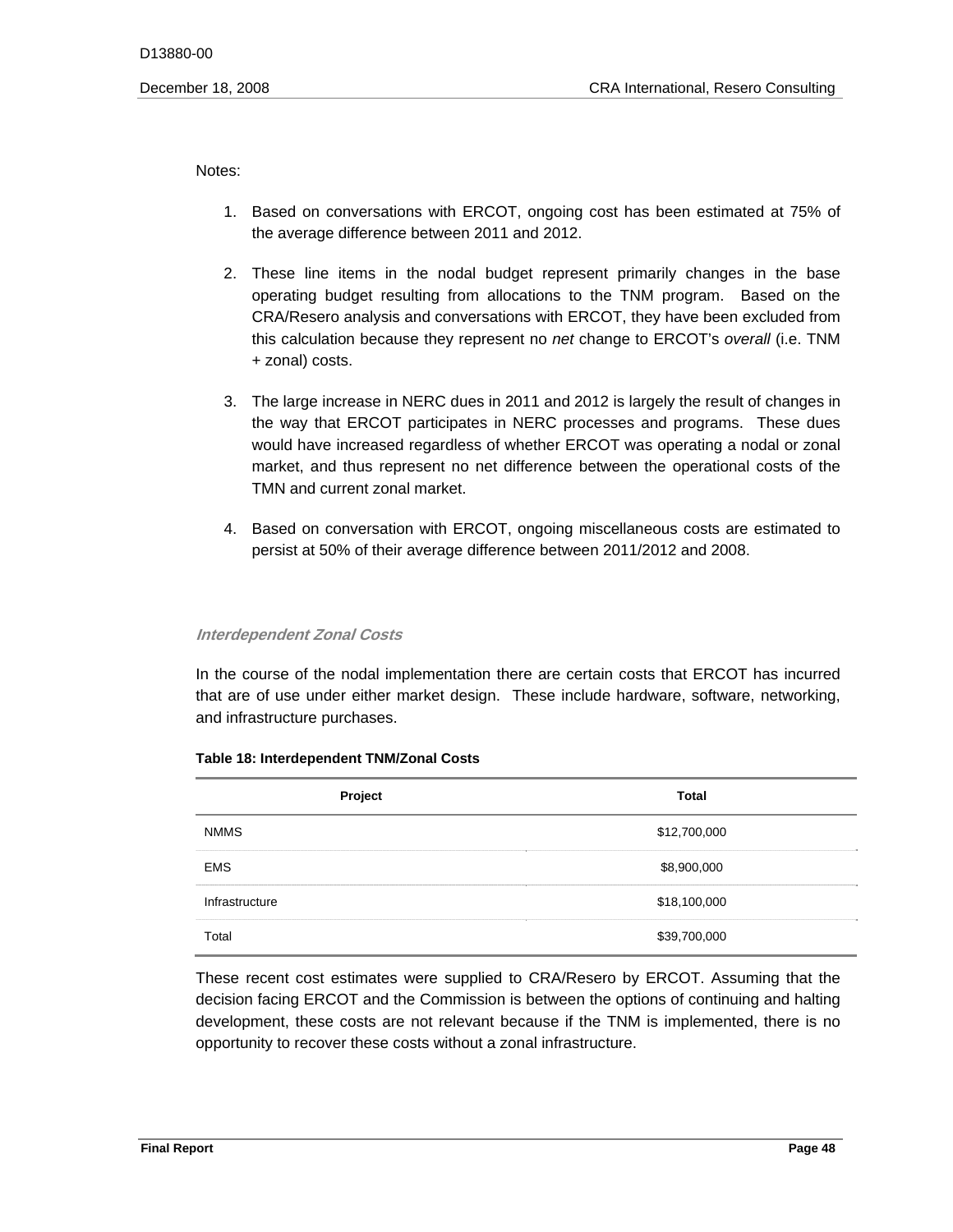#### **Distribution of remaining costs**

ERCOT supplied us its monthly expenditure rate and distribution of remaining direct (noninterest) costs. The expenditure rate supplied to by ERCOT did not include a distribution of finance charges, nor did the total summary of yearly costs align with the November 8 budget presentation to the board of directions. This appears to be a consequence of different reports being generated at different times. The following distribution of remaining implementation costs to schedule total implementation costs were assumed.

|      | Remaining non-financing costs by year<br>supplied by ERCOT as of 11/14/08 | Percentage of total remaining costs incurred<br>per year |
|------|---------------------------------------------------------------------------|----------------------------------------------------------|
| 2009 | \$122,049,114                                                             | 63.6%                                                    |
| 2010 | \$69,270,082                                                              | 36.1%                                                    |
| 2011 | \$604.365                                                                 | 0.3%                                                     |
| 2012 |                                                                           |                                                          |
| 2013 |                                                                           |                                                          |
| 2014 |                                                                           |                                                          |

#### **Table 19: Scheduling of remaining direct and financing costs**

The same time distribution was assumed for remaining implementation costs for market participants' costs.

#### **3.3.2. Market Participants**

While ERCOT's TNM implementation costs are the largest contributor to the total cost, market participants' costs are substantial. Estimating of market participants' costs is considerably more complex than estimation of ERCOT's costs. The market contains many different types of entities, from large IOUs to IPPs to small co-ops, and each operates in a relatively unique fashion. The purpose of this CBA update was explicitly not to re-do the 2004 CBA cost estimates, but rather to update and verify costs. CRA/Resero conducted its analysis by interviewing seven different market participants from the following segments: IOUs, munis, co-ops, IPPs and IPMs. Several of the participants we interviewed operate retail operations in Texas, but we were not able to obtain sufficient information from Retail Energy Provider (REP) -only market participants; several were contacted, but did not have detailed nodal implementation data that they could share with us, although their anecdotal comments indicate that their costs are considerably lower than those of market participants who operate ERCOT generation. These REP-only implementation costs have not included in our estimated costs. These market participants spoke to CRA/Resero under a confidentiality agreement that requires divulging neither their identity nor their cost data in anything other than aggregate form.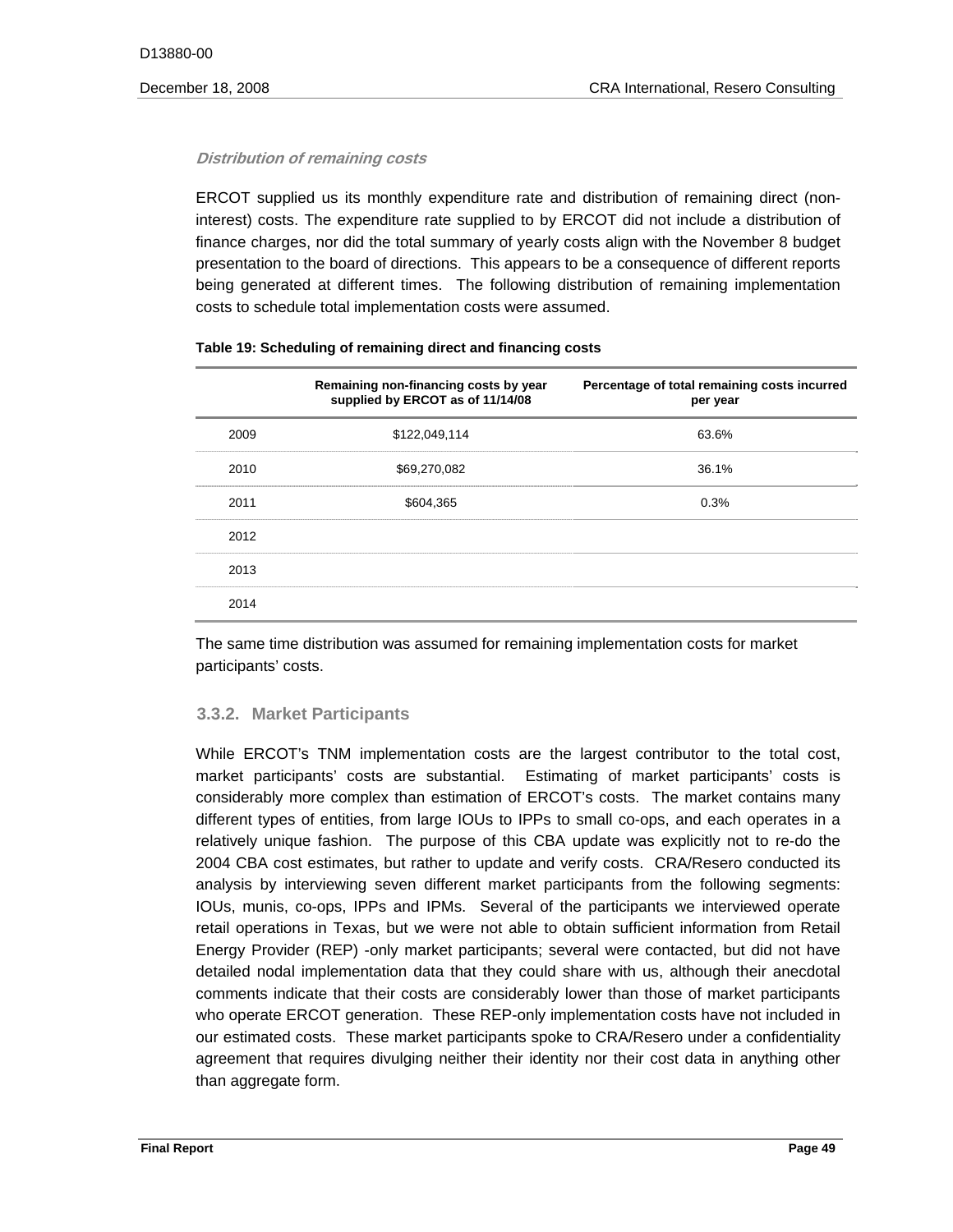The market participants interviewed came from a wide spectrum of entities, including some of the largest market participants in ERCOT to multi-state generation fleet owners to small, local companies. Costs varied considerably size of the generation fleet and number of units, but costs were found to be highly dependent upon whether the market participant had prior experience operating in other nodal markets.

Those market participants who operate in other nodal markets such as PJM, or NYISO were able to take considerable advantage of existing equipment and knowledge by re-using systems, re-purposing equipment and leveraging existing institutional knowledge.

After compiling market participant data, and categorizing market participants by number of generation units, amount of capacity in ERCOT and whether they had prior nodal experience, the following estimates were used to extrapolate costs for all market participants.

# **Table 20: Market participant cost by other-market participation**

|                                 | Average cost per generation unit | Average cost per MW of installed<br>capacity |
|---------------------------------|----------------------------------|----------------------------------------------|
| No prior Nodal experience group | \$673.469                        | \$2.796                                      |
| Prior Nodal experience          | \$51,563                         | \$225                                        |

The top 20 largest market participants in ERCOT were then used for cost extrapolation as follows:

| <b>Owner Name</b>                               | <b>Market Segment</b> | <b>Market Entity</b> | <b>Number of Units</b> | <b>Sum of Capacity</b> |
|-------------------------------------------------|-----------------------|----------------------|------------------------|------------------------|
| Luminant                                        | IOU                   | QSE                  | 60                     | 18579                  |
| <b>NRG Texas LLC</b>                            | <b>IPP</b>            | QSE                  | 44                     | 14637                  |
| <b>FPL Group</b>                                | <b>IPM</b>            | QSE                  | 24                     | 6236                   |
| <b>CPS Energy</b>                               | Muni                  | QSE                  | 24                     | 5741                   |
| <b>Calpine Corp</b>                             | <b>IPP</b>            | QSE                  | 9                      | 4995                   |
| <b>Austin Energy</b>                            | Muni                  | QSE                  | 18                     | 2591                   |
| <b>Lower Colorado</b><br><b>River Authority</b> | Co-op                 | QSE                  | 20                     | 2431                   |
| <b>Exelon Generation</b><br>Co LLC              | <b>IPM</b>            | QSE                  | 10                     | 2392                   |
| <b>American National</b><br><b>Power Inc.</b>   | <b>IREP</b>           | QSE                  | 7                      | 1927                   |

#### **Table 21: Top market participants used for market participant cost extrapolation**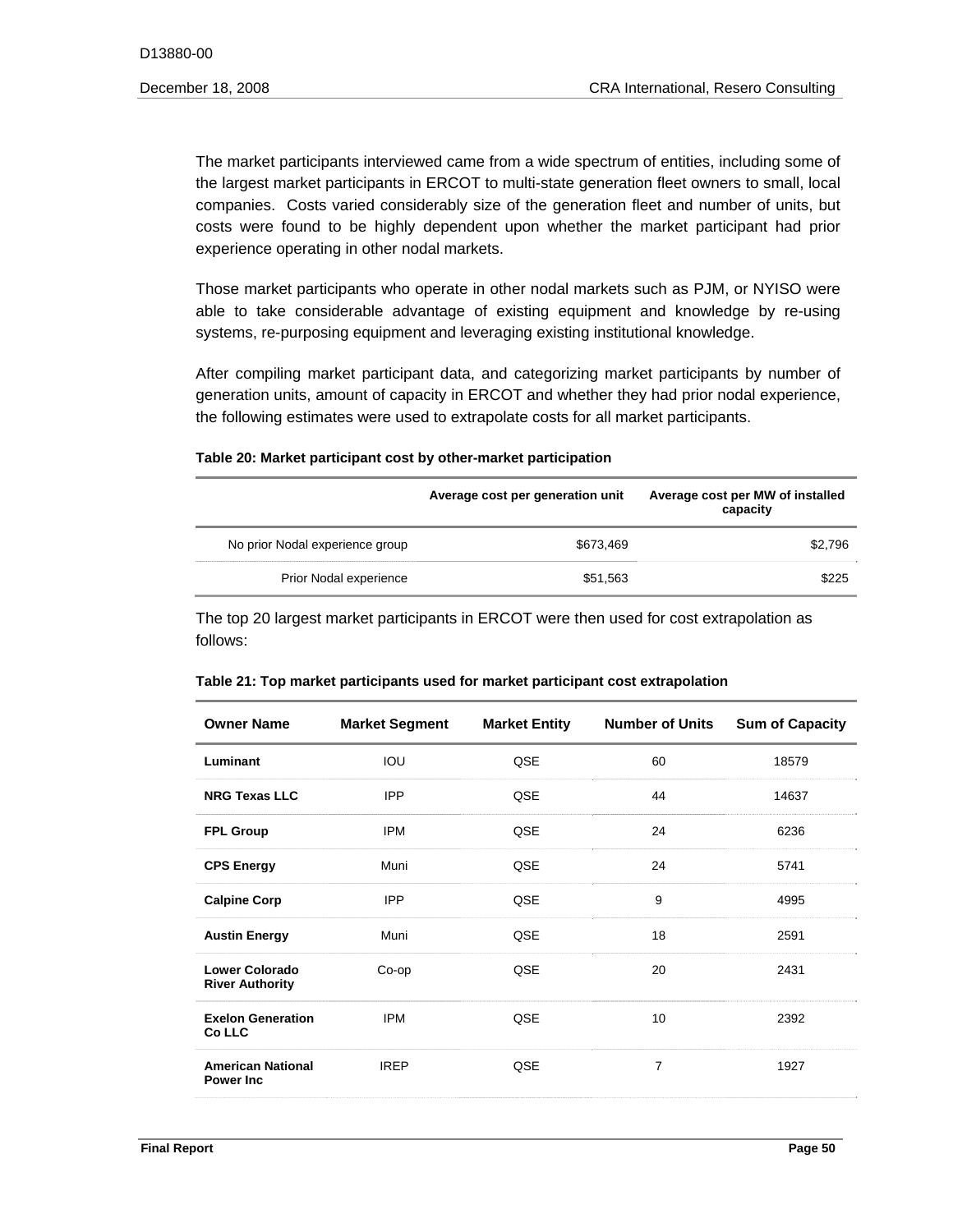| <b>Topaz Power</b><br><b>Group LLC</b>                       | IOU         | QSE        | 10             | 1645   |
|--------------------------------------------------------------|-------------|------------|----------------|--------|
| <b>Tenaska Energy</b>                                        | <b>IREP</b> | <b>QSE</b> | $\overline{2}$ | 1370   |
| <b>Brazos Electric</b><br><b>Power Coop</b>                  | Co-op       | QSE        | 9              | 1315   |
| <b>Midlothian Energy</b><br><b>LP</b>                        | <b>IREP</b> | QSE        | $\overline{4}$ | 1156   |
| <b>Guadalupe Power</b><br><b>Partners LP</b>                 | <b>IPP</b>  | QSE        | $\overline{2}$ | 1142   |
| <b>PSEG Energy</b>                                           | <b>IPM</b>  | QSE        | $\overline{2}$ | 1135   |
| <b>Navasota Energy</b>                                       | <b>IPP</b>  | QSE        | $\overline{4}$ | 1100   |
| <b>Tenaska Gateway</b><br><b>Partners Ltd</b>                | <b>IPP</b>  | QSE        | 1              | 940    |
| <b>Rio Nogales Power</b><br>Project LP                       | <b>IPP</b>  | QSE        | 1              | 825    |
| <b>Shell Oil Energy</b>                                      | <b>IPP</b>  | QSE        | 5              | 332    |
| <b>Reliant Energy</b><br>Renewables Inc.                     | <b>IPM</b>  | QSE        | 20             | 25     |
| <b>Total Nameplate</b><br>Capacity - Top<br><b>Companies</b> |             |            |                | 70,513 |
| <b>Total ERCOT</b><br>Nameplate<br>Capacity                  |             |            |                | 96,879 |

CRA/Resero used the cost ratios detailed earlier in Table 20: to estimate implementation costs for these 20 market participants. Several of the market participants listed above were interviewed; in those cases, actual implementation costs as supplied by those market participants were used.

Estimates of the already-spent implementation costs varied widely, as did estimates of interdependent costs incurred by market participants. Based on the interviews, the average amount of total nodal implementation cost incurred by market participants was 59% of the total costs.

Most market participants interviewed were unable to supply reliable estimates of unwinding and zonal refresh costs, principally because they had not devoted the resources to study this differentiation of costs. In the absence of these data, ERCOT cost ratios were used to estimate this division for the market participants. ERCOT's refresh costs were 24% of its overall system implementation cost (\$160 million / \$660 million). Using 24% for market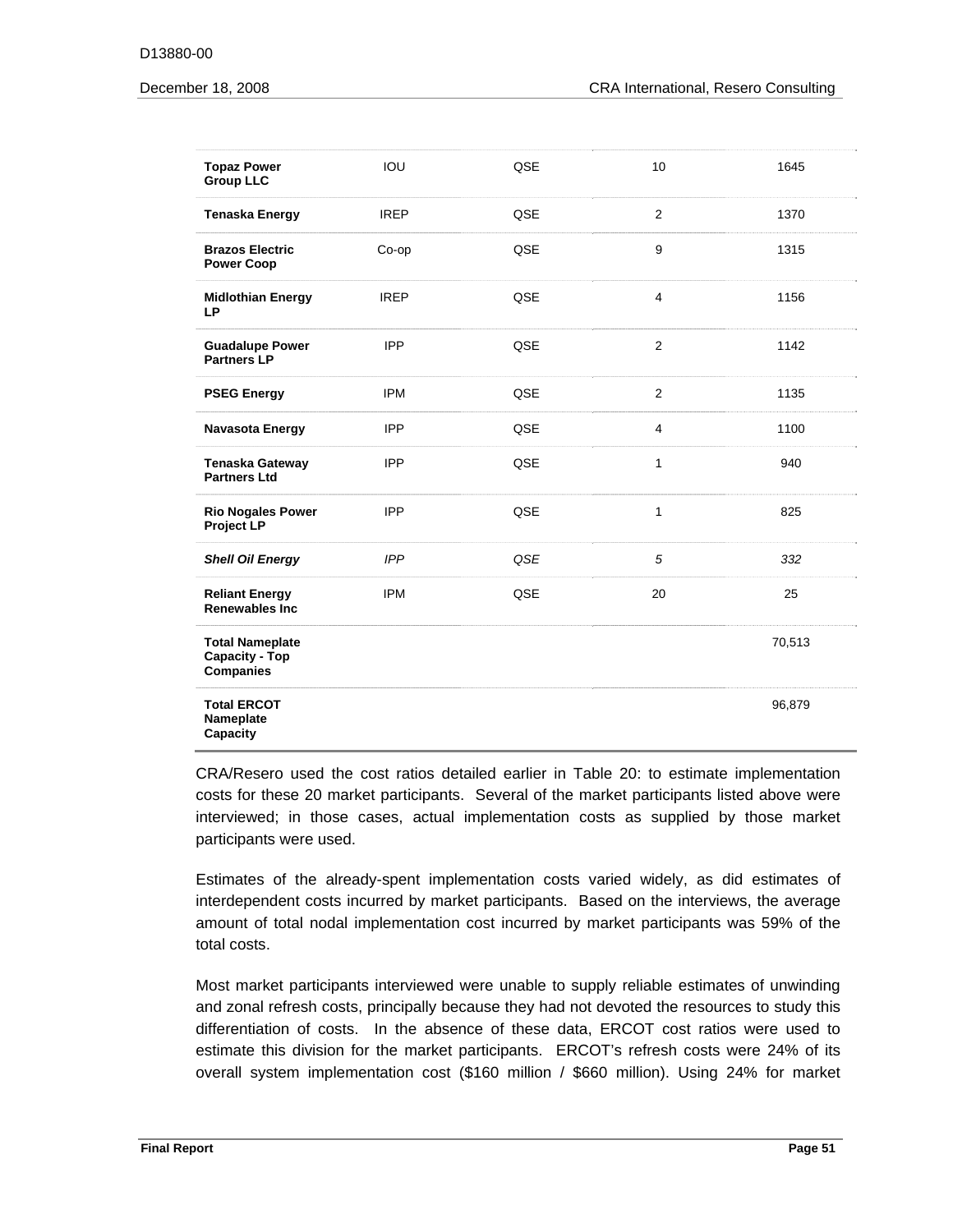participant refresh costs resulted in an estimated unwinding/refresh cost for market participants of \$42 million.

The market participants interviewed also provided widely ranging estimates of ongoing incremental operational costs that would result from the TNM implementation. The data supplied were not sufficient to come to a reasonable and consistent estimate of ongoing operational costs, and as a result no market participant incremental TNM operating costs have been included. This has the likely effect of slightly understating the NPV of the market participant implementation costs.

The 20 largest market participants comprise 73% of the installed capacity in ERCOT. After estimating the implementation costs for these market participants, CRA/Resero extrapolated the costs to cover the entire installed capacity base in ERCOT and arrived at the following summary.

| Cost<br><b>Item</b>                                              |               | <b>Notes</b>                                                                |
|------------------------------------------------------------------|---------------|-----------------------------------------------------------------------------|
| <b>Estimated TNM implementation</b><br>costs for top 20 ERCOT MP | \$127,728,189 | Average of estimates based on<br>number of generation units and<br>capacity |
| <b>Estimated Costs of all ERCOT MPs</b>                          | \$175,488,535 | Extrapolated based on % of capacity<br>owned by Top 20 MPs                  |
| Costs incurred so far as a % of total<br>MP costs                | 59%           | Based on sample data reported by<br>the MPs                                 |
| Estimated costs incurred so far by all<br><b>ERCOT MPs</b>       | \$103,500,814 |                                                                             |
| MP zonal refresh costs                                           | \$42,542,675  | Based on estimate of 24% of total<br>costs necessary for unwinding          |
| Remaining costs to complete TNM<br>implementation                | \$71,987,721  |                                                                             |
| Net cost to continue TNM<br>implementation                       | \$29,445,046  | Total remaining costs less refresh<br>and demobilization costs              |

#### **Table 22: Summary of market participant (MP) implementation costs, 2008 dollars**

While very difficult to quantify, many market participants emphasized that the ongoing delays in the nodal market implementation were imposing a cost on them that was greater than if the TNM had been implemented its original schedule. Many market participants, especially those without experience in other nodal markets, have relied upon consultants to provide much of their labor for implementation. While the TNM is delayed, these consultants must often be furloughed or idled while delays are addressed, imposing additional costs.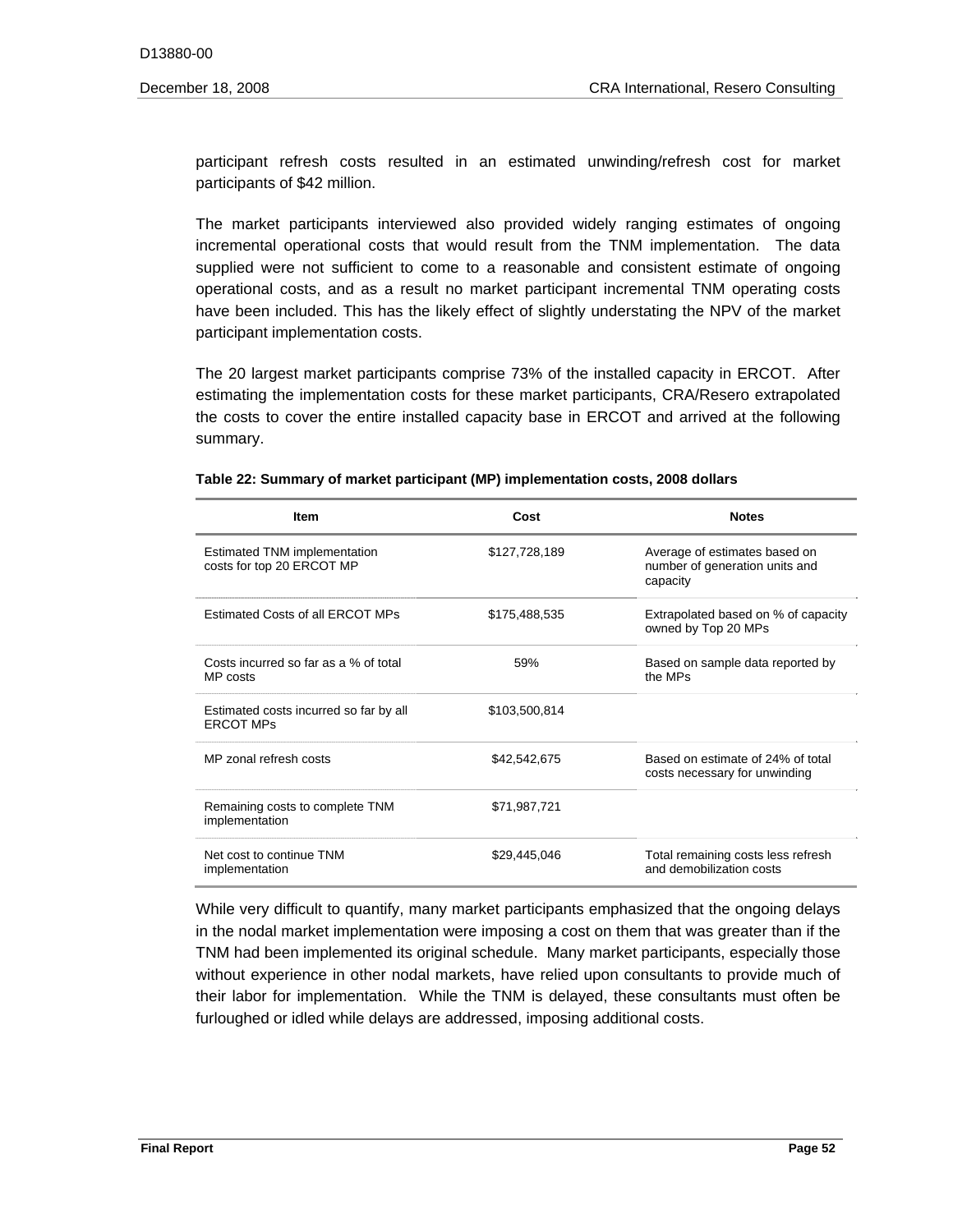# **3.3.3. Glossary of ERCOT budget terminology**

The nomenclature for terms associated with the TNM budget can be potentially confusing. The following glossary of terms has been taken from ERCOT, with only minor edits.

# **Internal Labor Costs**

 $\circ$  Labor costs of ERCOT employees who are working on the Nodal program.

# **External Resource Costs**

o Includes both contractor and vendor expenses. Examples of the two types of expenses would be contingent labor contracted to work on the Nodal program, and also software development expenses from the software vendors (ABB, AREVA, etc…). Contractor labor is for staff augmentation where ERCOT does not have the number of employees required to perform the additional Nodal project work or where ERCOT does not have employees with the skills to perform the work.

# **Administrative & Employee Expenses**

 $\circ$  Equipment, tools, office materials & supplies. Also includes ERCOT employee expenses. For example, the expenses for trips by ERCOT employees to vendor sites to supervise software development would fall into this category.

# **Software**

 $\circ$  Expenses for purchased 3rd party software not being developed solely for the Nodal program. For example, this would include a wide variety of software ranging from Oracle database licenses to Microsoft Windows Server licenses. This cost category also includes the maintenance expenses associated with software licenses.

# **Hardware**

o Includes all computer hardware purchased to enable the Nodal market and the future maintenance on this equipment. Examples would be servers, data storage hardware and networking equipment.

# **Backfill**

 $\circ$  This category represents the difference between ERCOT's labor expense for an internal employee and a contractor hired to perform that employee's duties while that employee is working on the Nodal program. For example, if the fully loaded cost to ERCOT for an employee was \$50/hr and that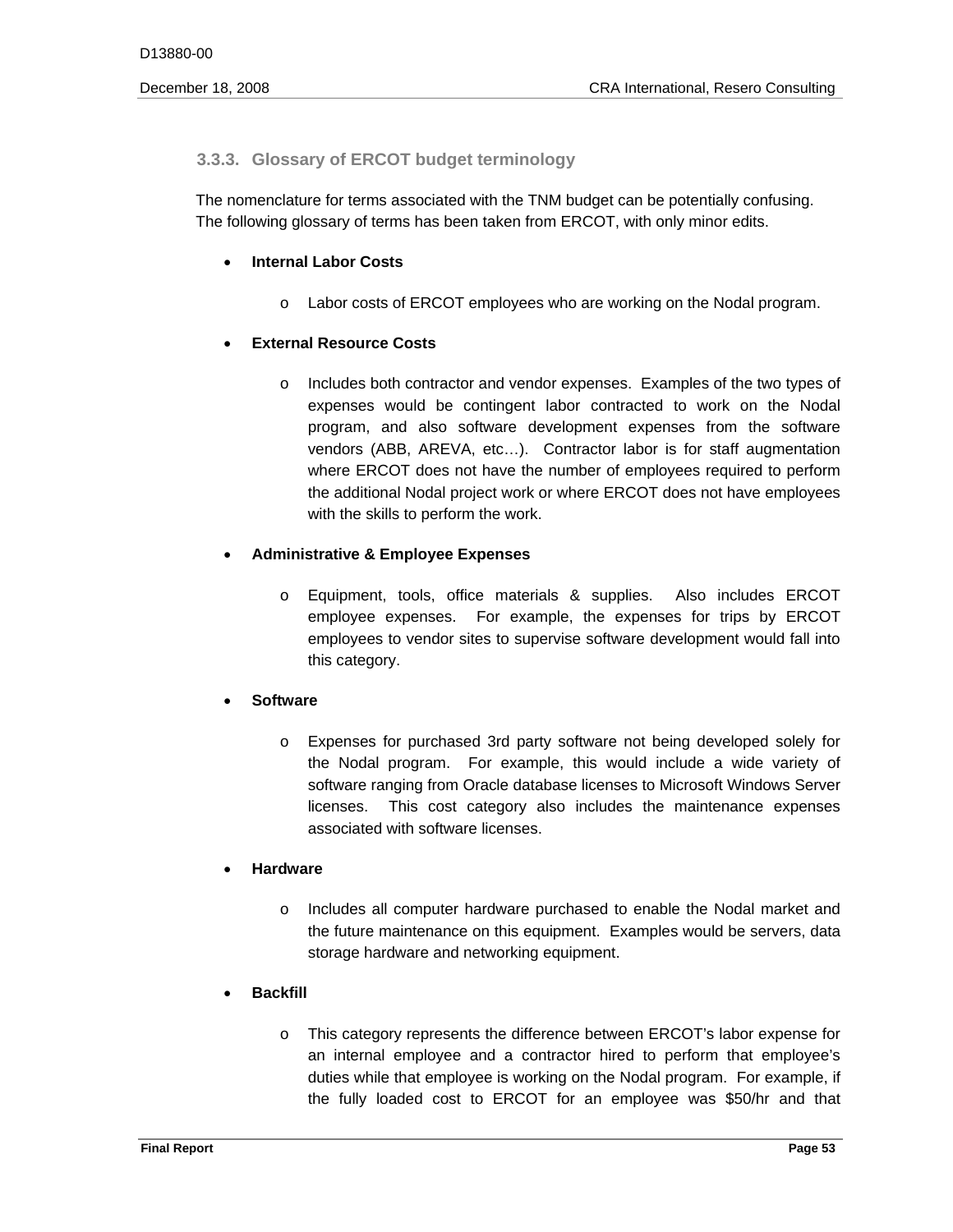employee was reassigned from ERCOT base operations to the Nodal program and a contractor was hired at \$70/hr to perform the base operations duties while the employee is working on the Nodal program, the cost to the Nodal program is the difference between the two expenses, in this case \$20/hr.

# **Indirect Support Costs**

o Several ERCOT administrative departments charge the Nodal program an allocation for services provided to Nodal. For example, ERCOT Procurement, Finance, Legal, and some others provide their services to the Nodal program. The amount charged to the Nodal program is based on an allocation that has been audited and approved.

# **Facilities Allocation**

o Similar to the Indirect Support Costs category, the Facilities Allocation is a reimbursement to ERCOT base operations from the Nodal program for the facilities space and services provided by ERCOT to the Nodal program.

# **Finance Charge**

o Interest expenses related to debt incurred to finance the Nodal program.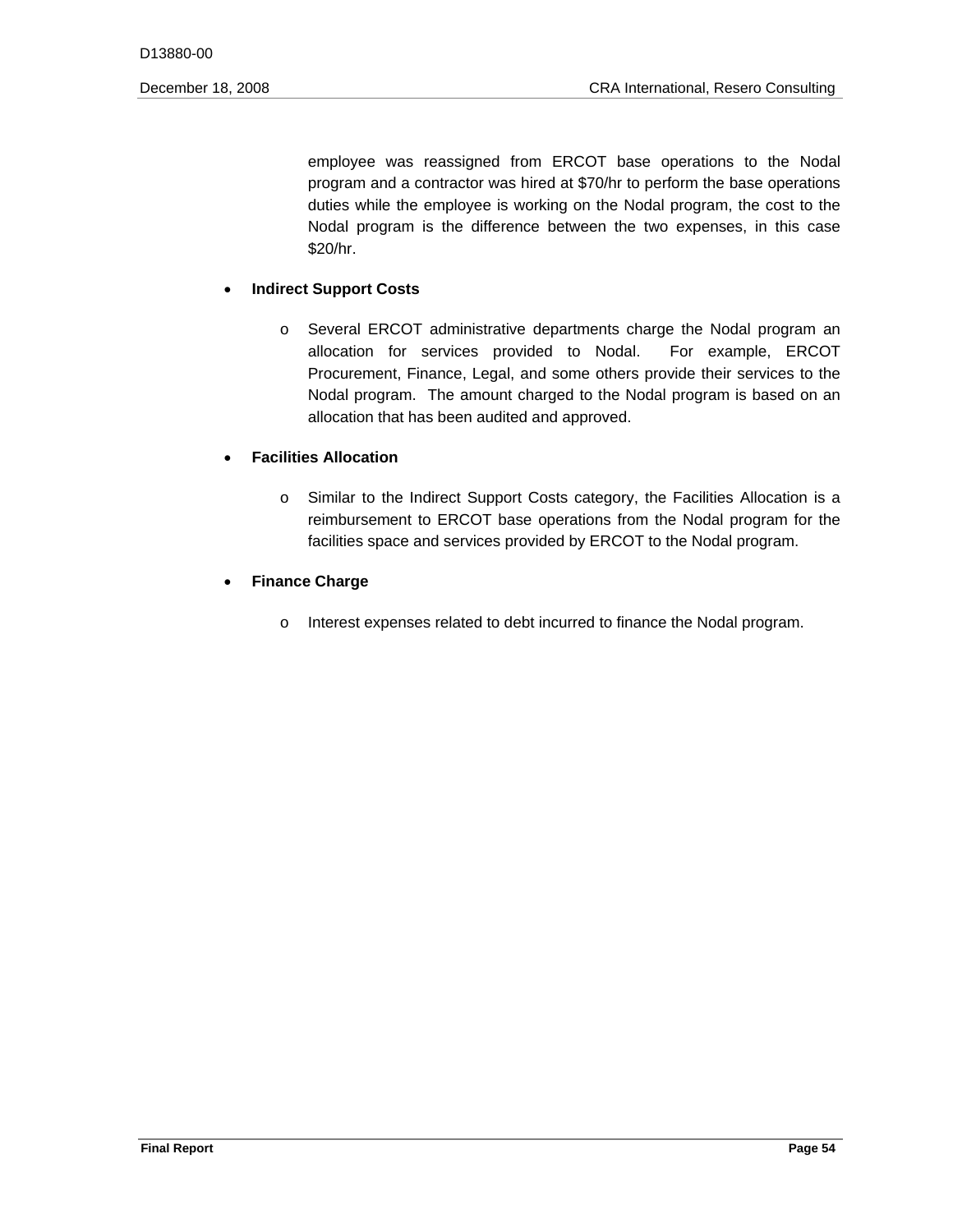# **4. OTHER IMPACT MARKET ASSESSMENT**

information may offer new insights about the nature or degree of the impacts.<sup>21</sup> This section presents the Other Market Impact Assessment (OMIA) update. The OMIA captures potential benefits and costs not otherwise captured in the EIA and IIA. This update reflects new impacts that were not recognized or identified at the time of the original CBA, and other impacts recognized in the 2004 OMIA, but for which the availability of updated

 A wide range of potential impact areas were examined, and a number were found to be relevant. For those areas deemed relevant, numerous sources of information were relied upon, including:

- Discussions with ERCOT staff;
- Information from Independent Market Monitors (IMMs), including written reports from ERCOT's IMM and the IMMs of other nodal markets;
- Protocol language issued since the 2006 CBA for market monitoring and cooptimization of energy and ancillary services;
- General knowledge about the ERCOT market and its operating environment, including recent significant market events.

The findings of the OMIA update are below. A summary is followed by a more detailed discussion of each area.

# **4.1. SUMMARY OF OMIA UPDATED FINDINGS**

The OMIA update did not identify any substantially new types of impacts, nor did it reveal that the other impacts of a nodal market differ significantly from how they were characterized in the 2004 CBA OMIA. Several of the 2004 OMIA findings were substantiated through the review of updated information and events. At the same time, the updated information suggests that some of the other risks and costs appear to be less significant now than they were at the time of the 2004 OMIA. The 2004 OMIA suggested that were additional net benefits beyond those captured in the quantitative aspects of the CBA. The current OMIA update suggests to an even greater degree that these other impacts are net positive.

Specific insights are summarized below.

 21 The original OMIA applied a rather comprehensive methodology to identify potential other impacts of the nodal market design and operational changes. The scope of the update, however, was more limited. It was not intended to repeat that comprehensive process and instead examined possible drivers (such as the extended implementation schedule and recent market price excursion events) that could change the impacts identified in the original OMIA.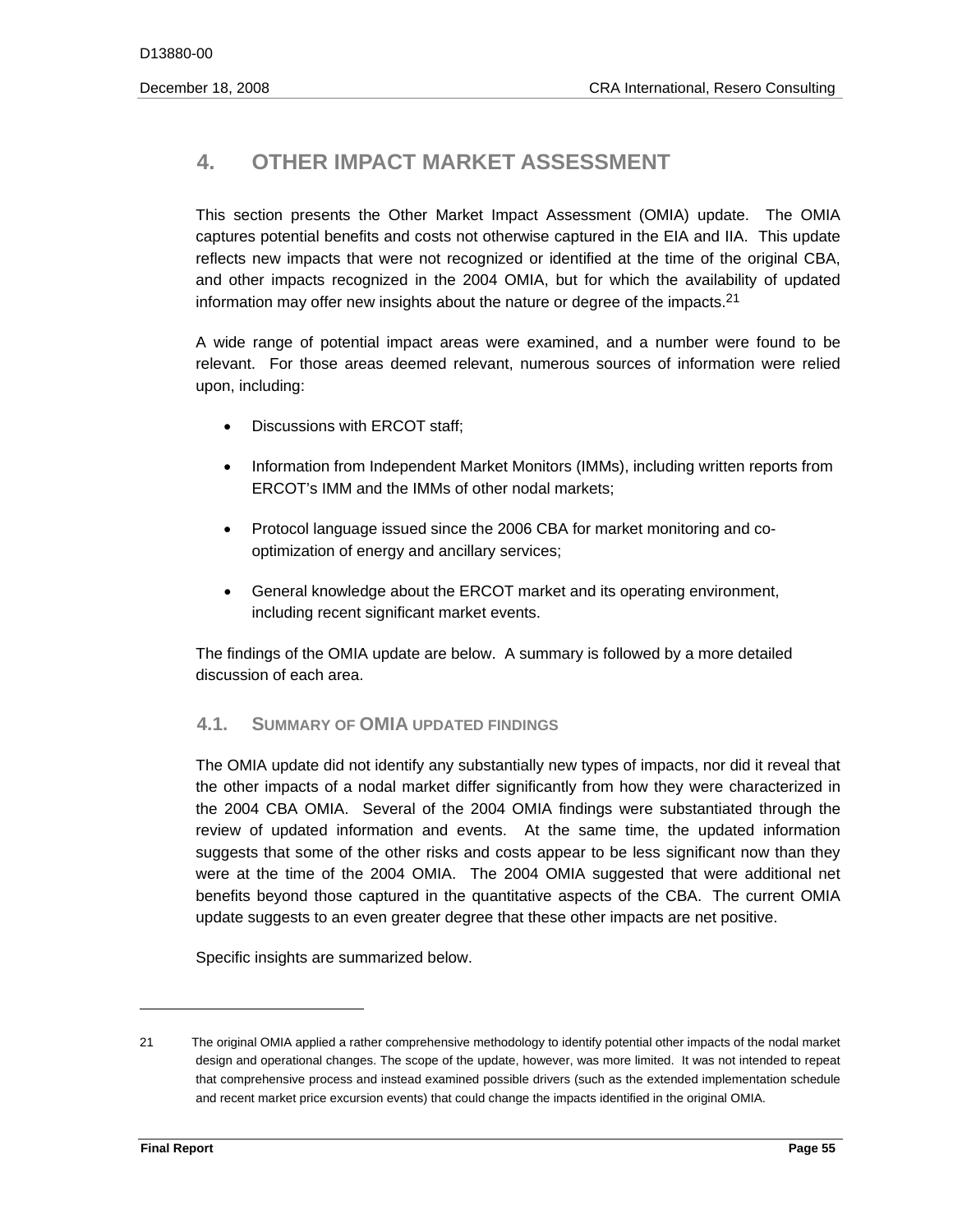Events and ERCOT's changing environment have identified several Other Market Impact changes: (Discussed in Section 4.2, below.)

- 1. Given the experience market participants have gained since the 2004 OMIA was prepared, many of the potential risks associated with the nodal market have been largely resolved or mitigated. Although the market is perceived to be more complicated than originally envisioned, market participants have also acquired better understanding through their readiness activities and participation in various stakeholder groups.
- 2. The value of the nodal market is potentially higher because of the significant deployment of wind generation, given the nodal market's ability to alleviate limitations of ERCOT's current dispatch procedures and provide for rapid system responsiveness.
- 3. Analysis of ERCOT's summer price excursions by its IMM offers several observations, including that the zonal market may have difficulty in addressing some zonal congestion situations, resulting in high cost impacts, and that nodal markets offer customers more efficiency, choice and flexibility.

algorithms are enhancing the benefits of better price signals to be recognized over time.<br>(Discussed in Section 4.3, below.) Market outcomes from other U.S. nodal markets substantiate the algorithmic and complexity risks identified in the 2004 OMIA. They also suggest that these risks and their impacts decrease over time as market participants and market operators become more aware and take appropriate corrective actions. Similarly, while nodal markets are still not able to capture all of the theoretical benefits of nodal price signals, ongoing refinements of market rules and

Resolution of market monitoring policies suggests that there are reduced nodal market risks associated with price anomalies and market manipulation. The addition of co-optimized ancillary services suggests there may be additional benefits that were not captured in the 2004 CBA. (Discussed in Section 4.4, below.)

# **4.2. UPDATED OTHER IMPACTS BASED ON CHANGES IN CIRCUMSTANCES AND EVENTS SINCE THE 2004 CBA**

CRA/Resero considered the wide variety of circumstantial changes and events that have occurred since the 2004 CBA was conducted in the 2004 timeframe. These include the additional resource build-out that has occurred (especially with respect to wind development), implications of the extended implementation schedule and budget, and the 2008 summer price excursions. For each area reviewed in which potential benefits were suggested, CRA/Resero has updated the assessment of these other costs and benefits where they are distinct from impacts being captured in the updated EIA or IIA.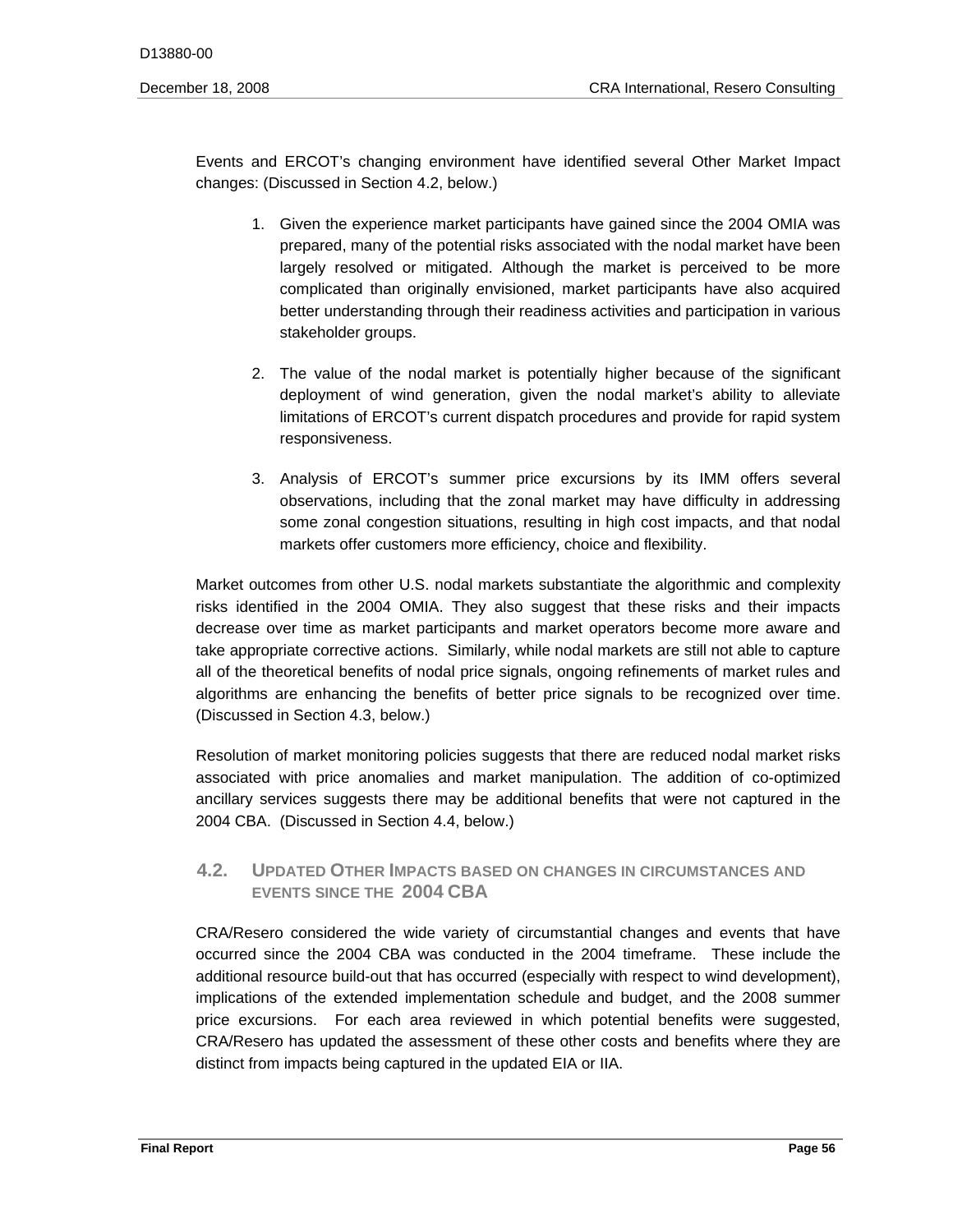# Complexity: Implications of the extended implementation schedule/budget not captured in the IIA or EIA

The fact that the implementation timeline is longer than initially anticipated influences the costs and benefits identified in the 2004 OMIA. For example, the 2004 OMIA identified the perception that a nodal market has a higher level of complexity that would adversely impact market participants during a limited transition period.

The extended implementation schedule reflects the nodal market's complexity, and based on their involvement in the design and development of the TNM thus far, market participants may judge the nodal market to be even more complex than they would have in 2004. In many respects, however, market participants have already addressed much of the complexity of the nodal market through their involvement in design, development, and training efforts at ERCOT, and through their own readiness efforts. In a sense, they have already progressed through part of that "transition period." As a result, many of the additional costs associated with addressing complexity could be viewed as sunk, and the going-forward incremental impacts on market participants will likely be lower than they were at the time the 2004 CBA was published.

#### Implications of Wind Expansion

The addition of wind resources in ERCOT increases the importance of the nodal market's telemetry-based 5-minute dispatch, which will replace the existing zonal market's scheduledbased dispatch. For example, the summer 2008 price excursions demonstrated the limitations of ERCOT's current dispatching procedures and the need for rapid system dispatch – a need that should be fulfilled by the ERCOT nodal design.<sup>22</sup>

# Implications of Price Excursions:

The price excursions of 2008 offered a number of new insights with respect to limitations of the zonal market design and benefits of the nodal market design.

1. Scarcity pricing effects are much more costly under a zonal market

 While the EIA measures the impact of congestion under normal conditions, Commission and ERCOT policies provide for a form of "scarcity prices" when transmission constraints cannot be resolved. Transmission constraint resolution

 22 See for example, "ERCOT Market Issues" presented to the Texas Industrial Energy Consumers Annual Meeting, by Dan Jones ERCOT IMM, Potomac Economics, July 23, 2008, refers to an event on July 8, 2008 where wind generation picked up and then dropped off by about 1,600 MW over approximately a 60-minute time period. The ramps up and down depleted the Regulation Down and Regulation Up products. With ERCOT's zonal scheduling process, where schedules may be established up to 30 minutes prior to the 15 minute dispatch window, it seems very challenging to manage such significant changes in balancing energy needs.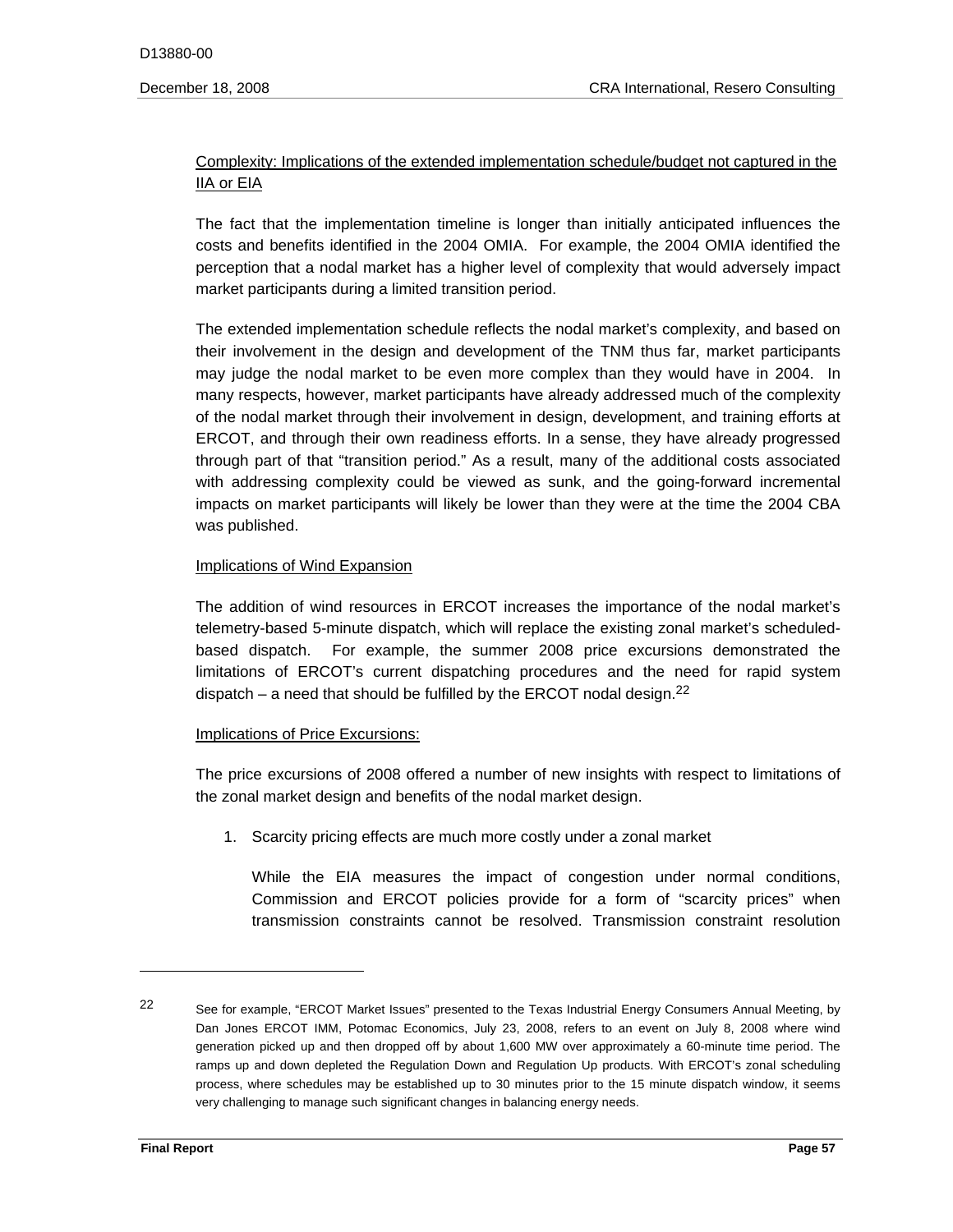using shift factors averaged over a zone is much more difficult than constraint resolution using node-specific shift factors. The IMM's analysis of the summer events indicates that "inefficiency of the zonal model has recently produced an unusually high number of constraints that could not be resolved…" and that "…the pricing effects of such irresolvable constraints are much more geographically widespread than would be the case under nodal dispatch and pricing.<sup>"23</sup> Under extreme pricing conditions, the application of the scarcity price when transmission constraints cannot be resolved would be much more limited under a nodal market.

2. Nodal markets provide for more customer choice and flexibility

Another implication of the 2008 price excursions was the observation that if prices closely reflect operating conditions and marginal costs, then market participants can be provided with more flexibility in the way they use the transmission system. However, if pricing does not conform to the operating conditions, then substantial operating restrictions must be imposed to preserve system reliability. In this sense, customer flexibility and choice are improved when the nodal market results in efficient and transparent pricing. Conversely, zonal market pricing that does not match the specific system conditions limits market flexibility.<sup>24</sup>

# **4.3. UPDATED OTHER IMPACTS BASED ON REVIEW OF INDEPENDENT MARKET MONITORING REPORTS FROM OTHER NODAL MARKETS**

 $CRA/Resero$  reviewed the most current IMM reports<sup>25</sup> and identifies within this section any updated implications with respect to "other" ERCOT nodal costs and benefits.

 example, that the nodal markets "… provide substantial benefits to the region by ensuring long-term."<sup>26</sup> Generally, in many of the markets, the IMMs observe nodal market benefits, reporting, for that the lowest cost supplies are used to meet demand in the short-term and by establishing transparent, efficient price signals that govern investment and retirement decisions in the

The IMM reports do, however, generally support the findings of the 2004 OMIA that modeling complexities and algorithmic limitations prevent all of the theoretically possible, short-term

<sup>23</sup> Presentation of Dan Jones, ERCOT's IMM, Potomac Economics, to the House Committee on Regulated Industries, June 23, 2008.

<sup>24</sup> 24 Id.

<sup>25</sup> Updated reports were reviewed from ISO-NE, PJM, MISO, and NYISO.

<sup>26</sup> 26 2007 Assessment of the Electricity Markets in New England, page 1. Report available at http://www.isone.com/pubs/spcl\_rpts/2007/isone\_2007\_immu\_rpt\_fin\_6-30-08.pdf.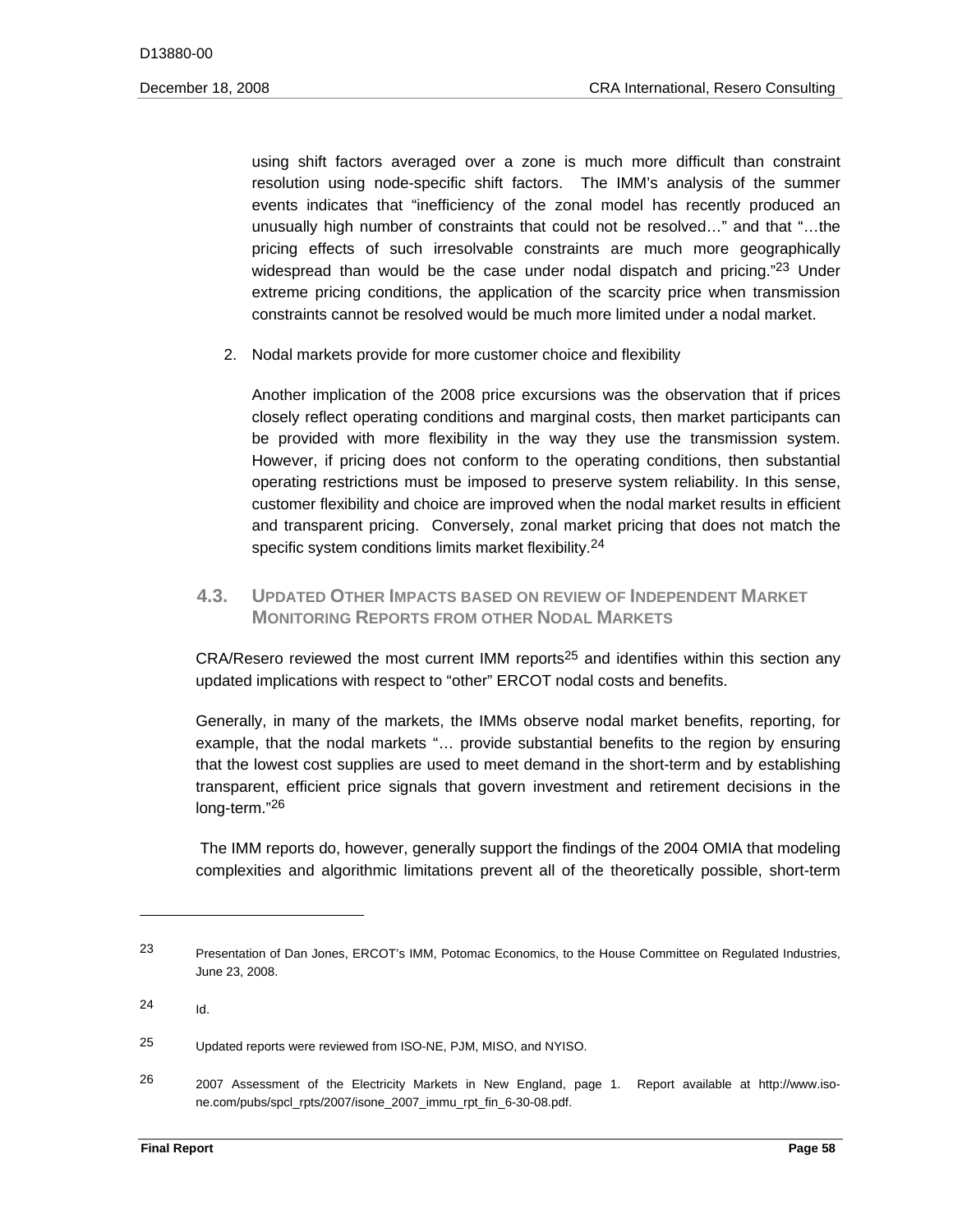efficiency gains from being realized and at times also diminish the clarity of the price signals that are intended to produce long-run benefits.

While these are not new findings, the current reports continue to suggest that as nodal markets become more established and as the market operator and market participants gain experience, incremental improvements to the markets lead to corresponding improvements in market efficiency and resultant benefits. Examples of such evidence in the IMM reports include the following:

- to recognize the theoretical benefits. In ISO-NE, price signals from the nodal markets were diminished when ISO-NE made supplemental commitments in the Day-Ahead Market to compensate for deficiencies in the specificity of the market algorithms. While ISO-NE has put in place adjustments that are expected to remedy these deficiencies,<sup>27</sup> its experience does provide evidence that nodal market designs require some ongoing adjustments
- require tuning of the configurations implemented at nodal start up.<sup>28</sup> Similarly, ISO-NE's experience with algorithms for setting LMPs offers some evidence that nodal algorithms can initially produce less-than-optimal results and
- inconsistencies between LMPs and generators' dispatch signals.<sup>30</sup> In MISO, constraint relaxation methods that determine how LMPs are calculated when constraints bind (as with too many self-schedules) sometimes produce inefficient results.29 Also, the practice of separately computing an ex-post price rather than using the ex-ante price derived from the dispatch algorithms leads to

<sup>27</sup> 27 ISO-NE has implemented solutions that include new transmission investment to reduce local reliability commitments; adding local reserve requirements for the forward reserve market and introducing real-time reserve markets that are co-optimized with the energy market; and a forward capacity market that procures capacity on a locational basis. ISO-NE, page 3.

<sup>28</sup> For example, nodal market algorithms tend to prohibit certain resources from setting price unless they are dispatched in their flexible range (id. page 11). Additionally, ISO New England's ex post pricing model apparently a) creates a small upward bias in real-time prices in uncongested areas and b) occasionally distorts the value of congestion into constrained areas. (Id., page 12).

<sup>29</sup> 29 2007 State of the Market Report for the Midwest ISO, pages ix and 83. Report is available at http://www.midwestiso.org/publish/Document/24743f\_11ad9f8f05b\_-7b890a48324a/2007%20MISO%20SOM%20Report\_Final%20Text.pdf?action=download&\_property=Attachment.

<sup>30</sup> Id, pages xvi and 55.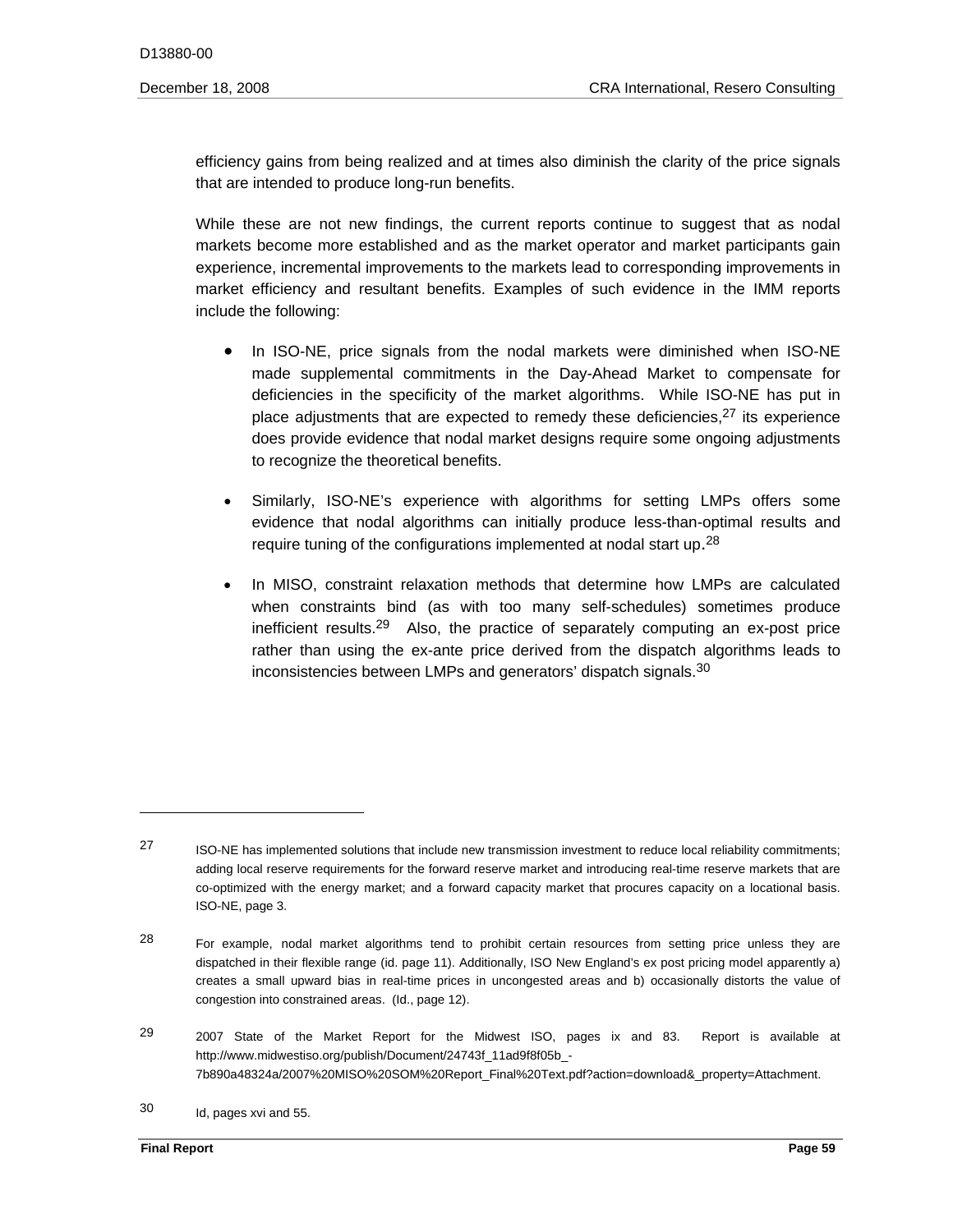- In PJM, the lack of geographic specificity in the scarcity pricing design was found to not provide an effective price signal under scarcity conditions. PJM will be correcting this by adopting a more location-specific scarcity pricing mechanism.<sup>31</sup>
- and the real-time dispatch due to ramping. $32$ In the NYISO, improvements to the real-time commitment process have been identified that will help resolve discrepancies that arise between the real-time pricing
- In the NYISO, several historical pricing deficiencies were resolved during this recent reporting period by the implementation of more specificity in the network model. $33$

In at least one instance, the IMM reports suggest that market participants are better able to use nodal transmission rights products to effectively hedge transmission risk as the markets mature, in this case resulting in prices for transmission rights that were more consistent with congestion costs.34

capacity on a locational basis.<sup>35</sup> In at least one instance the IMM reports also suggest that outcomes of the nodal markets have resulted in transmission system investments and market rule changes that increase the efficiency of the network. For example, in ISO-NE some commitments for local reliability had the effect of diminishing energy and ancillary service prices and increasing uplifts in constrained areas. As a result, ISO-NE implemented solutions that included new transmission investment to reduce local reliability commitments; adding local reserve requirements for the forward reserve market and introducing real-time reserve markets that are co-optimized with the energy market; and a forward capacity market that procures

In summary, the recent IMM reports substantiate many of the findings of the original OMIA: that because the nodal algorithms are complex and imperfect, at times their results do not

 $31$ 31 2007 State of the Market Report, pages 6, 111 and 167. Complete report can be found at http://www2.pjm.com/markets/market-monitor/downloads/mmu-reports/2007-som-volume2.pdf.

<sup>32</sup> "... particularly with respect to real-time scheduling system to better manage ramps at the top of the hour, especially during the morning and evening load changes ", 2007 State of the Market Report, New York ISO, page xi and pages 76-87. Report can be found at http://www.nyiso.com/public/webdocs/documents/market\_advisor\_reports/NYISO\_2007\_SOM\_Final.pdf.

<sup>33</sup> Id. For example, the NYISO implemented a more disaggregated transmission network model for NYC where many lines used to be aggregated. (Pages 68 and 74). Also, better modeling of transmission constraints during periods of high re-dispatch costs to reduce the frequency of price corrections has already been implemented. Pages xiii and 11.

<sup>34</sup> Midwest ISO, pages xvi and 88-93.

<sup>35</sup> ISO-NE, page 2.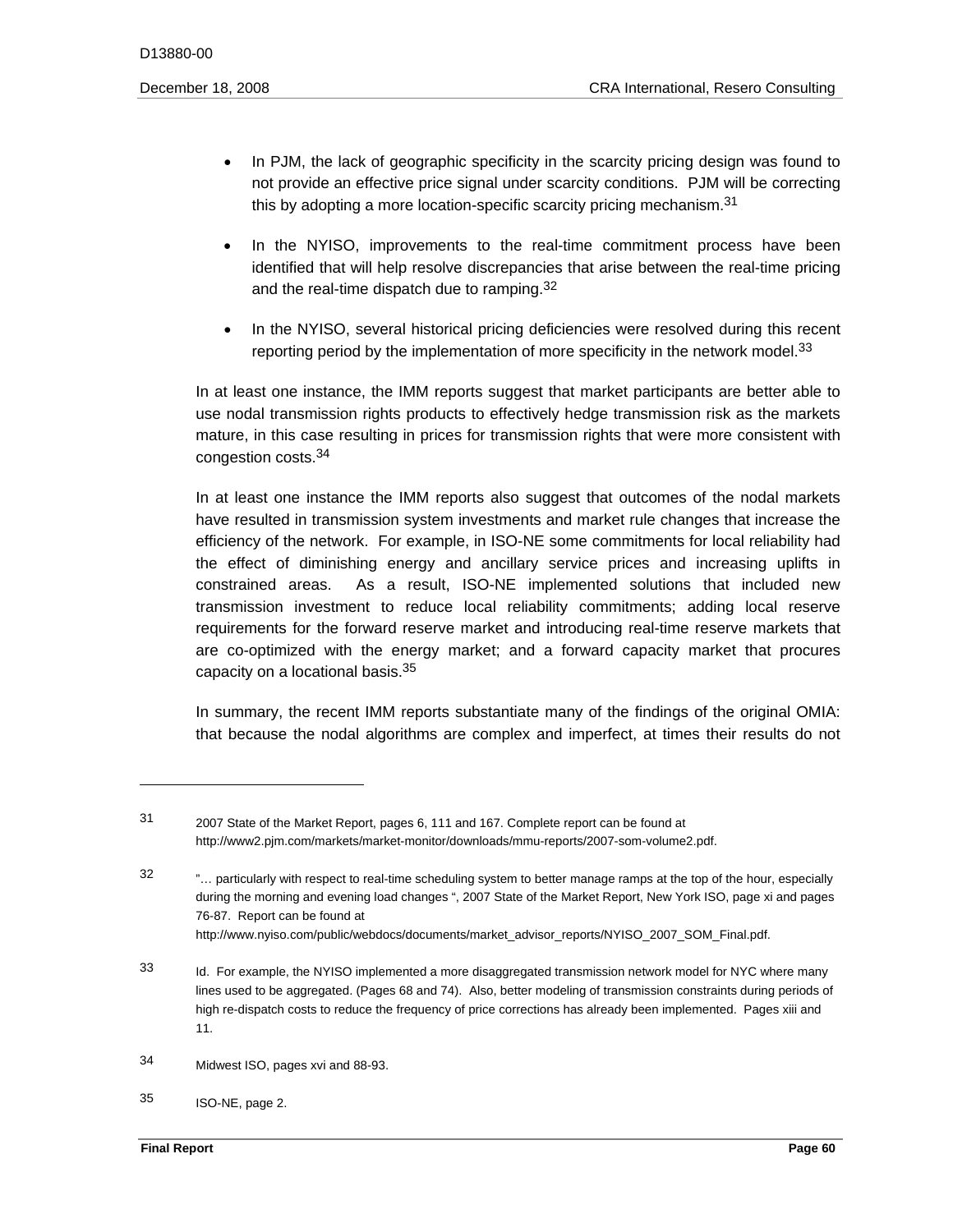capture all of the potential efficiencies that could be realized from a nodal market. The IMM reports do indicate that, generally speaking, the nodal markets are producing substantial economic benefits through more efficient market outcomes. The reports also suggest that the nodal markets do mature over time and in the process they produce outcomes that more closely approach the theoretical optimum. Further, the IMM reports provide evidence that within the nodal structure market participants take advantage of nodal market information to make investment and operating decisions (e.g., risk management through hedging products) and that the market and system operators use nodal market results to make infrastructure improvements.

# **4.4. UPDATED OTHER IMPACTS BASED ON REVIEW OF DRAFTED MONITORING AND ANCILLARY SERVICE CO-OPTIMIZATION POLICIES**

CRA/Resero reviewed two policies that were not in place at the time of the original CBA: the co-optimization of energy and ancillary services in the nodal market, and policies for market monitoring.

Co-optimization of energy and ancillary services would tend to result in more efficiencies with the nodal market than originally predicted. Although the EIA analysis does assume that spinning reserves are co-optimized with energy, ERCOT's policy to co-optimize the entire suite of ancillary services should result in a higher level of benefits from the nodal market than originally expected as well as benefits beyond those characterized in the OMIA.

With respect to monitoring, effective oversight of nodal markets requires timely access to large amounts of data that includes market results, load forecasts, bids and other inputs. It also requires a variety of sophisticated analytical tools and relevant analytical expertise to sift the data for anomalies and determine root causes. By developing an explicit protocol that places timely market data and appropriate analytical tools at the disposal of both the Independent Market Monitor (IMM) and the PUCT, ERCOT's framework for effective, independent oversight of the TNM should reduce the risks of nodal market price aberrations associated with pricing anomalies and inappropriate behavior.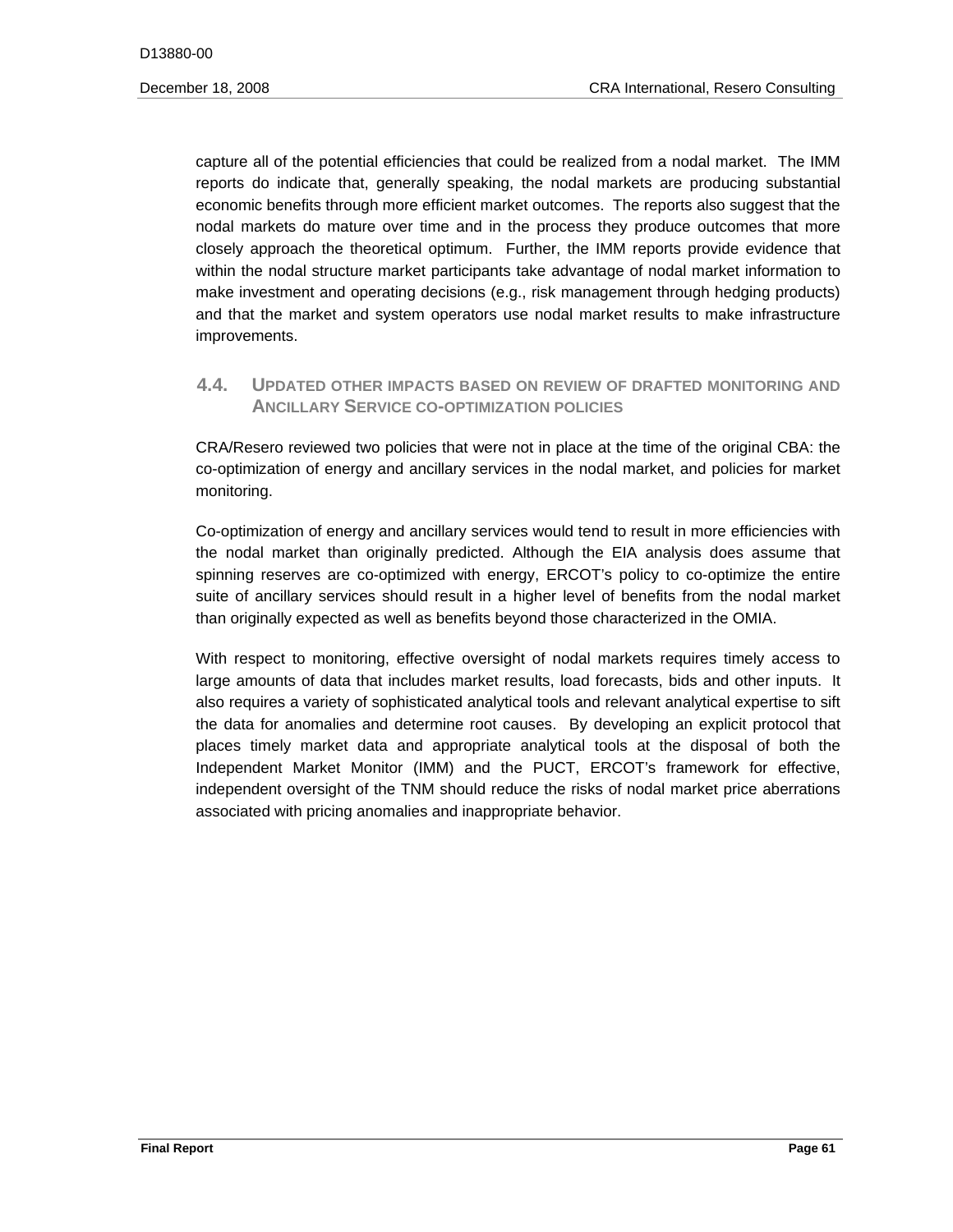# **5. ACKNOWLEDGEMENTS**

CRA/Resero would like to thank the staff at ERCOT, especially Ronald Hinsley, Aaron Smallwood, Dan Woodfin, Doug Evans and Chris Ngai for the generous and gracious help in providing data and assisting us with its interpretation, as well as Dan Jones and Beth Garza of Potomac Economics for their generous input and assistance with recent market events. Their help was invaluable to our analysis.

We would also like to thank the market participants with whom we spoke, who generously shared their time, insight, and information with us.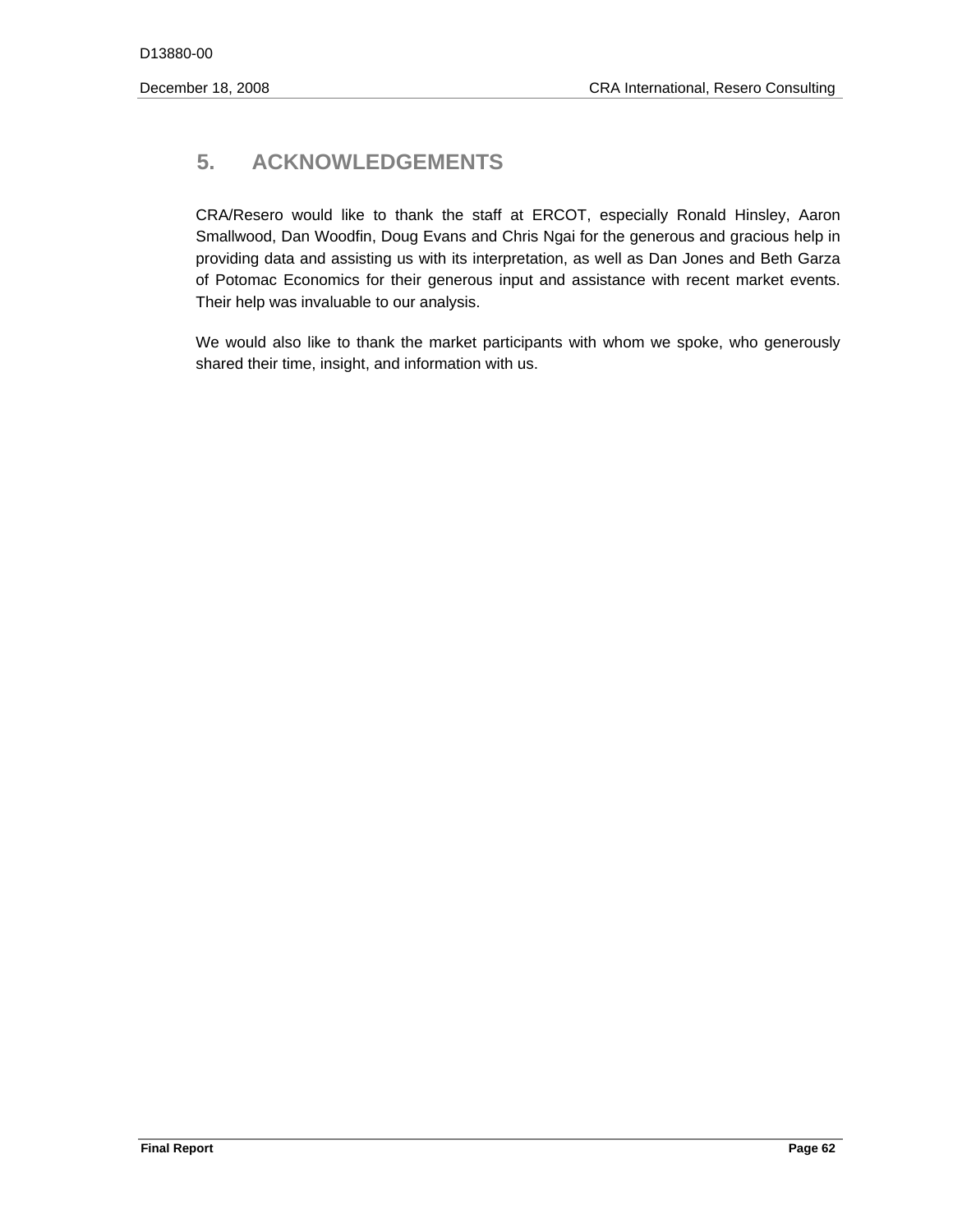# **APPENDIX A: INPUT ASSUMPTIONS**

This appendix summarizes salient inputs to the CRA nodal price forecasting model (GE MAPS) for ERCOT. The analyses simulate the years 2009 to 2012. Primary data sources for the CRA GE MAPS model include FERC submissions by generation and transmission owners (Forms 1, 714 and 715); the NERC Electricity Supply and Demand and Generation Availability databases; data from the US EPA; the Energy Velocity database; and CRA analysis of plant operations and market data. The study also uses data provided by the ERCOT Planning group. Major data components are listed below.

# **TRANSMISSION**

The CRA model is based on load flow cases published by ERCOT in September 2008 for the study time horizon. Monitored constraints include:

- Commercially Significant Constraints (CSC) as defined by ERCOT for 2009. Since definitions of CSC are not available for future years, the 2009 definition is retained, or approximated as closely as possible in case of changes in topology;
- Closely Related Elements (CRE) monitored for their base rating, once again using the current list of elements;
- Contingency constraints that monitor each CRE for the loss of each other CRE related to a given CSC;
- All binding constraints from a UPLAN analysis by ERCOT planning staff for 2009-12;
- Constraints identified by CRA through contingency analysis, using a list of contingencies provided by ERCOT planning staff;
- Non-radial lines loaded above 50% of their base limit in the provided load flows.

# **LOAD INPUTS**

GE MAPS is provided an hourly forecast load for each ERCOT weather zone, as published by ERCOT in November 2008. The weather zones are in turn mapped to the load flow cases, and the load for each weather zone is distributed among the load buses in that zone based on the ratio of loads in the snapshot provided in the load flow case.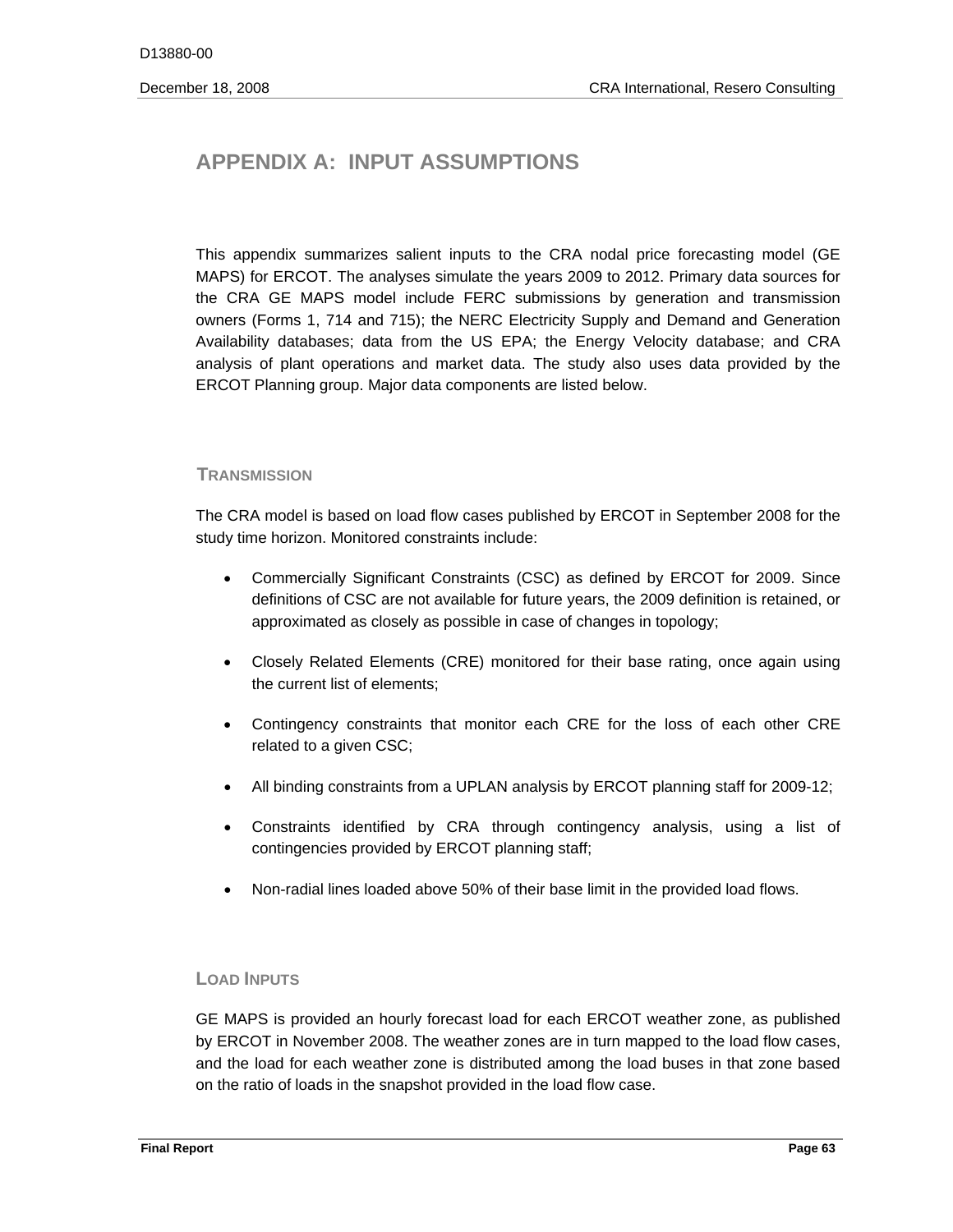ERCOT planning staff also provided a list of locations where load is not time-variant or weather-dependent. CRA modeled load at these buses as constant in each year. Additionally, the weather zone load forecast does not account for approximately 4,900 MW of behind-thefence load – this was modeled based on levels indicated in the load flow cases.

# **THERMAL UNIT CHARACTERISTICS**

GE MAPS includes a detailed model of thermal generation, in order to accurately simulate operational characteristics, and project realistic hourly dispatch and prices. Modeled characteristics include unit type, unit fuel type, heat rate values and shape (based on unit technology), summer and winter capacities, fixed and variable non-fuel operation and maintenance costs, startup fuel usage, forced and planned outage rates, minimum up and down times, and quick start and spinning reserve capabilities.

The CRA generation database reflects unit-specific data for each unit based on a wide variety of sources. In cases where unit-specific data is not available, representative values based on unit type, fuel, and size are used. Table 23: and Table 24: document these generic assumptions. Note that all costs and prices are shown in real 2007 dollars.

| Unit Type & Size              | Variable<br><b>O&amp;M</b><br>(S/MWh) | <b>Fixed</b><br><b>O&amp;M</b><br>(\$/kW-<br>yr) | <b>Minimum</b><br><b>Downtime</b><br>(Hrs) | <b>Minimum</b><br><b>Uptime</b><br>(Hrs) | <b>Heat Rate Blocks</b>                                      |  |
|-------------------------------|---------------------------------------|--------------------------------------------------|--------------------------------------------|------------------------------------------|--------------------------------------------------------------|--|
| <b>Combined Cycle</b>         | \$2.50                                | \$21.00                                          | 8                                          | 6                                        | $2 -$ each 50% $@$<br><b>FLHR</b>                            |  |
| Combustion Turbine <50 MW     | \$7.00                                | \$15.00                                          | 1                                          | 1                                        | One block                                                    |  |
| Combustion Turbine > 50 MW    | \$7.00                                | \$15.00                                          | 1                                          | 1                                        | One block                                                    |  |
| Steam Turbine [coal] > 200 MW | \$3.00                                | \$35.00                                          | 12                                         | 24                                       |                                                              |  |
| Steam Turbine [coal] <100 MW  | \$3.00                                | \$45.00                                          | 6                                          | 8                                        | 4:50% @ 1.06%<br>FLHR, 15% @<br>90%, 30% @<br>95%, 5% @ 100% |  |
| Steam Turbine [coal] <200 MW  | \$3.00                                | \$35.00                                          | 8                                          | 8                                        |                                                              |  |
| Steam Turbine [gas] > 200 MW  | \$3.00                                | \$30.00                                          | 8                                          | 16                                       |                                                              |  |
| Steam Turbine [gas] <100 MW   | \$5.00                                | \$34.00                                          | 6                                          | 10                                       |                                                              |  |
| Steam Turbine [gas] <200 MW   | \$4.00                                | \$30.00                                          | 6                                          | 10                                       | 4:25% @ 118%<br>FLHR, 30% @                                  |  |
| Steam Turbine [oil] >200 MW   | \$3.00                                | \$30.00                                          | 8                                          | 16                                       | 90%, 35% @<br>95%, 5% @ 103%                                 |  |
| Steam Turbine [oil] <100 MW   | \$5.00                                | \$34.00                                          | 6                                          | 10                                       |                                                              |  |
| Steam Turbine [oil] <200 MW   | \$4.00                                | \$30.00                                          | 6                                          | 10                                       |                                                              |  |

#### **Table 23: Thermal Unit Characteristics**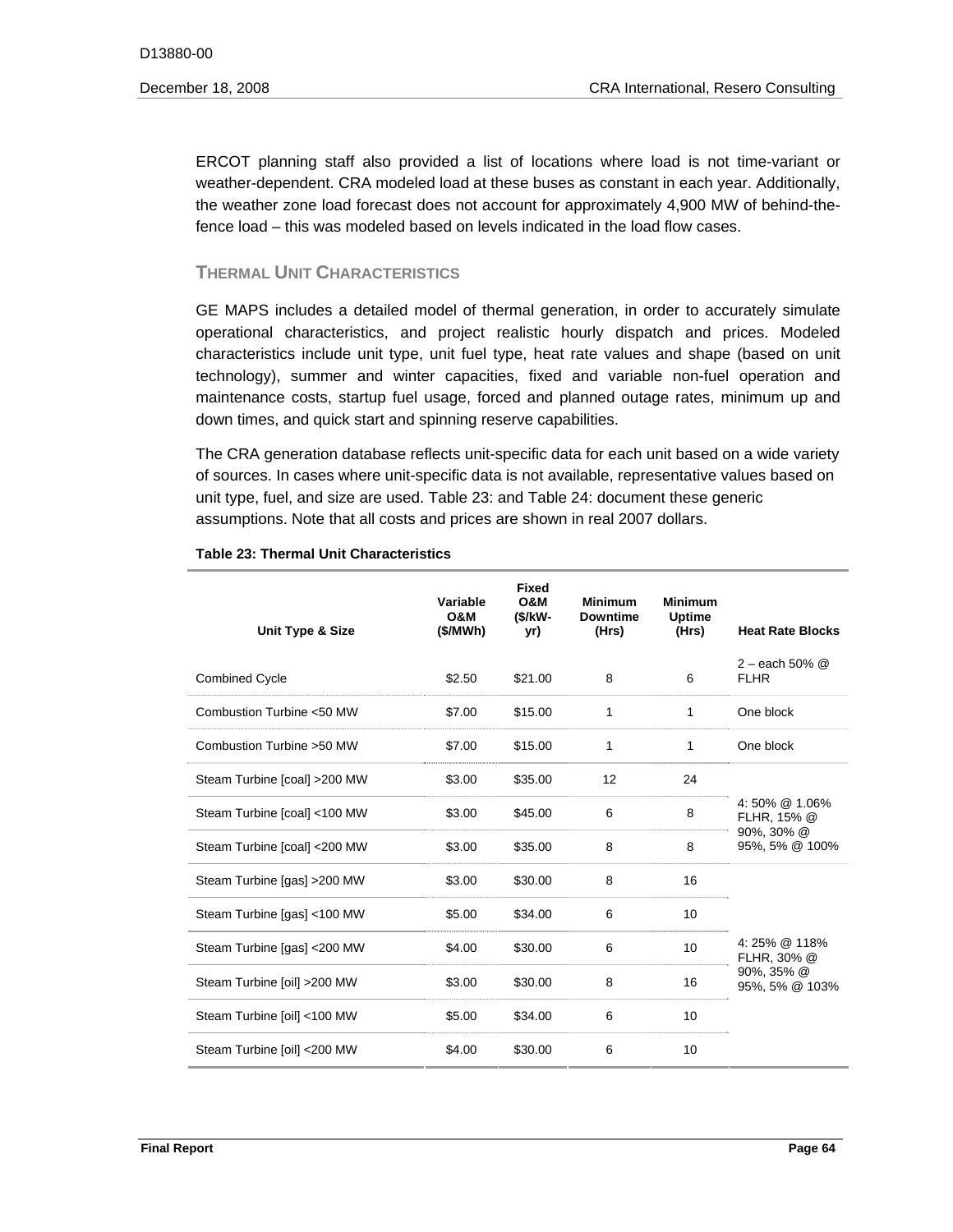| Unit Type & Size              | Quick<br>Start (%) | <b>Spinning</b><br><b>Reserve</b><br>$(\%)$ | <b>Forced</b><br>Outage<br>(%) | <b>Planned</b><br>Outage<br>$(\%)$ | <b>Typical Outage</b><br>Length (Days) |
|-------------------------------|--------------------|---------------------------------------------|--------------------------------|------------------------------------|----------------------------------------|
| <b>Combined Cycle</b>         | ٠                  | 20%                                         | 1.81                           | 7.40                               | 3                                      |
| Combustion Turbine <50 MW     | 100%               | $0\%$                                       | 2.81                           | 5.28                               | 1                                      |
| Combustion Turbine > 50 MW    | 100%               | 0%                                          | 2.60                           | 6.94                               | 1                                      |
| Steam Turbine [coal] > 200 MW |                    | 20%                                         | 3.07                           | 9.10                               | $\overline{7}$                         |
| Steam Turbine [coal] <100 MW  |                    | 20%                                         | 3.78                           | 8.32                               | 3                                      |
| Steam Turbine [coal] < 200 MW |                    | 20%                                         | 4.57                           | 9.43                               | 3                                      |
| Steam Turbine [gas] > 200 MW  |                    | 20%                                         | 3.50                           | 14.11                              | $\overline{7}$                         |
| Steam Turbine [gas] <100 MW   |                    | 20%                                         | 2.62                           | 6.81                               | 2                                      |
| Steam Turbine [gas] <200 MW   |                    | 20%                                         | 3.23                           | 11.11                              | 2                                      |
| Steam Turbine [oil] >200 MW   |                    | 20%                                         | 2.79                           | 13.51                              | $\overline{7}$                         |
| Steam Turbine [oil] <100 MW   |                    | 20%                                         | 1.46                           | 8.33                               | 2                                      |
| Steam Turbine [oil] <200 MW   |                    | 20%                                         | 3.01                           | 12.16                              | 2                                      |

#### **Table 24: Thermal Unit Characteristics**

The list of generators, installation and retirement dates, and summer and winter capacities are drawn from the 2008 edition of the Capacity, Demand and Reserves (CDR) report published by ERCOT. The primary data sources for other unit characteristics are the NERC Electricity, Supply and Demand (ES&D) 2006 database, and the Energy Velocity database. Heat rate data is drawn from prior ES&D databases where available. For newer plants, heat rates are based on industry averages for the technology of the unit. The NERC Generation Availability Data System (GADS) 2003 database, released January 2005, is the source for forced and planned outage rates, based on plant type, size, and vintage. Fixed and variable operation and maintenance costs are estimates based on plant size, technology, and age. These estimates are supplemented by FERC Form 1 submissions where available.

Plants that are known to be cogeneration facilities are either modeled with a low heat rate (6000 Btu/kWh), or set as must-run units in the dispatch, to reflect the fact that steam demand requires operation of the plant even when uneconomical in the electricity market.

# **NUCLEAR UNITS**

The study assumes that the South Texas and Comanche Peak plants run at full capacity when available, and that they have minimum up and down times of one week. Nuclear plants do not contribute to reserves. The model includes refueling and maintenance outages for each nuclear plant. In the near future, outages posted on the NRC website or announced in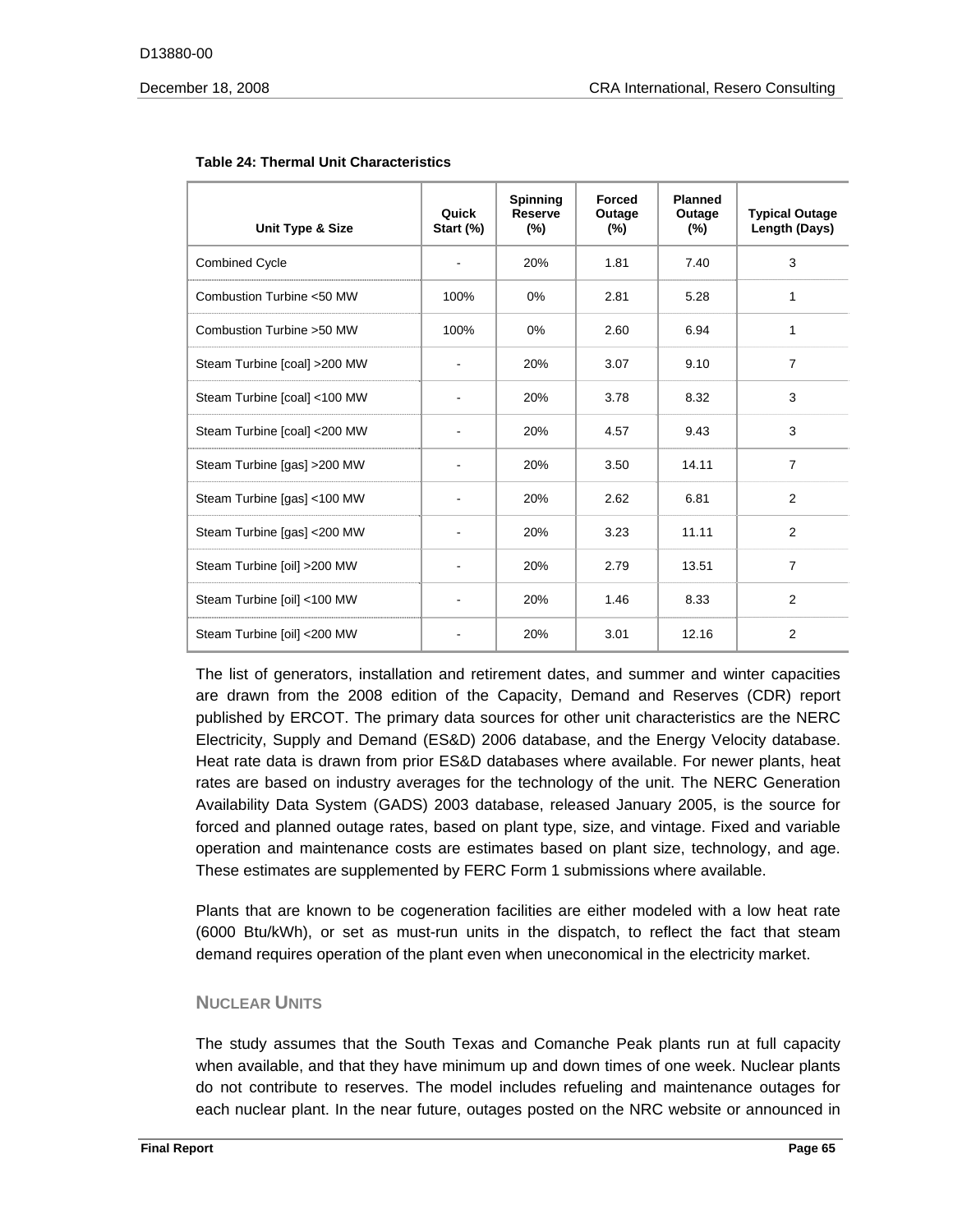the trade press are included. For later years, refueling outages are projected on the basis of the refueling cycle, typical outage length, and last known outage dates of each plant. Since these facilities are treated as must run units, CRA does not specifically model their cost structure. The Comanche Peak 2 unit is up-rated by 37 MW in the course of the 2009 & 2010 refueling outages, as approved by the Nuclear Regulatory Commission.

# **HYDRO UNITS**

GE MAPS has special provisions for modeling hydro units, and requires specification of a monthly pattern of water flow, i.e. the minimum and maximum generating capability and the total energy for each plant. CRA assumes that the monthly maximum capacity is equal to the installed capacity, that the minimum capacity is zero (i.e. there are no stream flow regulations), and that the capacity factor is 17%. Plants are allowed to provide spinning reserves up to 50% of name plate capacity.

# **RENEWABLE RESOURCES**

There is a substantial amount of wind generation online in ERCOT, as well as several farms in development or under construction. In consultation with ERCOT staff, CRA developed a list of new wind farms that were included in this study – these are summarized in Table 25. The Renewable Energy Credit (REC) market is not modeled, since it does not impact daily dispatch of the wind units.

ERCOT planning staff provided CRA with annual hourly wind profiles for each wind farm, originally developed in the Competitive Renewable Energy Zones (CREZ) process. These schedules were imposed for each year in this study.

| Farm          | Zone | Capacity | Online  |
|---------------|------|----------|---------|
| Post Oak Wind | W    | 200      | 11/2008 |
| Goat Wind     | W    | 70       | 1/2009  |
| Penascal      | S    | 202      | 1/2009  |
| Gulf Wind 1   | S    | 283      | 1/2009  |
| Coyote Run    | W    | 205      | 6/2009  |

# **Table 25: Wind Farms in Development**

# **CAPACITY ADDITIONS AND RETIREMENTS**

CRA includes new generation based on projects in development or in the permitting process, as indicated by trade press announcements, trade publications, environmental permit applications, and internal knowledge. In this study the list of thermal new entry was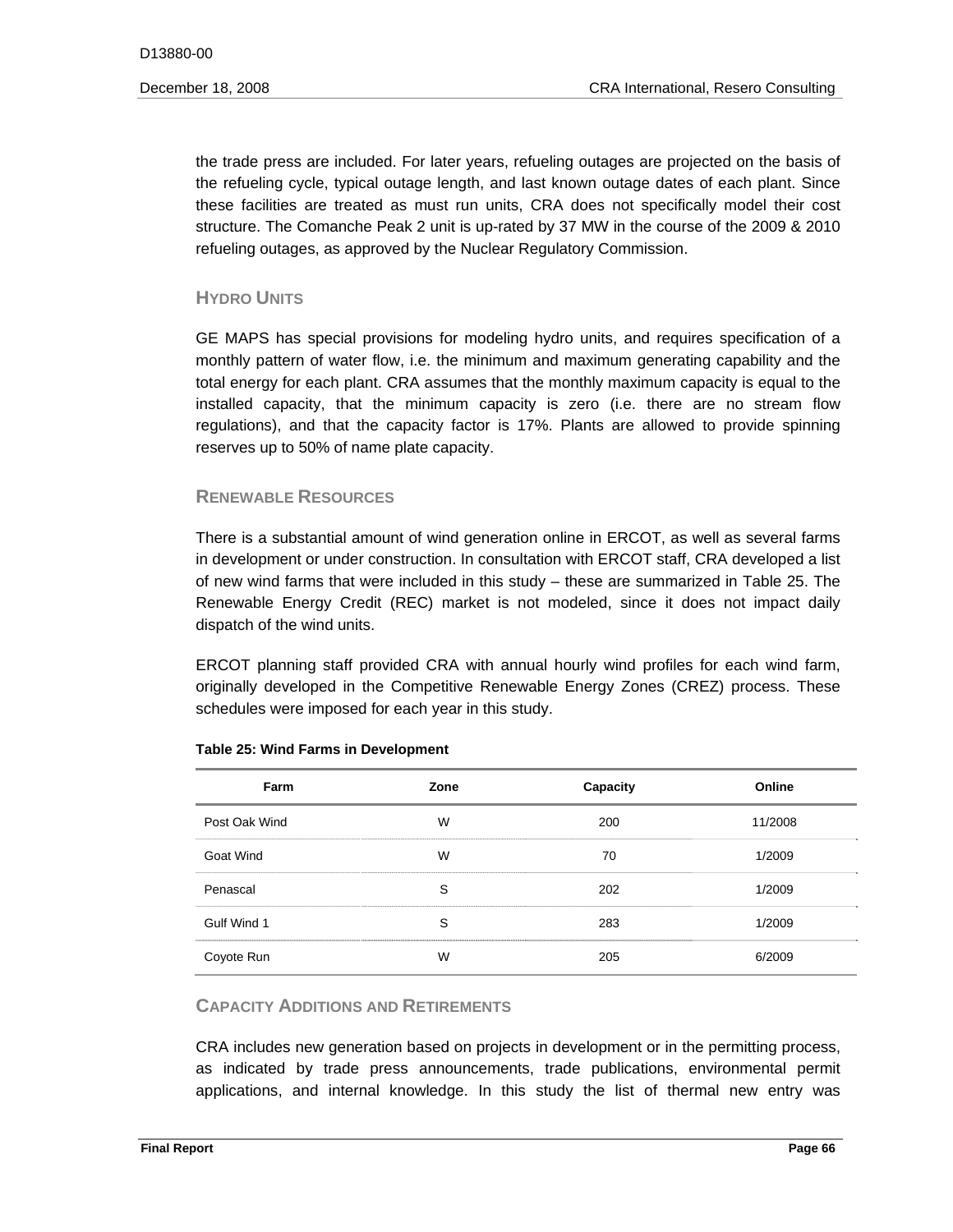developed from the CDR report and in consultation with the ERCOT planning group. Table 26 lists new thermal units.

Since the study time horizon extends to 2012, CRA did not add any speculative new entry, or evaluate the economics of returning mothballed generation to service.

CRA tracks planned and announced retirements from power pool publications and trade press announcements. In this study, CRA retired the Leon Creek 3 unit, at the end of 2009.

| Unit                    | <b>Type</b> | <b>Size</b> | Online  |
|-------------------------|-------------|-------------|---------|
| <b>Bosque Expansion</b> | cc          | 255         | 03/2009 |
| Sandow 5                | Coal        | 581         | 06/2009 |
| Winchester Peaking      | GT          | 178         | 06/2009 |
| Laredo Peaking 4 & 5    | GT          | 193         | 07/2009 |
| Oak Grove 1             | Coal        | 855         | 07/2009 |
| Cedar Bayou 4           | CC          | 544         | 08/2009 |
| <b>Barney M Davis</b>   | cc          | 538         | 11/2009 |
| Nueces Bay              | CC          | 538         | 11/2009 |
| J K Spruce 2            | Coal        | 750         | 07/2010 |
| Oak Grove 2             | Coal        | 855         | 07/2010 |
| Jack County 2           | cc          | 600         | 06/2011 |
| Sandy Creek 1           | Coal        | 800         | 06/2012 |

| Table 26: Thermal Unit Additions |  |  |  |  |  |
|----------------------------------|--|--|--|--|--|
|----------------------------------|--|--|--|--|--|

# **ENVIRONMENTAL REGULATIONS**

CRA models  $NOx$  and  $SO<sub>2</sub>$  emission rates for all units where such data is available in either US Environmental Protection Agency (EPA) databases, or Energy Velocity. Variable operating and maintenance cost increases associated with the installation of scrubbers or selective catalytic reduction devices (SCRs) on existing plants are included in the marginal cost estimation where data is available. Data on retrofits is drawn from Energy Velocity.

In addition, CRA models compliance with various allowance trading programs. Per the EPA Acid Rain program, the cost of  $SO<sub>2</sub>$  allowances are included in the marginal cost of units – allowance prices are drawn from Cantor Fitzgerald and Evolution Markets environmental brokerage services.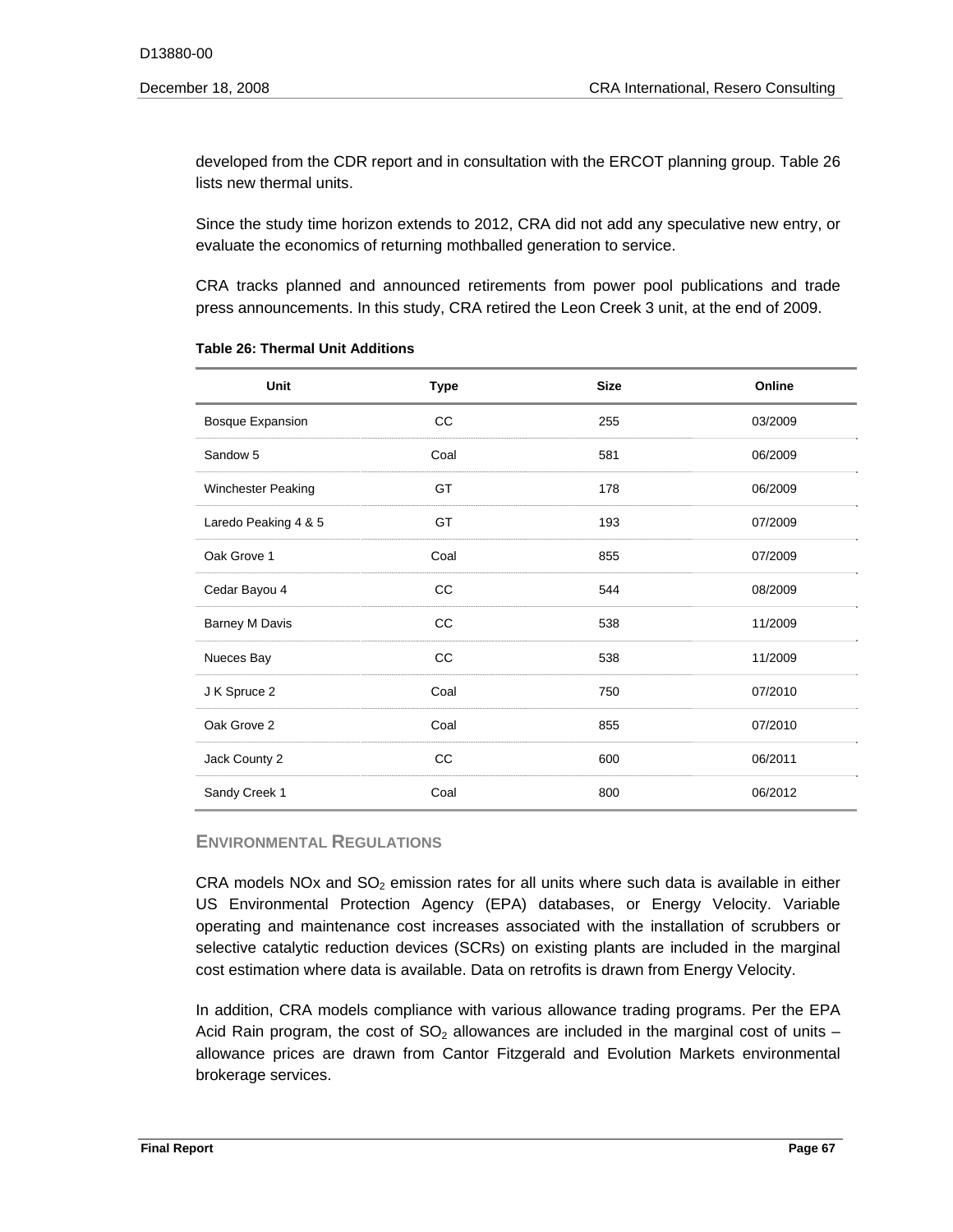CRA also includes allowance prices for the regional NOx programs in the Houston – Galveston area. In the Dallas – Fort Worth area, older units without NOx retrofits are retired, based on a list provided by ERCOT staff.

Given the regulatory uncertainty and the time frame of this analysis, CRA did not model either mercury or carbon emissions programs.

# **EXTERNAL REGION SUPPLY**

ERCOT is connected to the Southwest Power Pool (SPP) via DC ties at Oklaunion and Monticello, and to the Mexican electric system via DC ties at Eagle Pass & McAllen, and a variable frequency transformer at Laredo. In this study, the North and East DC ties are modeled as importing power into ERCOT based on a schedule provided by ERCOT planning staff. The ties to Mexico are assumed not to run.

# **MARKET MODEL ASSUMPTIONS**

- A. Marginal Cost Bidding: All generation units are assumed to bid marginal cost (opportunity cost of fuel plus non-fuel VOM plus opportunity cost of tradable permits). To the extent that real markets are not perfectly competitive, the model tends to underestimate prices.
- B. Operating Reserves: Based on discussion with ERCOT staff, spinning reserves are modeled at 1,600 MW in all hours. This simulates both true spinning reserve, and an allowance for regulation reserves. Quick start reserves are not modeled. As described above, thermal units are allowed to provide spinning reserves up to a maximum of 20% of their capacity.
- C. Marginal transmission Losses: GE MAPS has the capability of simulating marginal losses and their impact on nodal energy prices. However, CRA conducted this study by modeling transmission losses at average rates.

# **FUEL PRICES**

Natural gas and fuel oil price forecasts are based on the 2008 release of the Annual Energy Outlook (AEO), published by the Energy Information Administration. CRA forecasts spot gas prices at multiple points in the system, based on historical differentials between these points and associated hubs. The Henry Hub forecast is drawn from the AEO and presented graphically on Figure 1 which depicts historical prices, AEO forecast and NYMEX futures as traded on December 5, 2008. NYMEX prices are added for comparison purposes.

Similarly fuel oil prices are developed on a regional basis, starting with data in the AEO.